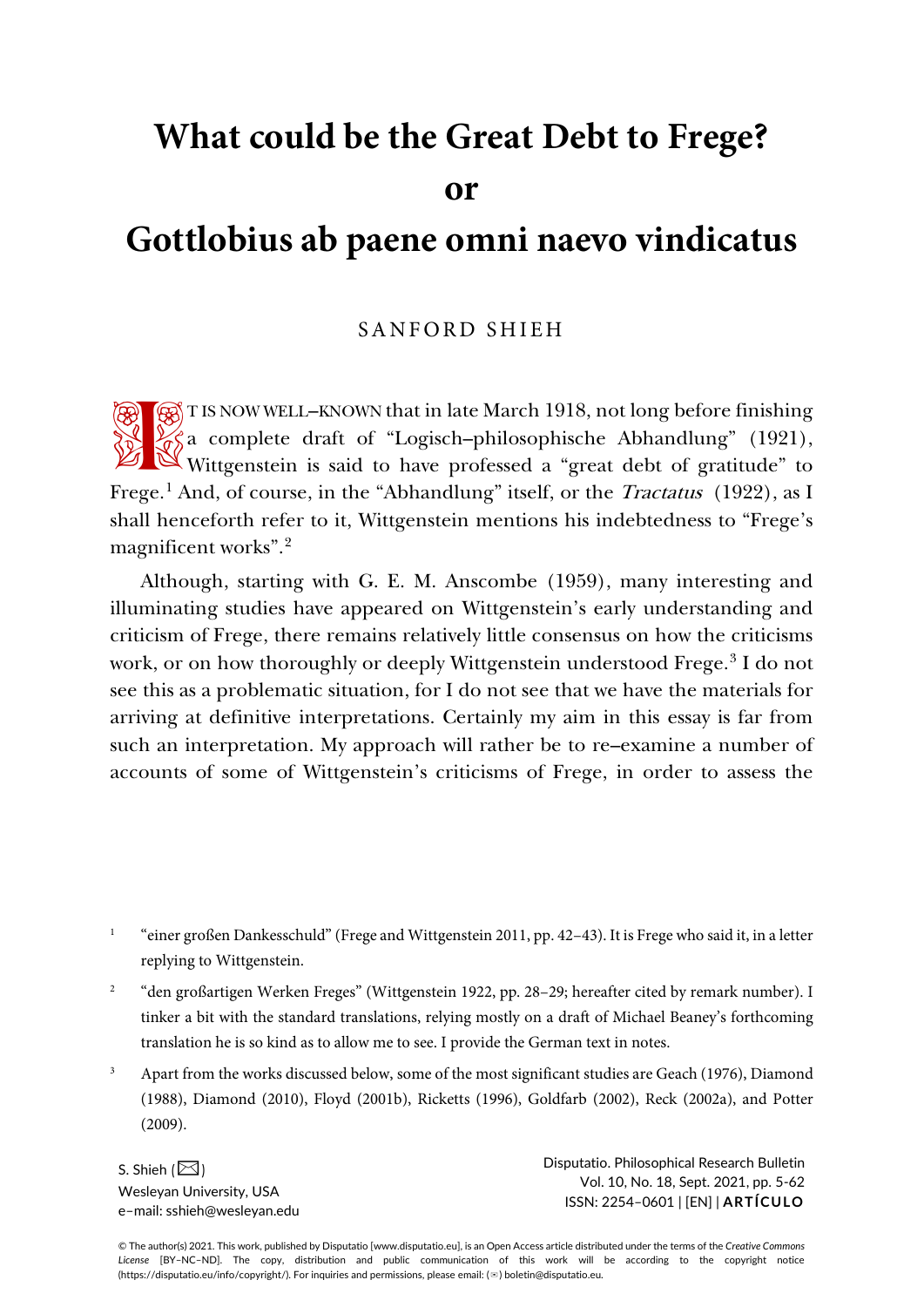extent to which there are resources in Frege's philosophy to meet these criticisms.[4](#page-1-0)

How Frege should be understood is itself a matter of controversy. But on this matter I do take a stand, consisting of an interpretation of Frege on judgment, truth, and thought that I sketch in §1. I then turn to an argument, drawn from Thomas Ricketts's "Frege, the Tractatus, and the Logocentric Predicament", (1985, hereafter  $FTLP$ ), that there is a tension between Frege's view of logic as a science and a consequence of his conception of logic: we cannot entertain the falsity of a law of logic. Next, I take up an argument extending the tension discerned by Ricketts that is suggested in Jim Conant's "The Search for Logically Alien Thought" (1991, hereafter SLAT). This takes Frege's discussion of "logical aliens," a term coined by Ricketts in "Objectivity and Objecthood" (1986b, hereafter OO, at p. 86), to show both that the impossibility of aliens is supposed to be the central thesis of Frege's conception of logic, and also that the sentences purporting to express this thesis are in fact nonsense.[5](#page-1-1) Next I take up Kimhi (2018, hereafter TB)'s claim that Frege is not able to account for a number of forms of inference involving ascriptions of judgment or belief, and that a rejection along Wittgensteinian lines of Frege's distinction between force and thought is required to account for these inferences. I then proceed to a number of accounts of Wittgenstein's critique of Frege's doctrine that thoughts are senses that denote one of the two objects that are the truth–values, if they have any denotation at all, so that assertoric sentences, which express thoughts, are proper names: Peter Sullivan (1994), Ian Proops (1997), Jean–Philippe Narboux (2009), Cora Diamond (2002), and Ricketts (2002).

As we will see, by and large Frege is not vulnerable to the Wittgensteinian criticisms presented in these interpretations. However, this re–examination, especially of the last group of interpretations, leads to the uncovering of a tension and an insight in Frege's thought that stands in an intriguing relation to the Tractatus. Specifically, the insight dovetails with a development in Wittgenstein's conception of propositions between the wartime notebooks (published in Wittgenstein 1979, hereafter NB) and the Tractatus, and that Tractarian

<span id="page-1-0"></span><sup>&</sup>lt;sup>4</sup> To keep this essay at a reasonable length, I will not discuss Wittgenstein's criticisms in 5.02 or in 5.132. For discussion of 5.02 see Diamond (2010). For discussion of 5.132 with respect to Frege, see Ricketts (1985), Proops (2002), and Wischin (2017).

<span id="page-1-1"></span><sup>5</sup> Recently Conant has distanced himself in various ways from *SLAT* (see esp. Conant 2020, 322–4), but the interest of the arguments in *SLAT* is perhaps independent of anyone's actually propounding or being committed to them.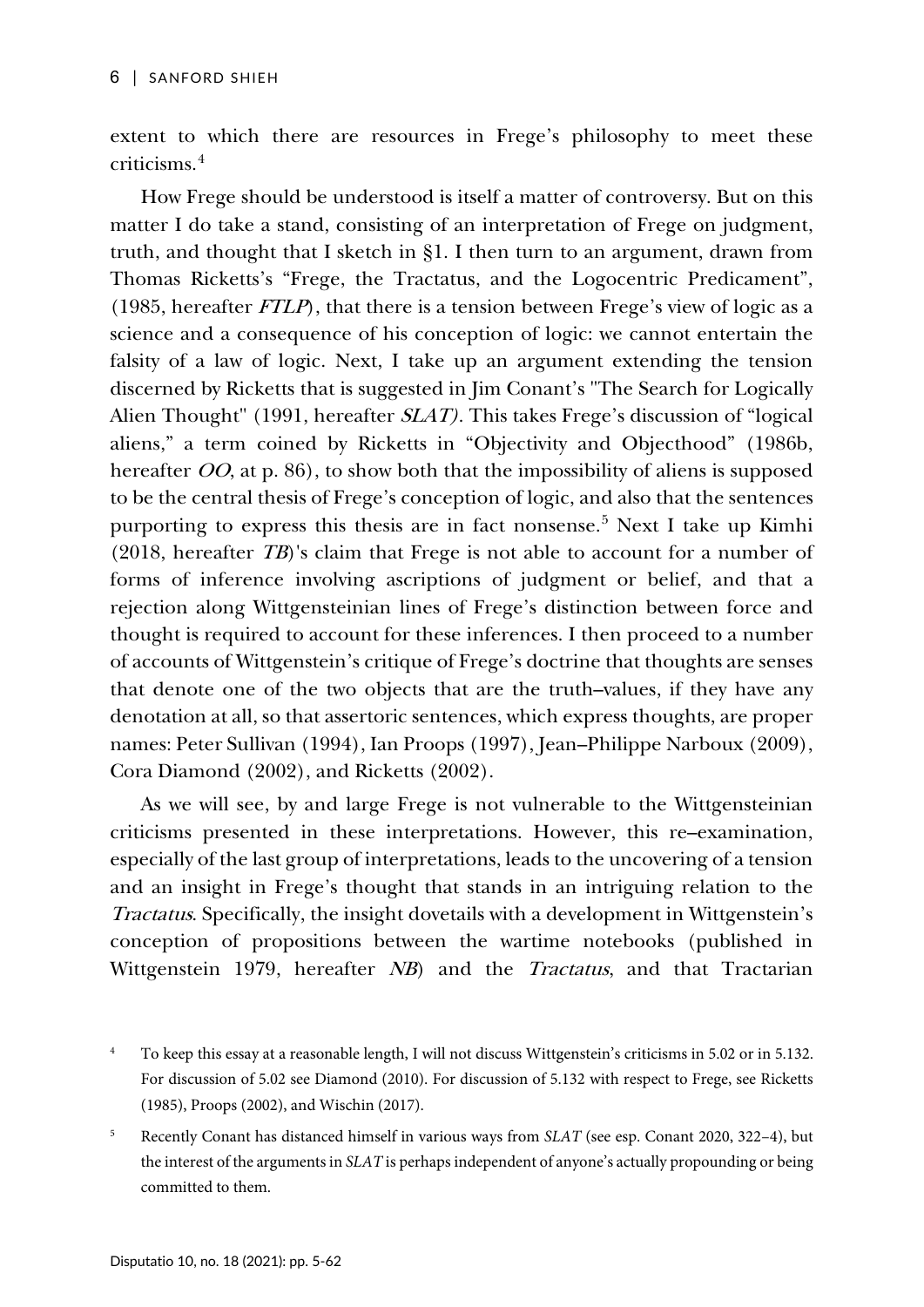conception of propositions provides a way of resolving the tension. As I see it, that insight could be, whether or not it in fact is, the great debt to Frege.

A final word on the larger context of this essay. In Necessity Lost (2019, hereafter  $\Box L$ ), I began a re–tracing of early analytic philosophy from the perspective of the relation between modality and logic, showing how and why Frege and Russell held that "modality ought to be banished from logic" (Russell 1905, p. 520). The Tractarian conception of proposition, as we will see, is founded on a primitive notion of possibility, and so its relation to Frege's views is part of the story of how Wittgenstein, along with C. I. Lewis, brought modality back into  $logic.^6$  $logic.^6$ 

### §1. Frege on Truth, Thought, and Judgment

Over the course of his philosophical career, Frege advanced the following theses about truth and falsity, all but the first and last of which appear after he adopted the sense/reference distinction:

| (Acknowledgment)       | Judgment is <i>acknowledgment</i> ( <i>Anerkennung</i> ) of the <i>truth</i> of a<br>content or a thought (See, <i>inter alia</i> , Frege 1879, hereafter L1, p.<br>3).         |
|------------------------|---------------------------------------------------------------------------------------------------------------------------------------------------------------------------------|
| (Objecthood)           | Truth and falsity are <i>objects</i> , the True and the False, called truth-<br>values (See, <i>inter alia</i> , Frege 1892, hereafter <i>SR</i> , p. 34).                      |
| (Referents)            | Some but not all thoughts refer to exactly one the two truth-<br>values (See, <i>inter alia</i> , Frege 1893, hereafter <i>GgI</i> , p. X).                                     |
| (Apparent<br>Thoughts) | Those thoughts which fail to refer are <i>apparent thoughts</i><br>( <i>Scheingedanken</i> ). (See Frege 1897, hereafter <i>L</i> 2, p. 130)                                    |
| (Stepping)             | Judgment is taking the step (Schritt) from a thought to a truth-<br>value. (See, <i>inter alia</i> , <i>SR</i> , p. 34)                                                         |
| (Redundancy)           | Ascriptions of truth are redundant: " <i>nothing is added</i> to the<br>thought by my ascribing to it the property of truth" [(Frege 1918,<br>hereafter $T$ , 61). <sup>7</sup> |

- <span id="page-2-0"></span><sup>6</sup> That story is told in *Necessity Regained* (Shieh forthcoming[a]). I take this opportunity to redress a salient omission in □*L*: many of my ideas about the differences over modality between Frege and Russell on the one hand and Wittgenstein on the other figure already in James Levine (1996). □*L* and *Necessity Regained* are in some ways (considerably more long–winded) elaborations of themes from Levine's essay.
- <span id="page-2-1"></span><sup>7</sup> The English translation here is from (1984, hereafter *CP*, page numbers are to the original publication, indicated in the margins). I will occasionally amend translations, so I will always provide the German text. In this case it is: "dem Gedanken dadurch nichts hinzugefügt zu werden, daß ich ihm die Eigenschaft der Wahrheit beilege."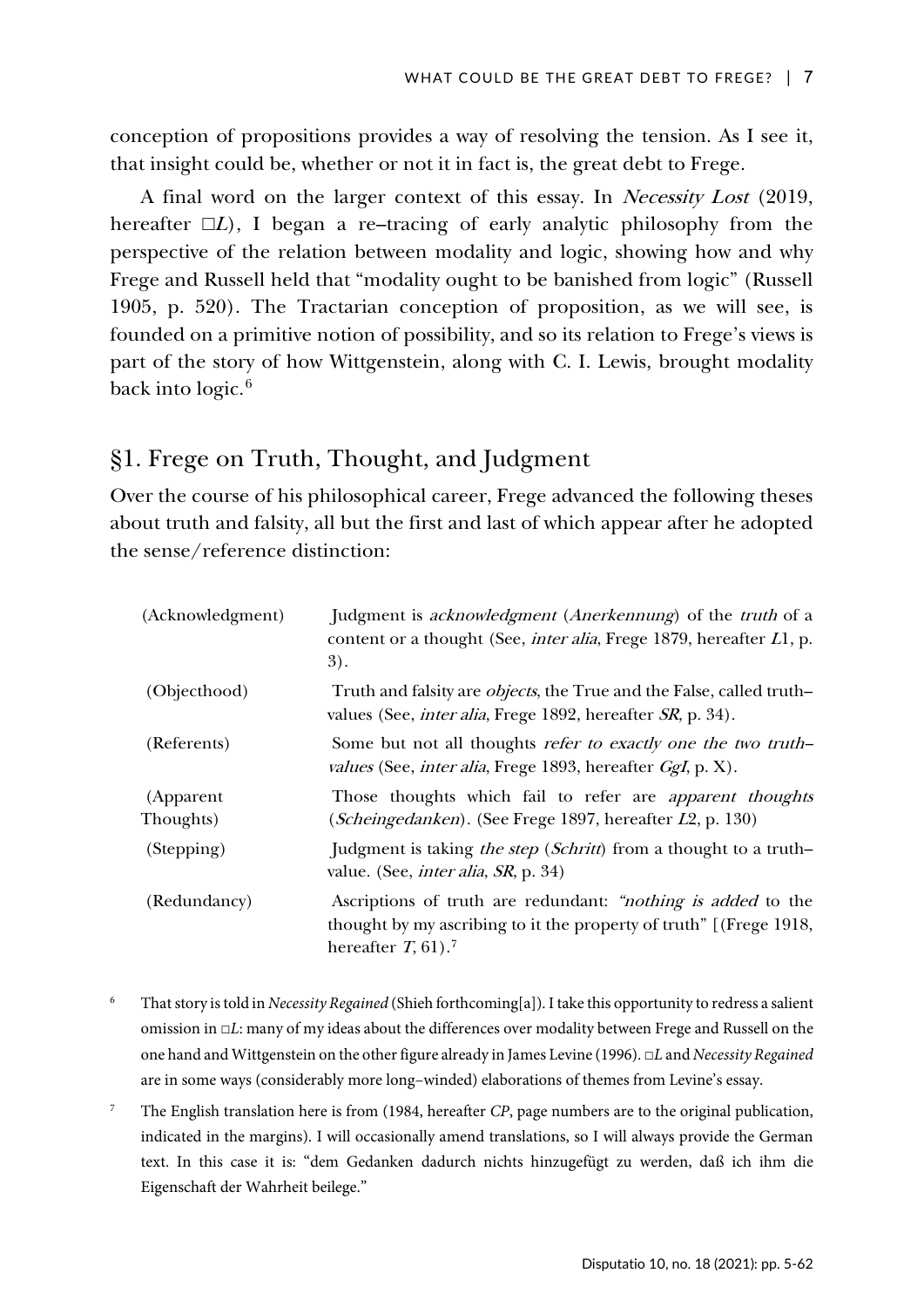| (Indefinability) | Truth is <i>not definable</i> (See $L2$ , pp. 128–129; T, p. 60).            |
|------------------|------------------------------------------------------------------------------|
| (Absoluteness)   | The truth or falsity of a thought is <i>not relative</i> to space, time, or  |
|                  | circumstance (See $L2$ , p. 135; Frege 1906, hereafter <i>FGII</i> , p. 398) |

Frege's readers have been puzzled by these views. What does (Stepping) mean? Whatever (Stepping) means, how is it related to (Acknowledgment)? Do these doctrines form a consistent package? One seeming inconsistency jumps out: given (Referents), it would seem that truth is definable as the property of referring to the True, contradicting (Indefinability). Another well–known seeming inconsistency, pointed out by Michael Dummett, is between (Apparent Thoughts) and (Redundancy): ascription of truth to a thought that doesn't refer to either truth–value seems to be false, and so not equivalent to that thought.

In  $\Box L$ , chapter 3, I show that (almost all of) these Fregean doctrines on truth do form a coherent package. Here I merely sketch how this is so, without going into the details of the interpretive arguments.

Their coherence stems from Frege's conceptions of thought, judgment, and truth. To begin with, for Frege, a thought represents something as the case. The thought that 5 is prime, for example, represents an object, the number 5, as falling under the concept of being a prime number. Second, a judgment is fundamentally the recognition that what a thought represents obtains. To make the judgment that 5 is prime involves (a) recognizing an object as the referent of the proper name "5", (b) recognizing a concept as the referent of the function name "ξ is prime", and (c) recognizing that that object falls under that concept; these recognitions amount to recognizing that the number 5 does indeed fall under the concept of being prime. What is recognized to be the case concerns the referents presented by the senses of "5" and " $\xi$  is prime", and these senses compose the thought expressed by the (assertoric) sentence "ξ is prime". I call this the Recognitional Conception of Judgment.

The nature of truth and falsity is elucidated by reference to the Recognitional Conception. Judgment is primarily recognizing or knowing what is the case, and truth is involved in judgment only secondarily: recognizing the truth of a thought supervenes on, or is grounded in, recognizing the obtaining of what that thought represents. By recognizing that 5 falls under the concept of being prime, one thereby also recognizes the truth of the thought that 5 is prime. Alternatively, recognizing that this thought has the property of truth is, at bottom, just recognizing that 5 has the property of being prime. This supervenience view accounts for (Redundancy). This is not to deny that truth is a property of thoughts, but only to insist that truth is not a *fundamental* property of thoughts.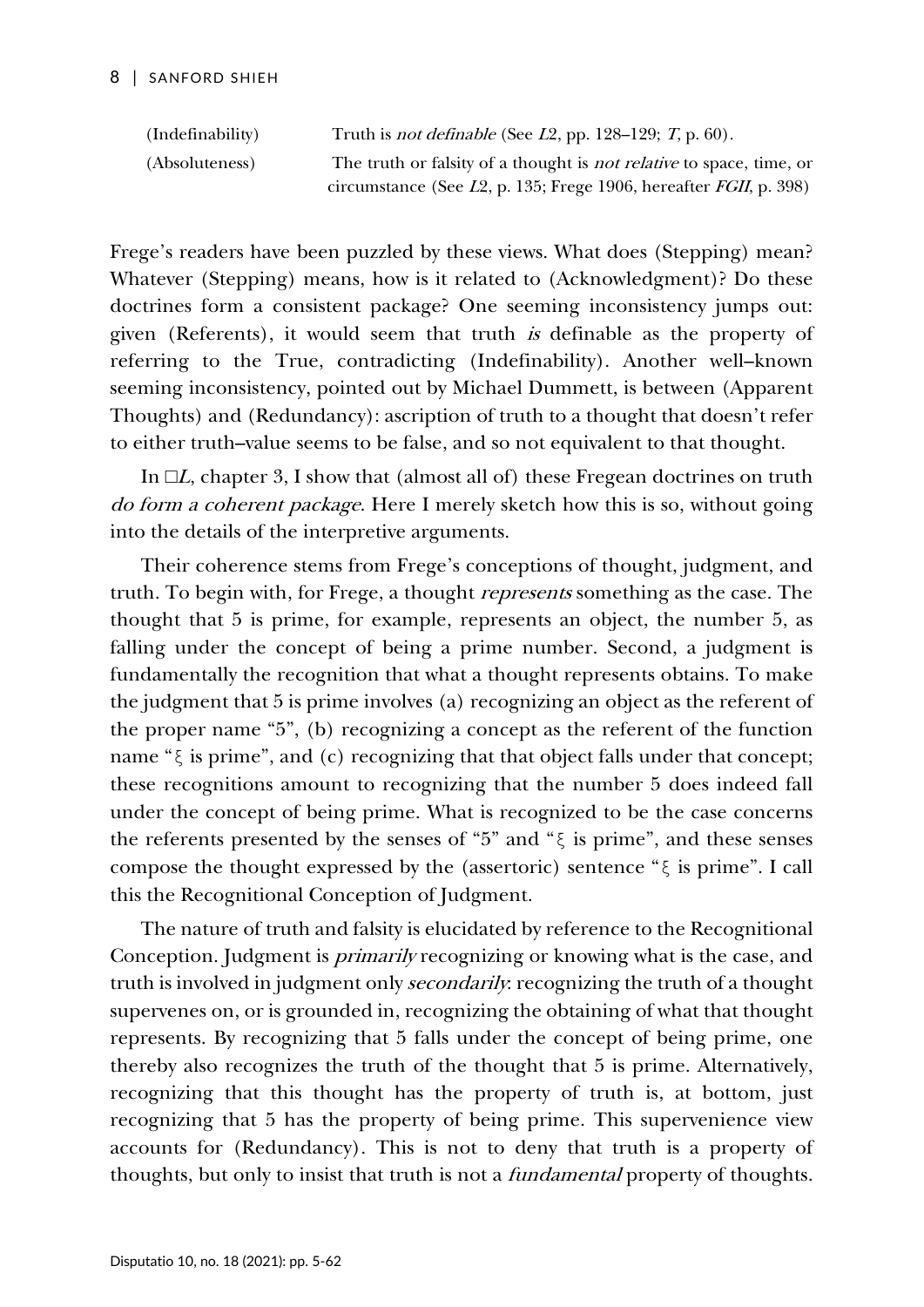Truth is that property of thoughts which one recognizes in virtue of recognizing the obtaining of what thoughts represent. This contrasts with a view of judgment that Frege is primarily seeking to reject in his regress argument(s) for (Indefinability): judgment is fundamentally predicating the property of truth of a thought, or recognizing that that thought has the property of truth. The Recognitional Conception inverts the order of grounding of this view: recognizing what is the case is fundamental, and acknowledging the truth of a thought is explained in terms of that recognition. The availability of this explanation accounts for Frege's continued acceptance of (Acknowledgment): there is no harm in taking judgment to be acknowledgment of the truth of a thought, so long as that acknowledgment is understood as really just recognizing the obtaining of what that thought represents. Note also that the secondariness of truth as a property is what the regress argument for (Indefinability) really establishes.

The notion of recognition is factive: recognizing that something is the case implies that it is the case. It follows that judgment for Frege is factive. But Frege also tacitly operates with a distinction between judgment and judging. Judging is something we do, an activity or practice of cognitive subjects. It is an activity with a constitutive goal: to recognize what thoughts represent as being the case, or as not being the case. That is to say, judgment is constitutive of judging in that no one counts as judging unless they aim at such recognitions. Judging is fallible. One could aim at the recognition in question, and think that one has achieved it, without actually so doing. Judgment, as opposed to judging, is the goal, the achievement of recognition, which is independent of our attempts at recognition and of our thoughts about whether we've succeeded. So one could have judged without having made a judgment; but one could not be judging without aiming to make judgments.

Grounding in judgment as recognition indicates a way to understand (Stepping). The primary function of a thought is to be a step to the acquisition of knowledge, which is to say, to judgment. This is the meaning of Frege's claim that judgment is taking a step from a thought to a truth–value: making a judgment is going beyond a mere representation of what is the case, to recognizing that what is represented obtains. It follows that taking the step to a truth–value is, ultimately, recognizing the obtaining or the failure to obtain of what a thought represents. This account of (Stepping) also points to an elucidation of (Referents). Thoughts are senses, while what they represent involve objects and functions in the realm of reference. By itself this doesn't seem to account for the claim that the True and the False are referents of thoughts. But what are the True and the False? In "Über Sinn und Bedeutung", Frege tells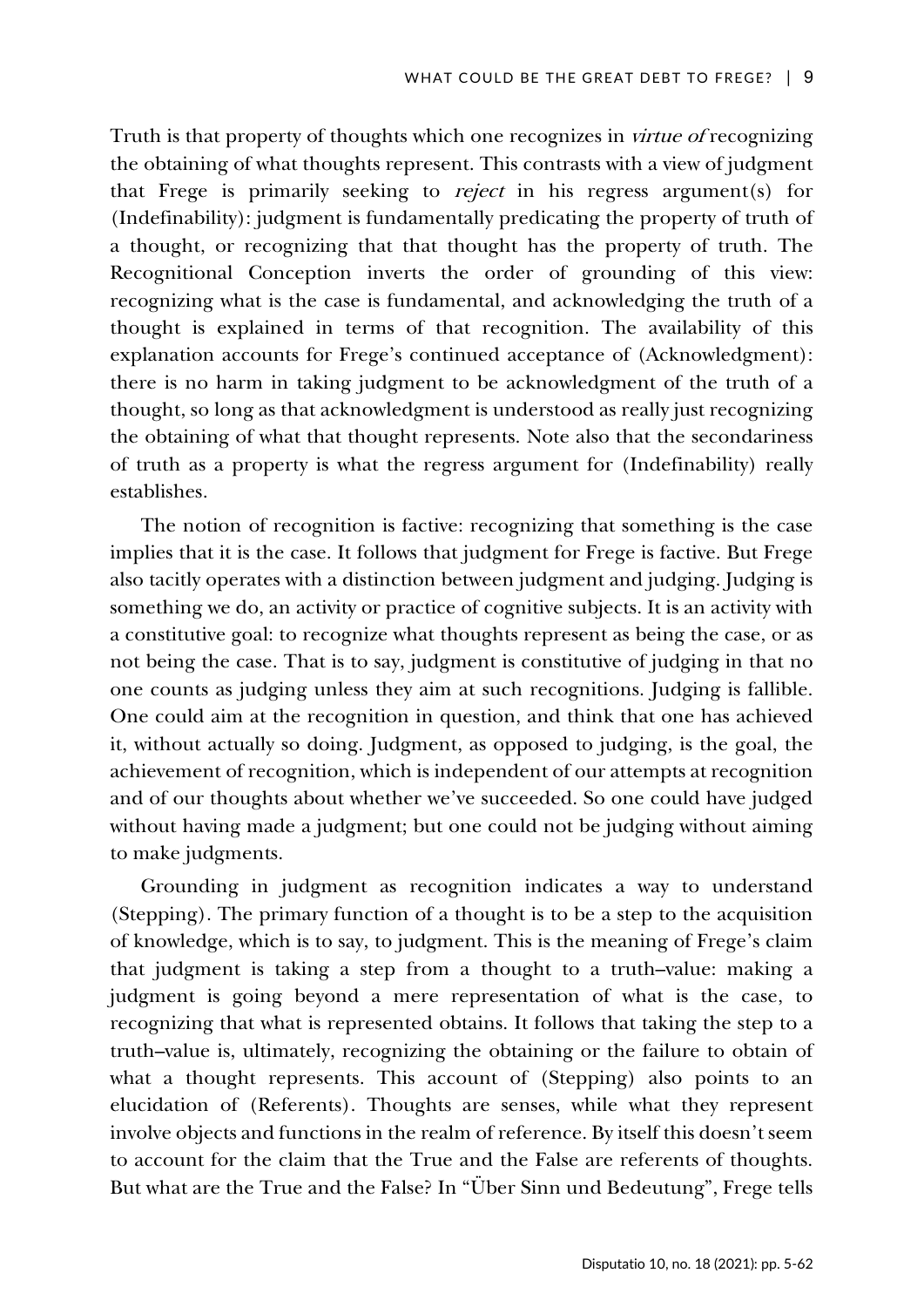us that by "truth–value of a sentence" he means "the circumstance that it is true or false," and that he will call these circumstances "the True" and "the False" (SR, p. 34). [8](#page-5-0) Thus the True is what is common to all judgments that are recognitions of the obtaining of what is represented by a thought, the circumstance of the obtaining of what is represented. And, similarly, the False is what is common to all judgments that are recognitions of the failure to obtaining of what is represented by a thought, the circumstance of the non–obtaining of what is represented.

We come now to (Apparent Thoughts). If there is no acquisition of knowledge by means of grasping something which appears to be a thought, then what is grasped fails to fulfil the primary function of thoughts and so is, at best, a radically defective thought, if it is a thought at all. And this leads to an account of (Absoluteness). If the truth or falsity of a thought is relative, then that thought is not either true or false except with respect to a time, a place, or a circumstance. From Frege's perspective, what this purported thought represents, by itself, without a time, place or circumstance, is not something that one can recognize to obtain, or recognize not to obtain. Hence this purported thought fails to provide what is required for judgment, and is no more than an apparent thought. The truth and falsity of genuine thoughts, thoughts by grasping which we can make judgments and acquire knowledge, are absolute.

# §2. The Logical Alien Arguments

I will reconstruct the Wittgensteinian criticism of Frege of SLAT as two arguments intended to work in tandem. Since the criticism is intended to establish a difficulty for the expression of Frege's conception of logic using some sentence like "logical aliens are inconceivable", I will call these the Logical Alien Arguments LA (for short). Exactly what the phrase "logical aliens" is supposed to refer to will be discussed.

# $\S 2.1. L<sub>A<sub>1</sub></sub>$ : the Inconceivability of the Falsity of Logic

The first argument derives from FTLP, which is one of the main sources of SLAT. It aims for the conclusion that "there is a sense in which we cannot entertain the falsity of logical laws" (FTLP, 10). The argument begins from the claim that for every thought, or at least every thought that is part of a science, "the demand for

<span id="page-5-0"></span>Ich verstehe unter dem Wahrheitswerte eines Satzes den Umstand, daß er wahr oder daß er falsch ist. ... . Ich nenne der Kürze halber den einen das Wahre, den andern das Falsche.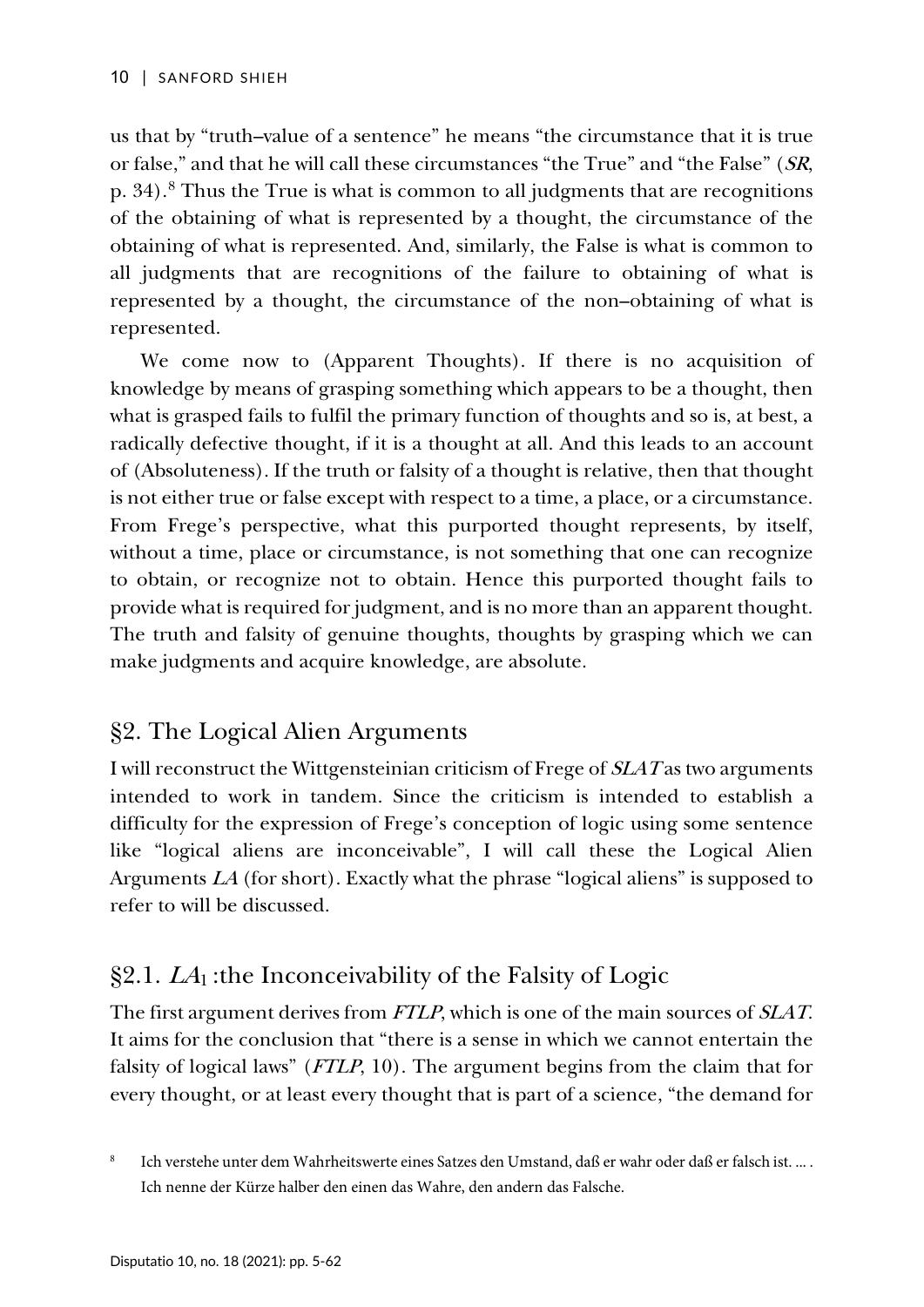judgment is intelligible," meaning that we can "entertain" its truth, and we can "entertain" its falsity. Second, entertaining the falsity of a thought "involves drawing inferences from" its negation,<sup>[9](#page-6-0)</sup> and drawing inferences "draws on logic" (FTLP, 10–11). The argument continues as follows:

This procedure breaks down, if the statement we are considering is refutable on logical grounds. Entertaining the truth or falsity of a statement draws on logic so that we cannot, in this fashion, conceive of the falsity of a logical law. [T]he demand for judgment must be unintelligible in the case of the axioms of the begriffsschrift. (FTLP, 10–11)

In this passage it seems the argument moves directly to the conclusion that we cannot entertain the falsity of a logical law. One way to spell out this last move is by assuming that "drawing on logic" means accepting the laws of logic as true. For then, if we assume further that accepting a thought as true implies not entertaining its falsity, then we see how the claim that it is possible to entertain the falsity of a logical law leads to a contradiction. Since Frege evidently holds that logic is a science, this conclusion would indicate a tension if Frege holds that all inference requires accepting the laws of logic.

- 1(a) Frege holds that logic is a science, so that the laws of logic are thoughts that belong to a science. (This is one principal thesis of Frege's conception of logic.)
- 1(b) Frege also holds that the laws of logic are "the most general laws, prescribing how to think wherever there is thinking at all" (Foreword to  $Ggl$ , XV).<sup>[10](#page-6-1)</sup> (This is the other principal thesis of Frege's conception of logic.)
- 1(c) This means that accepting the laws of logic is required for making any inference whatsoever.
- 1(d) For every thought  $p$  (that is part of a science) we can entertain or conceive of the truth of  $p$  and also of the falsity of  $p$  (i.e., to face the demand for judgment with respect to <sup>p</sup>).
- <span id="page-6-0"></span>9 We'll see below that faithfulness to Frege would require that we speak here of the "opposite" rather than the "negation" of that thought.
- <span id="page-6-1"></span><sup>10</sup> The English translation of *Grundgesetze* I use is Frege (2013). The original is "[Die logischen Gesetze] verdienen den Namen "Denkgesetze" nur dann mit mehr Recht, wenn damit gesagt sein soll, dass sie die allgemeinsten sind, die überall da vorschreiben, wie gedacht werden soll, wo überhaupt gedacht wird."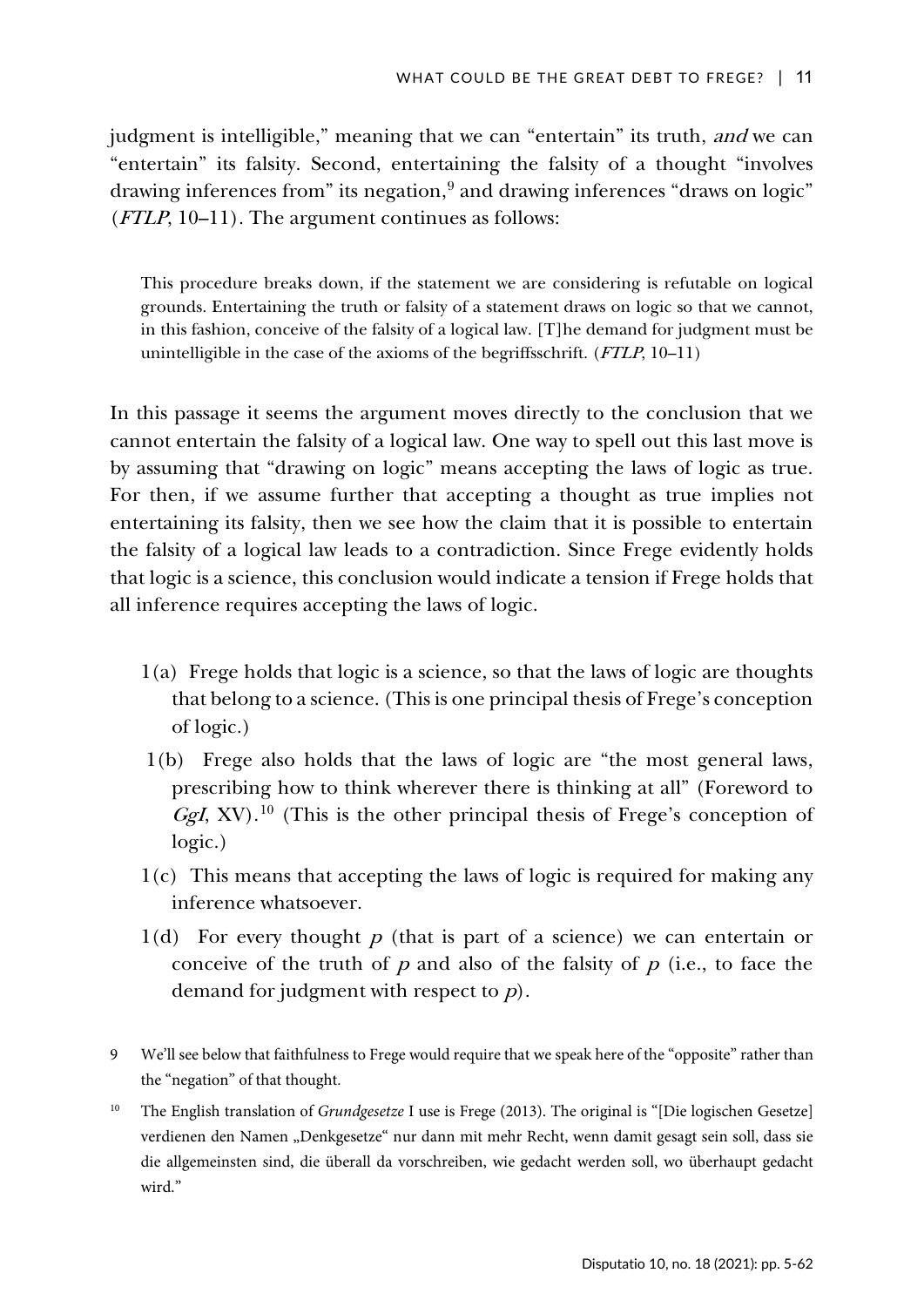- $1(e)$  To entertain the falsity of p is to draw inferences from the negation of  $p$ .
- 1(f) By 1(c), accepting all the laws of logic is required for making any inference.
- $1(g)$  By  $1(a)$  and  $1(d)$ , for each thought L that is a law of logic, we can entertain the falsity of <sup>L</sup>.
- $1(h)$  By  $1(e)$  and  $1(f)$ , to entertain the falsity of any thought which is a law of logic requires accepting all the laws of logic.
- 1(i) If one accepts a thought, then one does not entertain its falsity.
- $1(j)$  Hence, by  $1(h)$  and  $1(i)$ , for each law of logic L, entertaining L's falsity requires not entertaining  $L$ 's falsity.
- 1(k) Hence, it is impossible to conceive of the falsity of any law of logic.
- 1(l) Hence no law of logic is a thought that is part of any science. This contradicts premise 1(a).

Call this argument  $LA<sub>1</sub>$ .

 $\S2.2$ . Against  $LA_1$ : Judgment vs Judging; Inference vs Inferring One half of the tension purportedly demonstrated by  $LA<sub>1</sub>$  is:

1(k) It is impossible to conceive of the falsity of any law of logic.

The premise on which (k) principally rests is:

1(c) Accepting the laws of logic is required for drawing any inference whatsoever.

This premise is an interpretation of Frege's remark in the Foreword of *GgI*:

1(b) The laws of logic are "the most general laws, prescribing how to think wherever there is thinking at all"  $(GgI, XV)$ .

As stated,  $1(c)$  is a misreading of  $1(b)$ . A proper account of the sense in which, for Frege, the laws of logic prescribe all thinking draws on the distinction between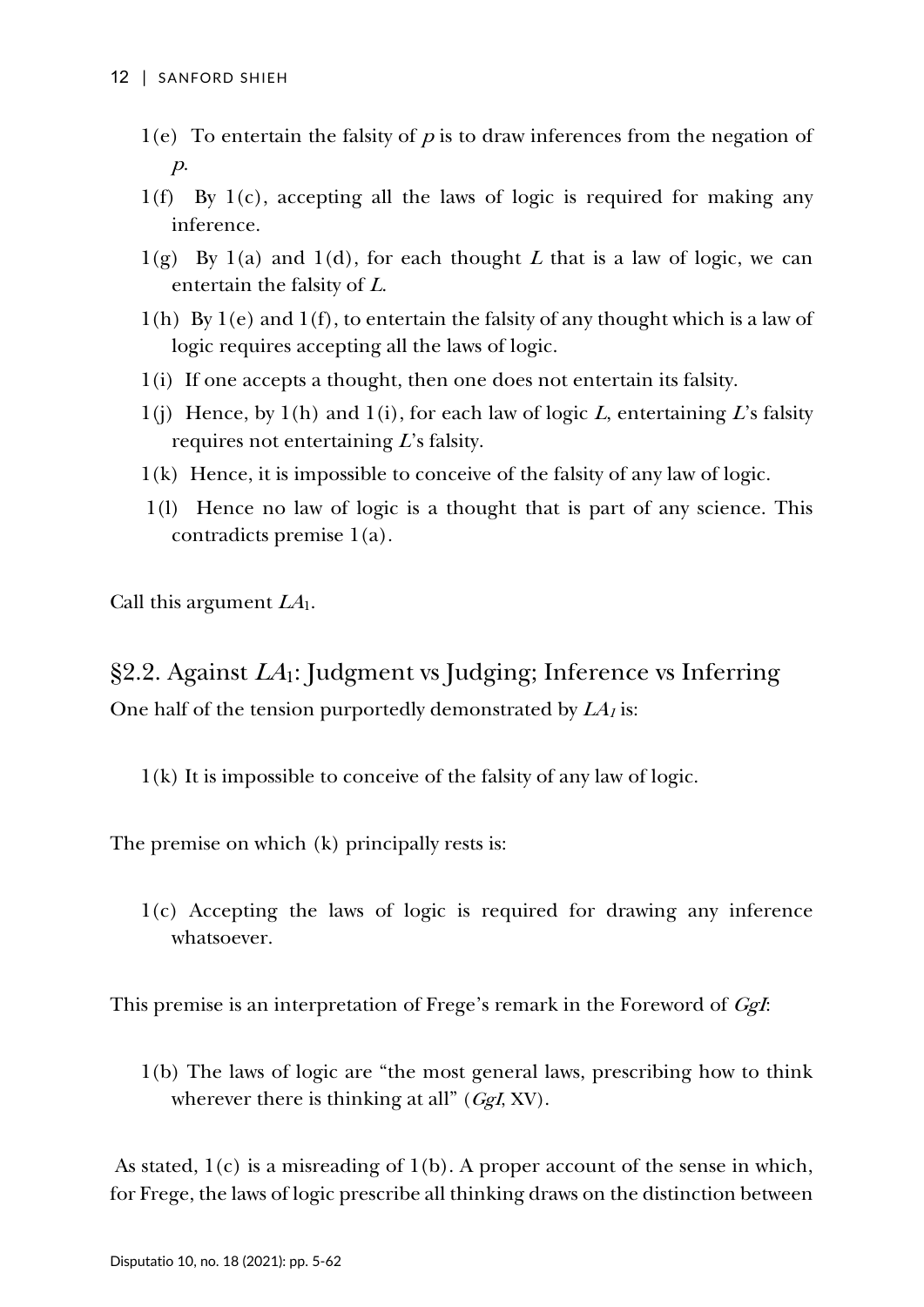judgment and judging outlined in §1. For Frege, a subset of judgings and judgments consists of inferrings and inferences. Here's how Frege characterizes inferring and its relation to logic in the earlier of the two unpublished manuscripts entitled "Logik":

[T]he grounds which justify the acknowledgment of a truth often reside in other truths which have already been acknowledged. . . .

. . . To judge because one is conscious of other truths as grounds of justification is called inferring. There are laws for this kind of justification, and to set up these laws of correct inference is the goal of logic.  $(L1, p. 3)^{11}$ 

Inferring is something we do, a cognitive activity of judgings on the basis of other judgings. It has a goal: to make judgments on the basis of having made other judgments. The laws of logic set out this goal of inferring. They specify what judgments are based on other judgments. To reach this goal is to infer correctly. It is to make inferences.

So, how do the laws of logic "prescribe how to think wherever there is thinking at all"? No one judges without aiming at making judgments. Once again, inferrings are judgings, those based on other judgings. So no one infers without aiming at making inferences. The laws of logic specify what are inferences. So no one infers without aiming at inferring as specified by the laws of logic.[12](#page-8-1)

Inferring is no less fallible than the judging of which it's a sub–species. We make mistakes in deductive reasoning. Could there be beings who reject the laws of logic in thinking? Of course. The supposition that there are beings who *judge* the negation of a law of logic in the course of inferring is not contrary to logic. What is ruled out are beings who make *inferences* involving *judgments* of the negations of the laws of logic. This means that any being who judges the negation of a law of logic is judging *wrongly*; it does not mean that it is not judging or

<span id="page-8-0"></span><sup>11</sup> Die Gründe nun, welche die Anerkennung einer Wahrheit rechtfertigen, liegen oft in anderen schon anerkannten Wahrheiten. ...

... Urteilen, indem man sich anderer Wahrheiten als Rechtfertigungsgründen bewusst ist, heisst schliessen. Es gibt Gesetze über diese Art der Rechtfertigung, und diese Gesetze des richtigen Schliessens aufzustellen, ist das Ziel der Logik (Frege 1969, hereafter *NS*, p. 3).

<span id="page-8-1"></span><sup>12</sup> I'd like to note in passing that the judging/judgment and inferring/inference distinctions are analogous to a distinction between exercises of the faculty of understanding and cognitions in Nunez (2019)'s interpretation of Kant's pure general logic. I'm less convinced of than he is that Kant would not allow the possibility of logical aliens.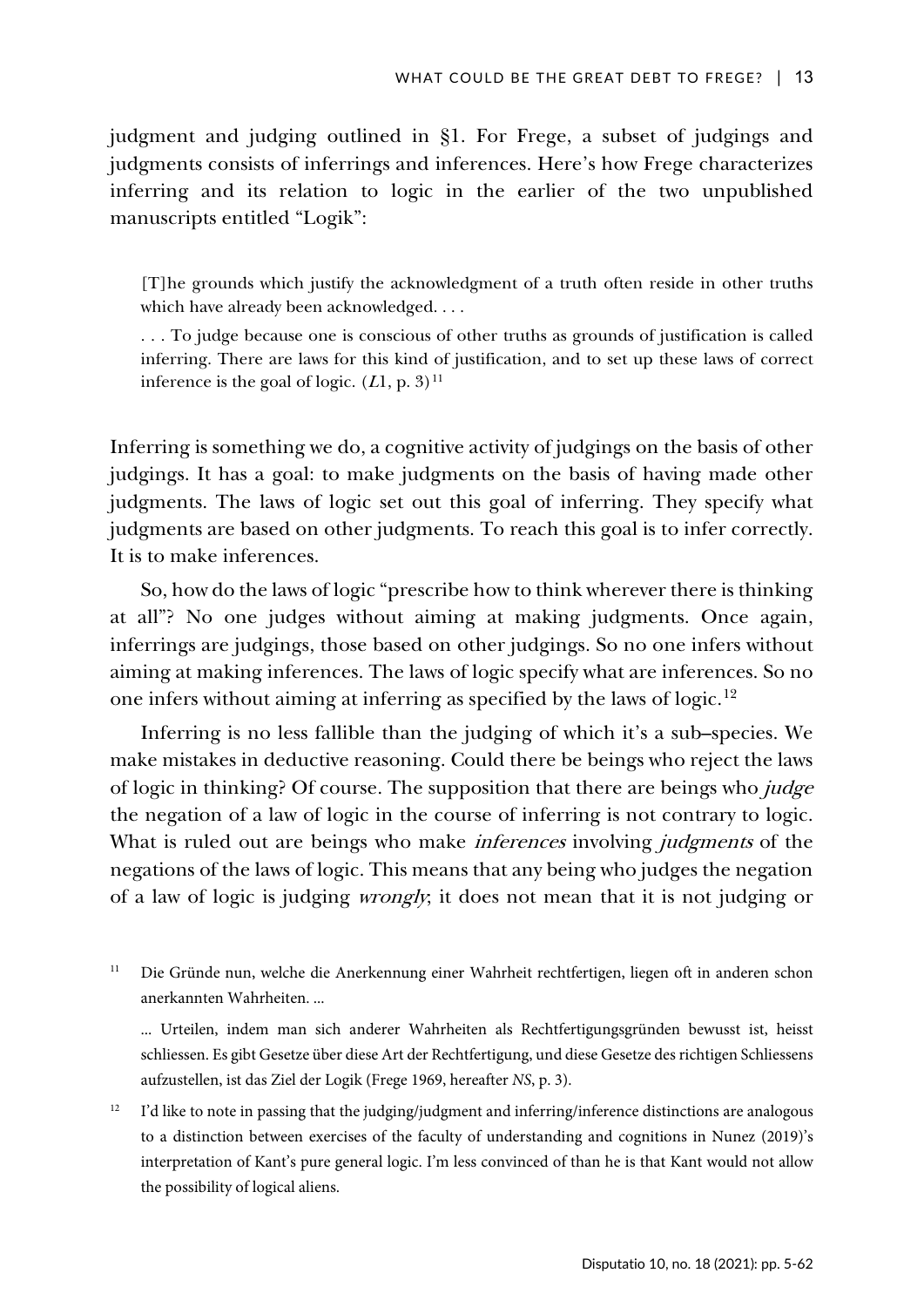#### 14 | SANFORD SHIEH

inferring at all. Frege says pretty much exactly that:

this impossibility, to which we are subject, of rejecting [a logical law] does not prevent us from supposing beings who do reject it; but it does prevent us from supposing that such beings are *right* to do so ... (*GgI*, XVII; emphasis mine).<sup>13</sup>

Thus, once 1(b) is properly understood, we see that Frege doesn't accept 1(c). Inferring, understood as psychological cognitive phenomena, doesn't require accepting, in the sense of judging, the laws of logic. It is only inferences, successes in achieving the constitutive aim of acts of inference, that require judgments of the laws of logic. So, even with the assumption that

1(e) To entertain the falsity of a thought requires drawing inferences from its negation.

Frege's view is in no tension with

 $1(d)$  For any thought p that is part of any science, one can conceive of the truth of  $p$  and one can conceive of the falsity of  $p$ ,

provided that we take the "drawing inferences" in 1(e) to be inferrings, not inferences. That is to say, there is no obvious tension between Frege's conception of logic as universally governing inference and his insistence that logic is a science, even if he is committed to holding that a science is a body of thoughts such that, in grasping any of these thoughts, one is faced with the "demand" to judge it or its negation. $14$ 

# $\S 2.3$   $LA_2$  and  $LA_3$ : Against Logical Aliens (not Zeros) and Another Tension in Frege

The foregoing account of Frege's conception of inference however, raises a

<span id="page-9-1"></span><sup>14</sup> My account of how Frege's "demand for judgment" is consistent with his claim that logic is a science is indebted to May (2018).

<span id="page-9-0"></span><sup>13</sup> diese Unmöglichkeit, die für uns besteht, [ein logisches Gesetz] zu verwerfen, hindert uns zwar nicht, Wesen anzunehmen, die es verwerfen; aber sie hindert uns, anzunehmen, dass jene Wesen darin Recht haben ...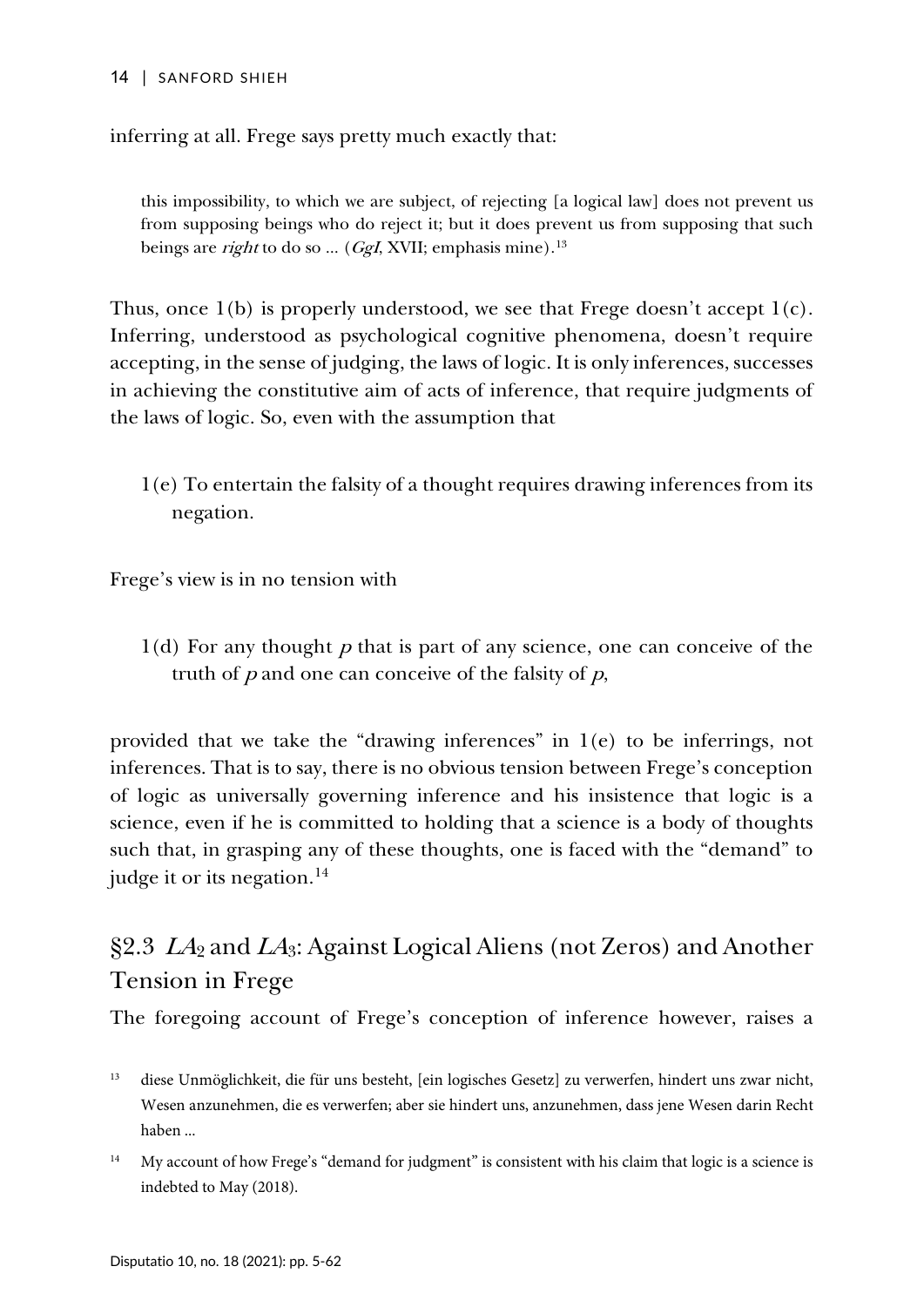question: what grounds the claim that no inference fails to be in accord with the laws of logic? Let's return to Frege's remark in the Foreword of Grundgesetze quoted above: "this impossibility, to which we are subject, of rejecting [a logical law] does not prevent us from supposing [anzunehmen] beings who do reject it; but it does prevent us from supposing that such beings are right to do so". Isn't Frege saying that there's some difficulty, some "impossibility" in even forming the thought that there are beings who infer correctly in accordance to laws of logic different from those governing our inference? Let's be clear about what is supposed to be inconceivable. Not some, shall we say deductively challenged, individuals whose inferrings are rife with logical mistakes, as assessed by the laws of logic; call them logical zeros. The beings we are supposed to have difficulty conceiving infer correctly, but correctly as assessed by their laws of logic, even if wrongly, as assessed by our laws of logic. I take such purported beings to be Ricketts's logical aliens. As Frege sees it, a psychological logician PL, who takes logic to be descriptions of how we (human beings, white European phallocentric racist oppressors, etc.) think, is committed to the possibility or conceivability of logical aliens. But if aliens are impossible or inconceivable, then so are inferrings whose correctness is assessable by something other than *the* laws of logic.

 $LA<sub>2</sub>$  reconstructs Frege's argument against PL as aimed at a very strong form of impossibility of logical aliens. PL, according to this argument, is committed to accepting a "thesis," expressed by, e.g., the sentence

Logical aliens are possible  $(L)$ 

The argument aims to show that  $L$  fails to express any thought at all, and so is nonsense. So, when Frege says that it's impossible to suppose that there are aliens, it's because there's no thought there to suppose. And the thesis that no inference fails to accord with the laws of logic is necessary in a correspondingly very strong sense: the denial of that thesis is nonsense.

The argument is that PL is caught in a dilemma:

- 2(a) The judgments of the aliens conflict with ours, in which case PL has to rely on a non–psychological notion of incompatibility involving a non– psychological answer to the question "who is right?" (This is horn 1 of the dilemma.)
- 2(b) There is no genuine conflict between the "judgments" of the aliens and our "judgments," but then neither the aliens nor we are really making any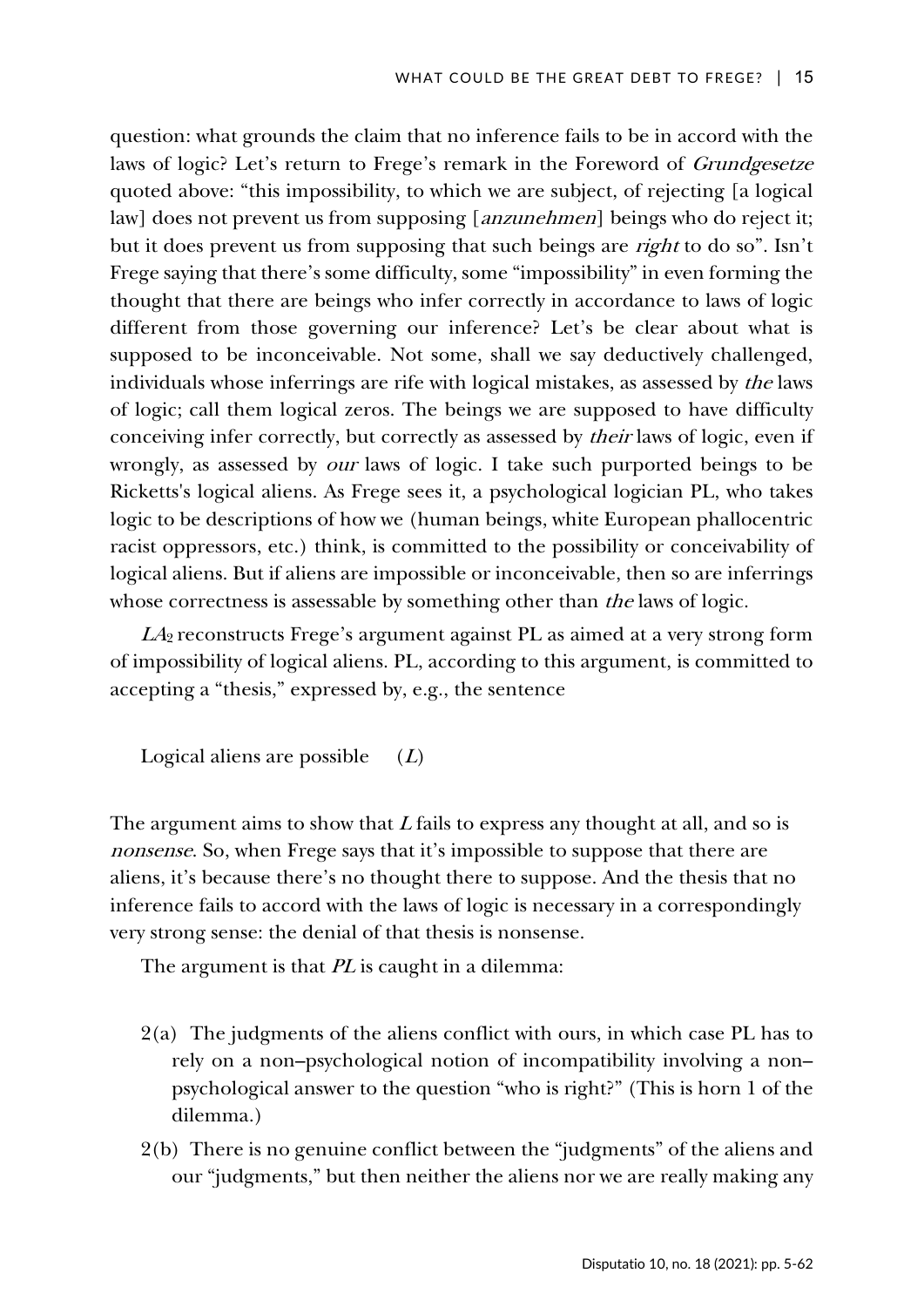judgments, and so neither they nor we are really thinking. (This is horn 2 of the dilemma.)

- 2(c) The "aliens" of horn 1 are at best zeros, who judge wrongly according to the single set of logical laws that govern us and them.
- 2(d) The "aliens" of horn 2 are beings with psychological processes different from ours, not beings whose judgings are governed by logical laws different from those governing our judgings, and so, again, not aliens.
- 2(e) Horns 1 and 2 exhaust the possibilities for the existence of logical aliens.
- 2(f) Hence, we cannot "make any clear sense of the psychologistic logician's" "thesis" that logical aliens are possible  $(SLAT, p. 83)$ .
- $2(g)$  It follows that the sentence L which purportedly expresses that thesis does not in fact express a thought, and so is nonsense.
- 2(h) Hence logical aliens are impossible.

 $LA<sub>2</sub>$  leads to another argument for a tension in Frege. I'll present this argument, LA3, dispensing with the step from the impossibility or inconceivability of logical aliens to the necessity of all inference conforming to the laws of logic, and taking the impossibility to be the fundamental thesis of Frege's conception of logic. Restoring that step introduces inessential complications.  $LA_3$  aims to establish that this purported "thesis" that logical aliens are inconceivable is itself nonsense:

- 3(a) Frege holds that logical aliens are impossible.
- $3(b)$  This "conclusion" is based on the claim that sentences like L don't in fact express any thoughts, and so are nonsense.
- $3(c)$  If L is nonsense, then its negation,

Logical aliens are impossible (∼L)

is equally nonsensical.

- 3(d) But this sentence is supposed to express the fundamental thesis of Frege's conception of logic, i.e., to express a true thought.
- 3(e) Thus, there's a tension between Frege's
	- rejection of the purported expression of PL's supposed "claim," L, as nonsense, and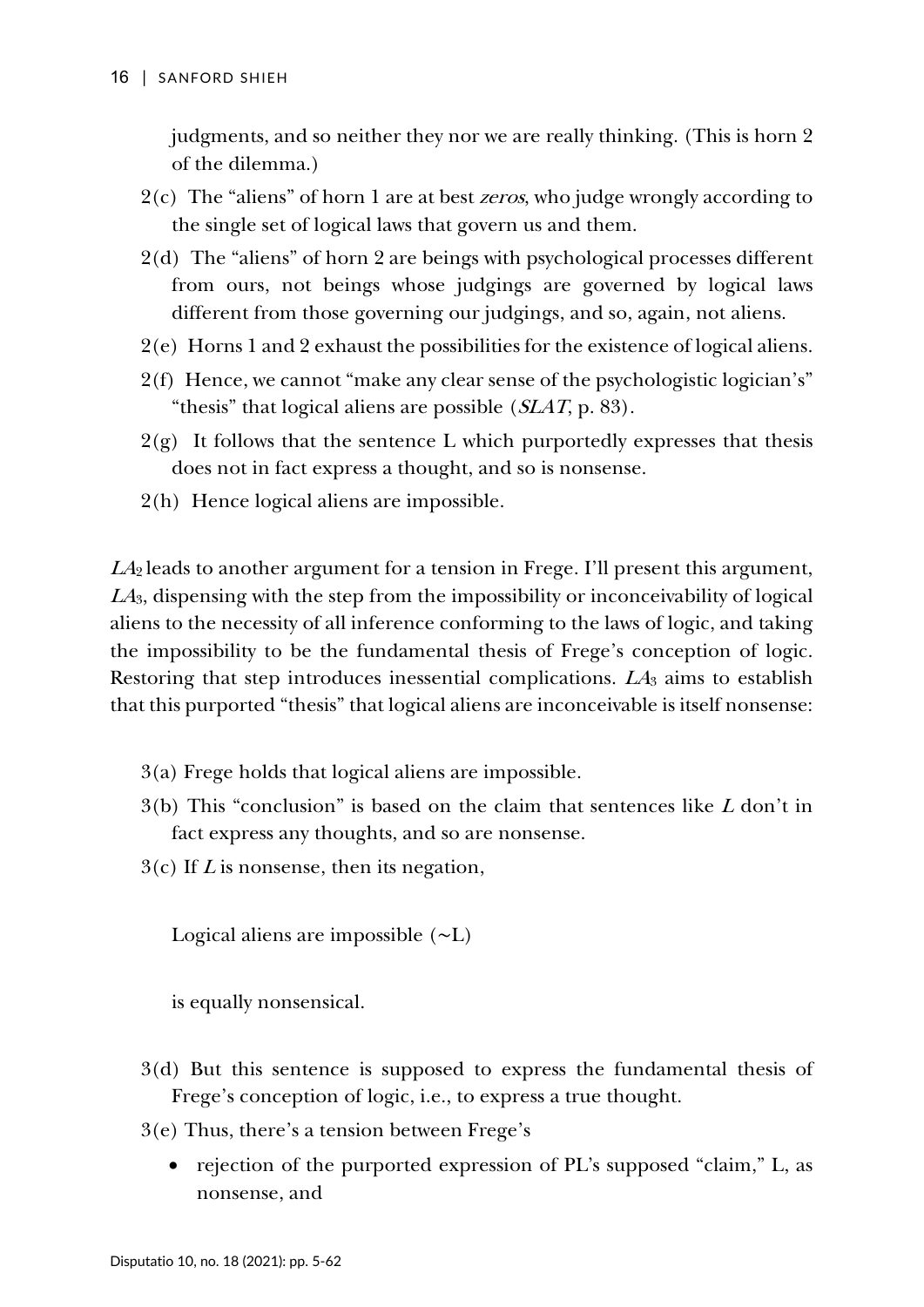• taking as expressing the central tenet of his conception of logic.

The form of argument embodied in  $L4_3$  may also be used to build up from  $L4_1$  a purported Fregean conundrum similar to the conclusion of  $LA<sub>3</sub>$ :

- $4(a)$  Steps  $1(a)-1(j)$  of  $LA<sub>1</sub>$  is supposed to demonstrate that it is impossible to conceive of the falsity of any law of logic.
- 4(b) They establish this impossibility by showing that the sentence "it is possible to conceive the falsity of any logical law" is nonsense.
- 4(c) But then the negation of this sentence, "it is impossible to conceive the falsity of any logical law" is also nonsense.
- 4(d) So, what was supposed to be a Fregean commitment or insight into the nature of logic turns out to be nonsense.

Call this LA4.

### §2.4. The  $LA_2$  Fallacy

I now show that  $L4_2$  is fallacious. The argument begins with "[a] priori reflection on the nature of logic" (SLAT, p. 83) which yields two or three assumptions,

- the two horns of the dilemma, 2(a) and 2(b),
- perhaps also step  $2(e)$ , the claim that the two horns exhaust all the possibilities for what logical aliens could be.

The "a priori reflection" presumably also include the reasoning from these assumptions to steps  $2(c)-2(d)$ , which steps together show that none of the supposed alternatives for logical aliens in fact results in logical aliens. The next, decisive step in the conjuring trick is to move to the claim that we can't "make sense of the psychological logician's thesis," and so the words supposedly expressing that "thesis" express no thought at all. This move tacitly rules out another construal of "not being able to make sense" of a claim. For example, one might say that

There are round squares  $(R)$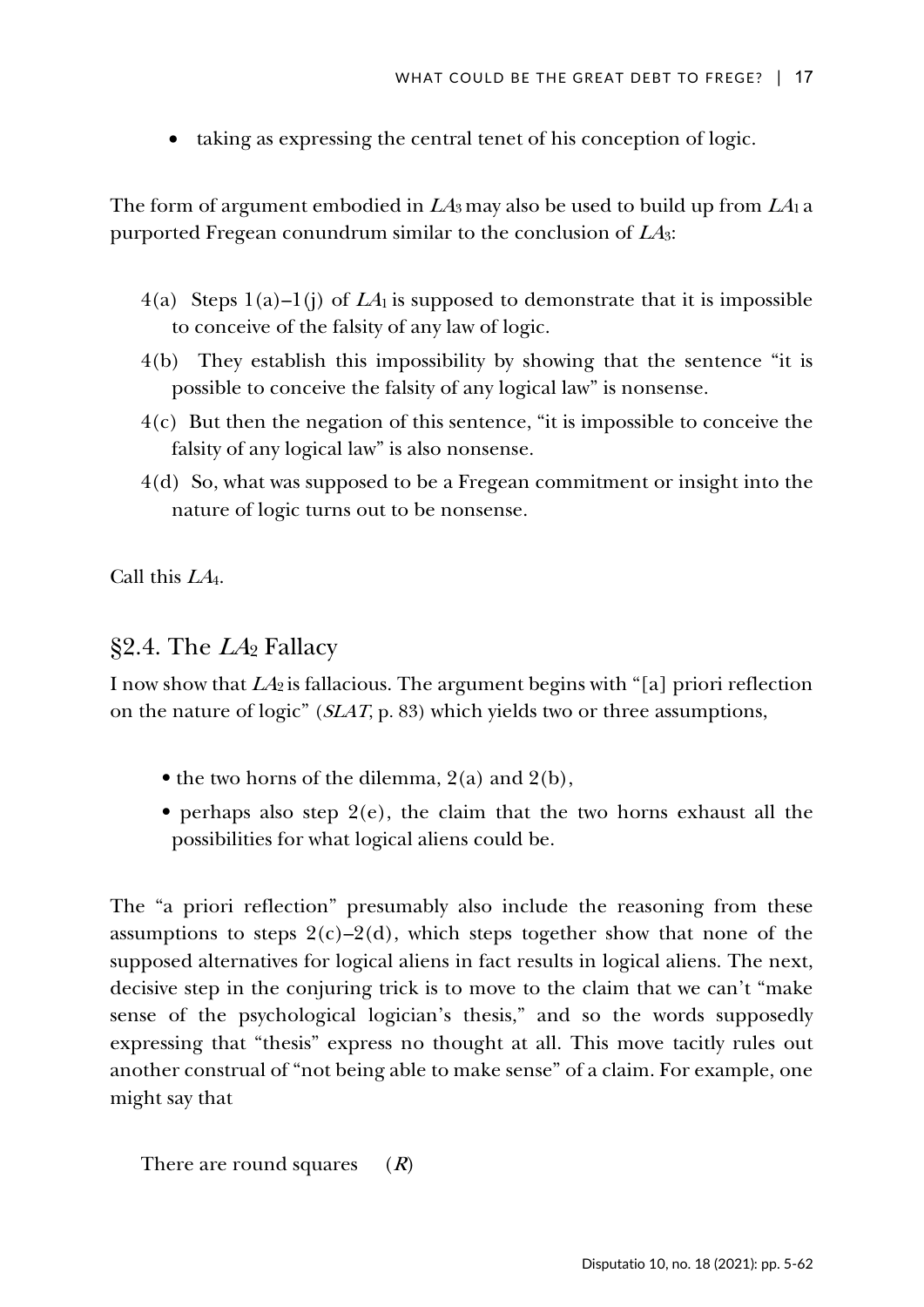makes no sense, because being square requires having four corners and being round requires having no corners. This characterization, one might think, rests on a priori reflection, because its falsity follows logically from the concepts of being round and being square. But in this case we might be less tempted to see <sup>R</sup> as nonsense, as opposed to just logically, or analytically, or non–empirically, *false*. Moreover, this view of  $R$  goes with thinking of it as expressing something logically impossible, namely, a thought whose truth is precluded by logic and the concepts round and square.

*Prima facie*, the same sort of story may be told about the psychological logician's purported thesis:

Logical aliens are possible  $(L)$ 

The sense in which we can make no sense of  *is this:* 

- The two or three assumptions of  $L4_2$  are products of a priori reflection on the nature of logic, spelling out the connections among the concepts of inference, logic, agreement, judgment, and thought.
- Steps  $2(c)-2(d)$  of  $LA_2$  show that the falsity of the thought expressed by PL's sentence L follows logically from these concepts.

Moreover, the impossibility of logical aliens consists in the logical (or analytical or non–empirical) falsity of the thought expressed by L. PL's "thesis" is not nonsense, it's an *a priori* false thought.<sup>[15](#page-13-0)</sup>

Let me be clear about the foregoing. I have not demonstrated that  $L$  is not nonsense. I have, rather, argued that, without an argument showing either why  $L$ is significantly different from  $R$ , or that, contrary to appearances,  $R$  is nonsense,  $LA<sub>2</sub>$  fails to establish the nonsensicality of L.

<span id="page-13-0"></span><sup>&</sup>lt;sup>15</sup> The same point holds of Fregean arguments against the possibility of logical aliens that rest on the claim that understanding the contents of judgments requires acknowledging the laws of logic as norms governing inferring. On this line of argument,  $PL's L$  is not nonsense, but expresses a thought whose truth is ruled out by logic and, say, the conceptual connection between understanding and acknowledgment of logical laws. This is not to say that any of those who suggested or presented such an argument —Joan Weiner (1990), Daniele Mezzadri (2018), Walter Pedriali (2019)— use it as a sub– argument for the conclusion of *LA*<sup>3</sup> .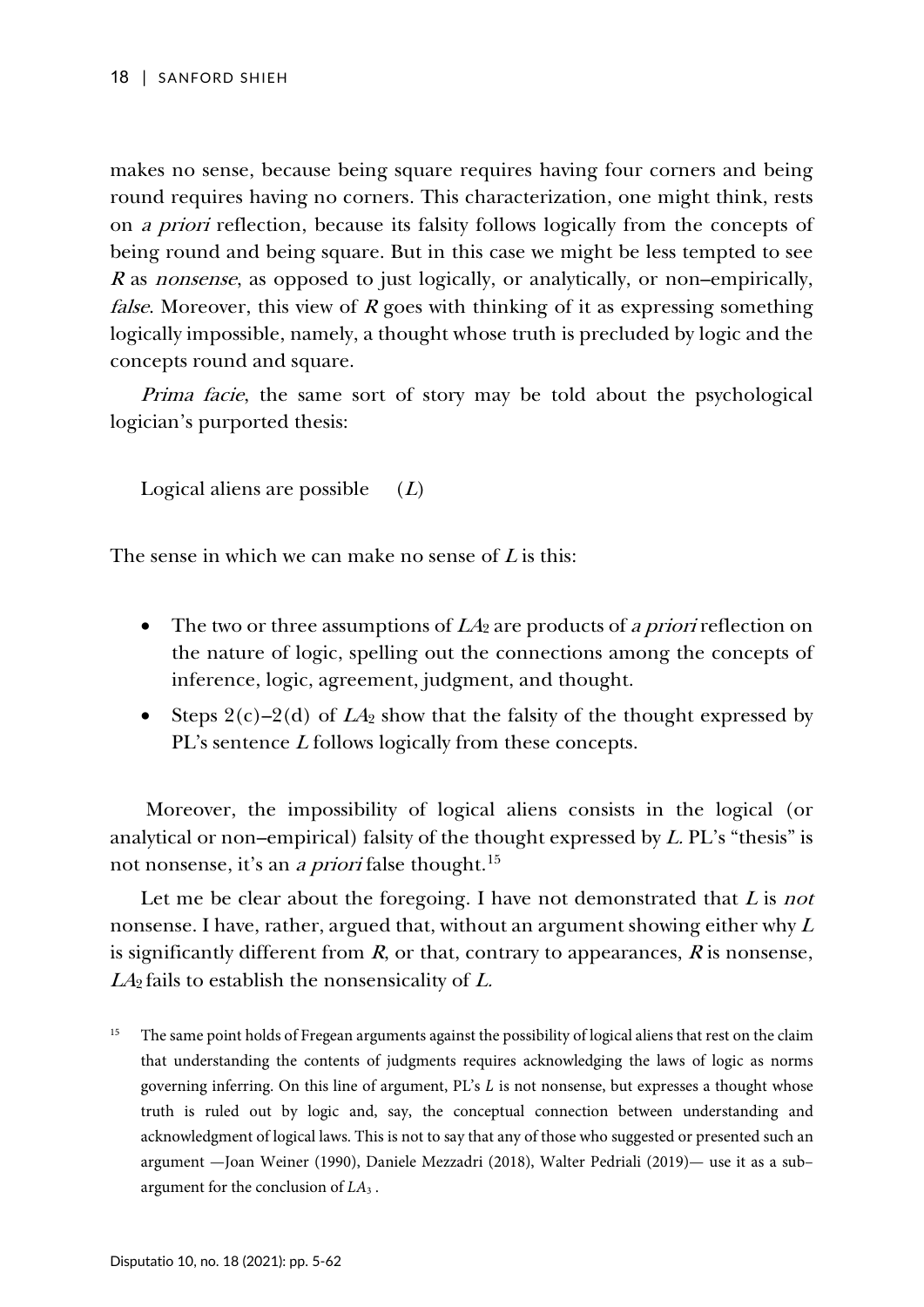And if  $LA_2$  is not a valid argument for the nonsensicality of  $L$ , then we have no reason to accept premise 2 of  $LA_3$ . Hence we have no reason to take  $LA_3$  to be a sound argument, and so no reason to think that it indicates any tension in Frege's view of logic.

A similar fallacy afflicts  $LA_4$ . According to 4(b), 1(a)–1(j) of  $LA_1$  show that a sentence like

It is possible to conceive of the falsity of a law of logic  $(L)$ 

is nonsense. But do they? It seems to me not. Rather, by the lights of this argument, L' expresses a thought which logically contradicts three other thoughts:

- 1(e) To conceive of the falsity of a thought involves drawing inferences from the negation of an expression of that thought.
- 1(f) To draw any inference requires accepting all the laws of logic as true.
- 1(i) Accepting a thought as true implies not entertaining its falsity.

Thus, we have no reason to take  $L4_4$  to demonstrate any tension in Frege's view of logic.

### §2.5. Concepts vs Objects?

One manoeuvre that might be attractive to proponents of the LA arguments at this point is to appeal to Frege's troubles with the distinction between concept and object. The idea is to claims that

Logical aliens are possible  $(L)$ 

and

It is possible to conceive of the falsity of a law of logic  $(L)$ 

are nonsense because they are like

No concept is an object  $(C)$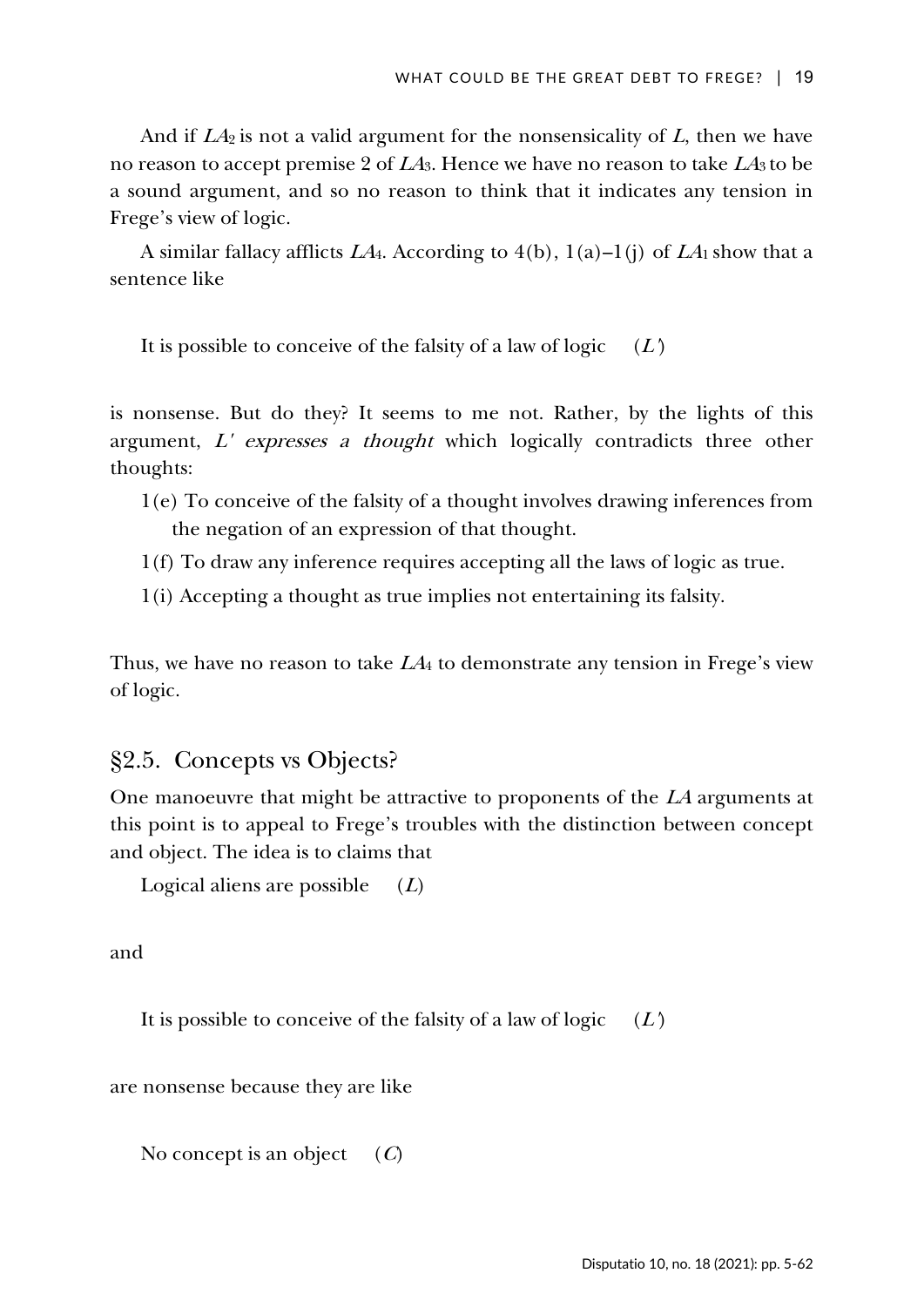which Frege cannot avoid taking to be nonsense.

But, to the extent that a case may be made for  $C$  to be nonsense, that case doesn't obviously apply to logical aliens or to entertaining the falsity of logical laws.

Here's an account of the line of thinking about concept and object in which Frege is caught. Frege starts by apparently advancing a thesis about a difference in logical functioning between two types of expressions, which underlies an apparent ontological categorial difference. But if this thesis is true, then it follows that the words Frege uses to express that thesis fail to express it, and indeed it's not clear that any words, functioning logically "in accordance with" that "thesis" would express it. This makes it hard to see just what thought is expressed by the words that Frege uses to advance the "doctrine" of the absolute distinction between concept and object.

But no case has been presented that either  $LA_1$  or  $LA_2$  has the same selfreflexive structure of the concept/object distinction problem for Frege.

In LA1, what would have to come out as not expressing any sense is the negation of  $L$ :

It is impossible to conceive of the falsity of a law of logic  $(\sim L)$ 

The argument yields this "impossibility" from three "theses,"  $1(e)$ ,  $1(f)$  and  $1(i)$ that are products of a priori reflection. The sensicality of none of these sentences, so far as I can see, is impugned by the (logical) impossibility of entertaining the falsity of a logical law. Until an argument is given for why these sentences are nonsense, based on  $\sim L'$ , we have no reason to think that either L' or  $\sim L'$  is analogous to C. As opposed to taking them to express thoughts contradicted by or following from, respectively, the thoughts expressed by 1(e), 1(f) and 1(i).

In the case of  $LA<sub>2</sub>$ , what would have to come out as nonsense is the negation of <sup>L</sup>,

Logical aliens are impossible  $(\sim L)$ 

The horn of the dilemma that does the heavy lifting is 2(b): if there are no non– psychological standards determining whether the purported aliens and we are right, then neither the aliens nor we are thinking. Does this turn out to be nonsense once we come to the "conclusion" that logical aliens are impossible?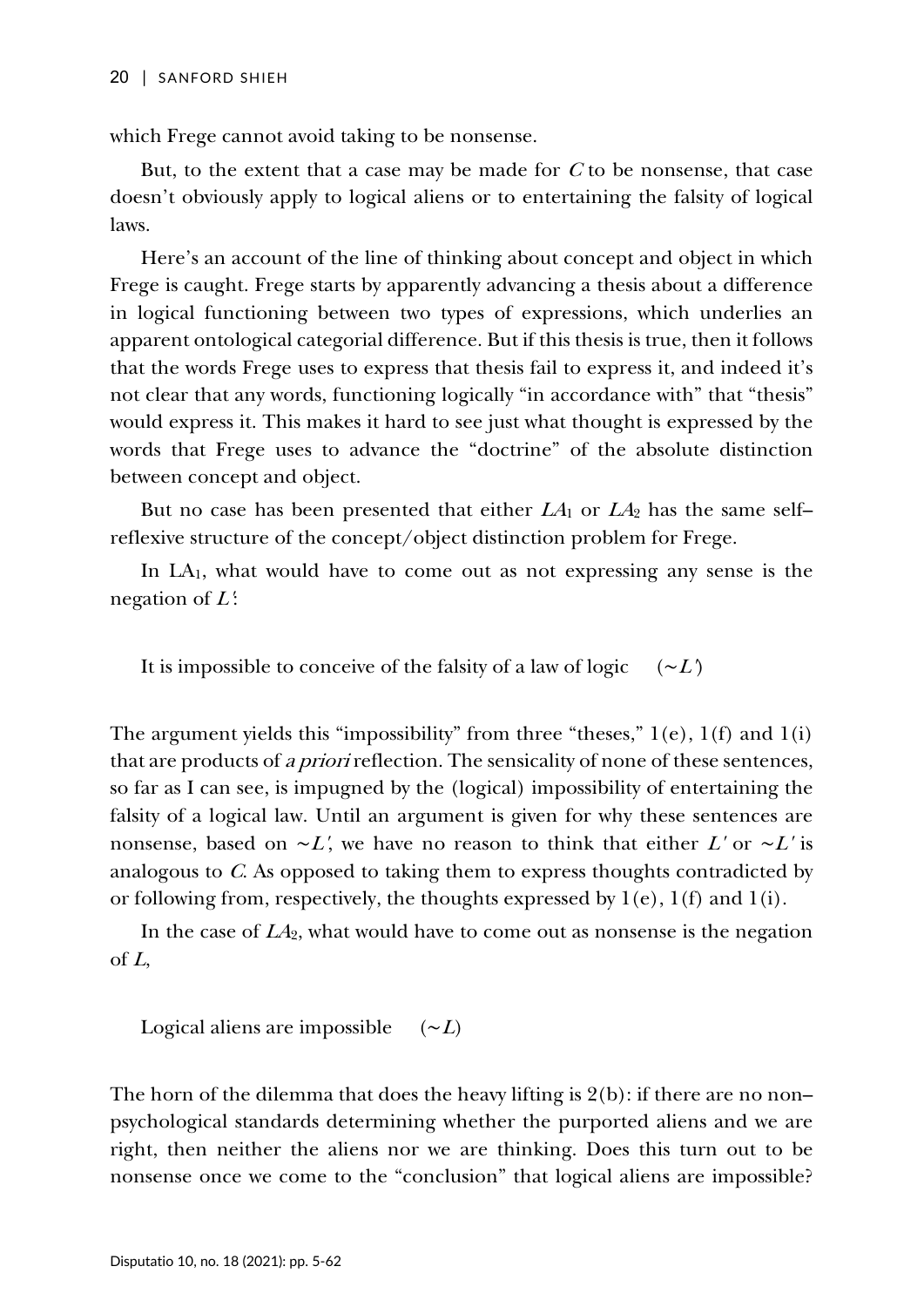Again, it seems to me not. And again, until we have an argument for how the nonsensicality of 2(b) "follows" from the "impossibility" of aliens apparently expressed by  $\sim L'$ , there's no reason to think that the impossibility of aliens is analogous to the concept/object distinction. As opposed to being a thought that follows logically from the thought expressed by 2(b).

### §2.6 Frege on Aliens and Logical Laws

I've left two questions hanging. Is Frege in fact committed to the logical impossibility of logical aliens? And if not, what would be his ground for holding that all inference conforms to the laws of logic? These are difficult questions, to which I venture two suggestions.

First, let's return one more time to the Foreword of *Grundgesetze* where Frege says that it is "impossible" for us to suppose that logical aliens are *right* to reject logical laws. Frege begins the paragraph in which this remark occurs by saying that in the case of basic laws of logic, laws not reducible to other laws, logic can provide no answer "to the question, why and with what right we acknowledge a logical law to be true" (*GgI*, XVII).<sup>[16](#page-16-0)</sup> What follows then are non–logical answers to this question. Frege states that he "neither want[s] to dispute nor to endorse" one such answer: "when we judge we cannot reject [a logical] law, but have to acknowledge it if we do not want to lead our thinking into confusion and in the end abandon judgment altogether"  $(GgI, XVII).<sup>17</sup>$  $(GgI, XVII).<sup>17</sup>$  $(GgI, XVII).<sup>17</sup>$  This answer Frege then characterizes as an impossibility for us to reject such basic laws of logic. It is at this point that Frege brings in a second impossibility, the one on which we having been focusing, for us to take the aliens to be *right* to reject basic logical laws. Thus, Frege's words here do not foreclose reading the second impossibility as also presenting "a ground of ... our taking to be true" rather than "a ground of being true" ( $Ggl$ , XVII).<sup>[18](#page-16-2)</sup> That is to say, both "impossibilities" are subjective, psychological features of us. This idea is reinforced by how Frege continues after presenting the second impossibility. He gives a slightly different characterization of the second impossibility: it is the impossibility of "doubting whether it is we or [the aliens] who are right" (*GgI*, XVII).<sup>[19](#page-16-3)</sup> Then he says, "At least this holds of

<span id="page-16-2"></span><sup>18</sup> Nicht ein Grund des Wahrseins wird angegeben, sondern unseres Fürwahrhaltens.

<span id="page-16-3"></span><sup>19</sup> daran zu zweifeln, ob wir oder jene Recht haben.

<span id="page-16-0"></span><sup>16</sup> Die Frage nun, warum und mit welchem Rechte wir ein logisches Gesetz als wahr anerkennen, kann die Logik nur dadurch beantworten, dass sie es auf andere logische Gesetze zurückführt.

<span id="page-16-1"></span><sup>17</sup> wenn wir urtheilen, können wir [ein logisches] Gesetz ... nicht verwerfen, wir müssen es anerkennen, wenn wir nicht unser Denken in Verwirrung bringen und zuletzt auf jedes Urtheil verzichten wollen.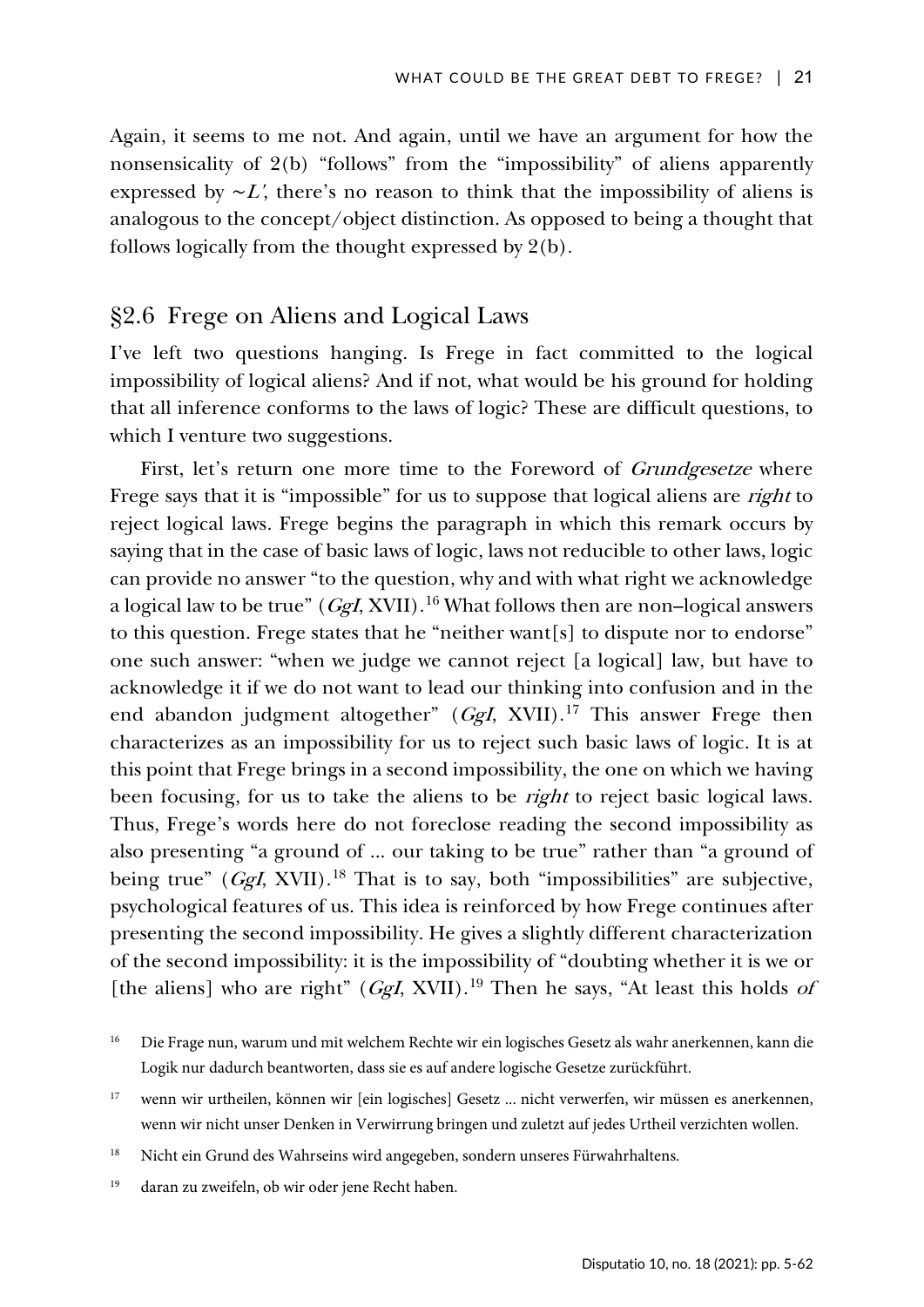#### 22 | SANFORD SHIEH

### *myself*" (*GgI*, XVII; emphasis mine).<sup>[20](#page-17-0)</sup>

It has struck many that the way of understanding Frege just outlined can't be right, because of what he says next:

If others dare in the same breath to both acknowledge a law and doubt it, then that seems to me to be an attempt to jump out of one's own skin against which I can only urgently warn. Whoever has once acknowledged a law of being true has thereby also acknowledged a law that prescribes what ought to be judged, wherever, whenever and by whomsoever it may be judged  $(GgI, XVII)$ . <sup>[21](#page-17-1)</sup>

Is Frege not here insisting that the psychological logician's position is incoherent, because it involves "acknowledging and doubting a law of logic at the same time"? The incoherence is not a logical contradiction, but it's something close, namely something contrary to our conception of logical inference or logical law. But an astute psychological logician has the resources to resist this charge of incoherence. She would say that she's not acknowledging and doubting logical laws at the same time, since acknowledgment and doubt are both psychologically relative: given our psychological makeup, it is right for us to acknowledge and wrong for us to doubt, but given the aliens' psychological makeup, it is right for them to doubt and wrong for them to acknowledge. Where's the incoherence?

This is *not to deny* that

2(b) If there is no genuine conflict between the "judgments" of the aliens and our "judgments," then neither the aliens nor we are really making any judgments, and so neither they nor we are really thinking.

is getting at something in Frege's thinking. What it's getting at underlies what Frege says later:

If everyone designated something different by the name 'Moon', namely one of his ideas, much like he voices his pain with the exclamation 'ouch!', then of course a psychological

- <span id="page-17-0"></span><sup>20</sup> Wenigstens gilt das von mir.
- <span id="page-17-1"></span><sup>21</sup> Wenn Andere es wagen, in einem Athem ein Gesetz anzuerkennen und es zu bezweifeln, so erscheint mir das als ein Versuch, aus der eignen Haut zu fahren, vor dem ich nur dringend warnen kann. Wer einmal ein Gesetz des Wahrseins anerkannt hat, der hat damit auch ein Gesetz anerkannt, das vorschreibt, wie geurtheilt werden soll, wo immer, wann immer und von wem immer geurtheilt werden mag.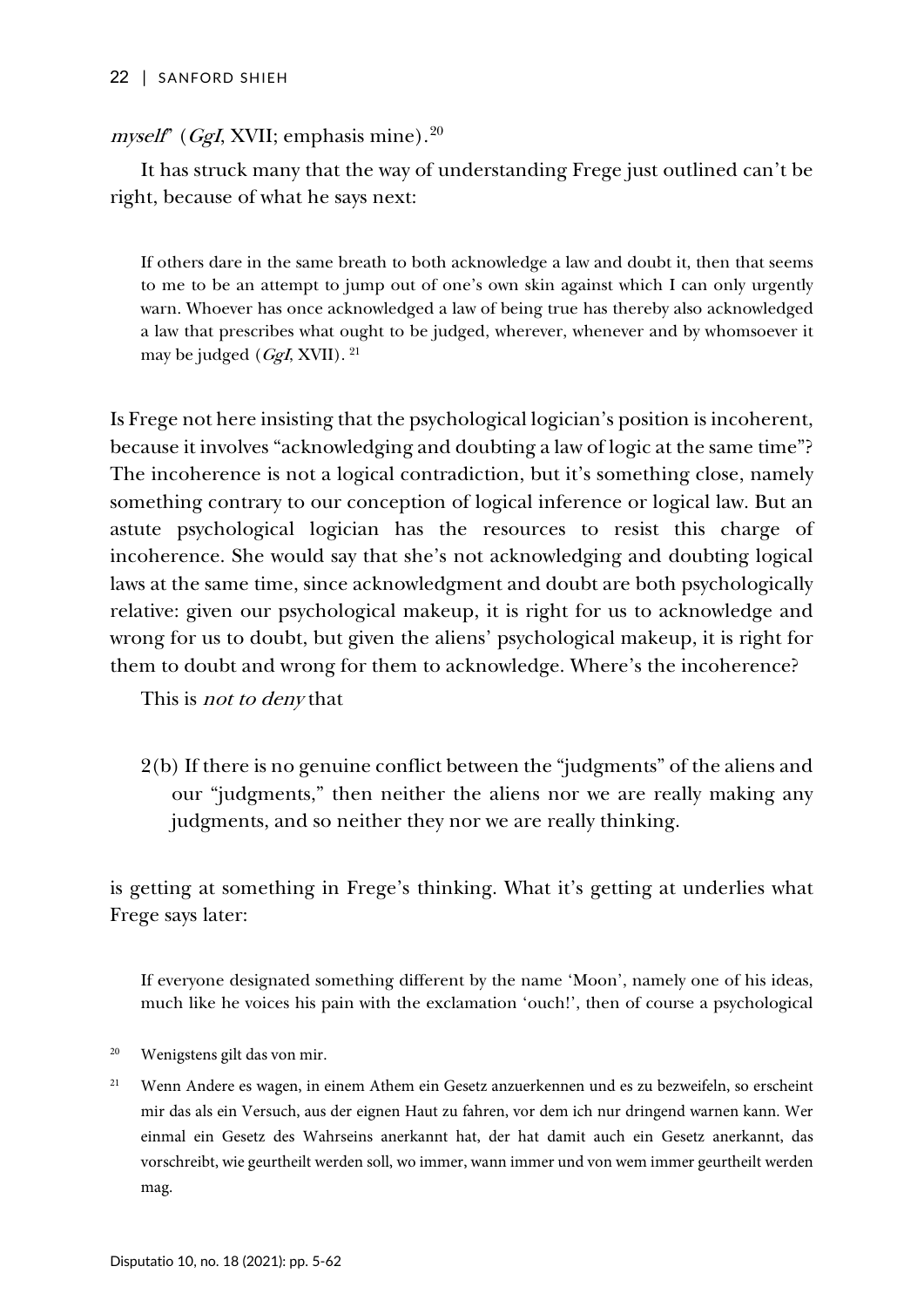viewpoint would be justified; but a dispute concerning the properties of the moon would be pointless: one could perfectly well assert of his moon the opposite of what another with the same right says of his  $(GgI, XIX)$ . <sup>[22](#page-18-0)</sup>

Following Ricketts's OO, I take the argument to rest on the suggestion that it is unclear how the apparent disagreement between us and logical aliens is, at bottom, any different from, e.g., differential responses to stimuli exhibited by two groups of animals that have been trained differently. Thus psychological logic is incompatible with there being such things as agreement or disagreement in our assertions and judgments, as we intuitively conceive of these actions. I want to emphasize, however, that this consequence does not provide a conclusive refutation of psychologism, since Frege has not shown that there are indeed such things as agreement and disagreement, as we conceive of them. Frege has not shown that logical aliens are impossible, nor does he aim to do so. All he tries to do is to display how distant a consistently pursued psychologisim would end up from the way in which we conceive of our intellectual lives.<sup>[23](#page-18-1)</sup>

# §3. Thinking, Being, and the Content/Force Distinction

I turn now to a recent criticism of Frege advanced in TB. It is claimed to be inspired by Wittgenstein, but not based on any of Wittgenstein's texts.

# §3.1. Syllogisms

Kimhi claims that Frege runs into trouble with certain "syllogisms of thinking and being" (*TB*, p. 10); for example:

A.

- 1. A judges  $p$
- 2. *p*
- 3. A truly judges  $p$
- <span id="page-18-0"></span><sup>22</sup> Wenn jeder mit dem Namen "Mond" etwas Anderes bezeichnete, nämlich eine seiner Vorstellungen, etwa so, wie er mit dem Ausrufe "au!" seinen Schmerz äusserte, so wäre freilich die psychologische Betrachtungsweise gerechtfertigt; aber ein Streit über die Eigenschaften des Mondes wäre gegenstandslos: der Eine könnte von seinem Monde ganz gut das Gegentheil von dem behaupten, was der Andere mit demselben Rechte von seinem sagte.
- <span id="page-18-1"></span><sup>23</sup> See Shieh (2002) for more details of this reading.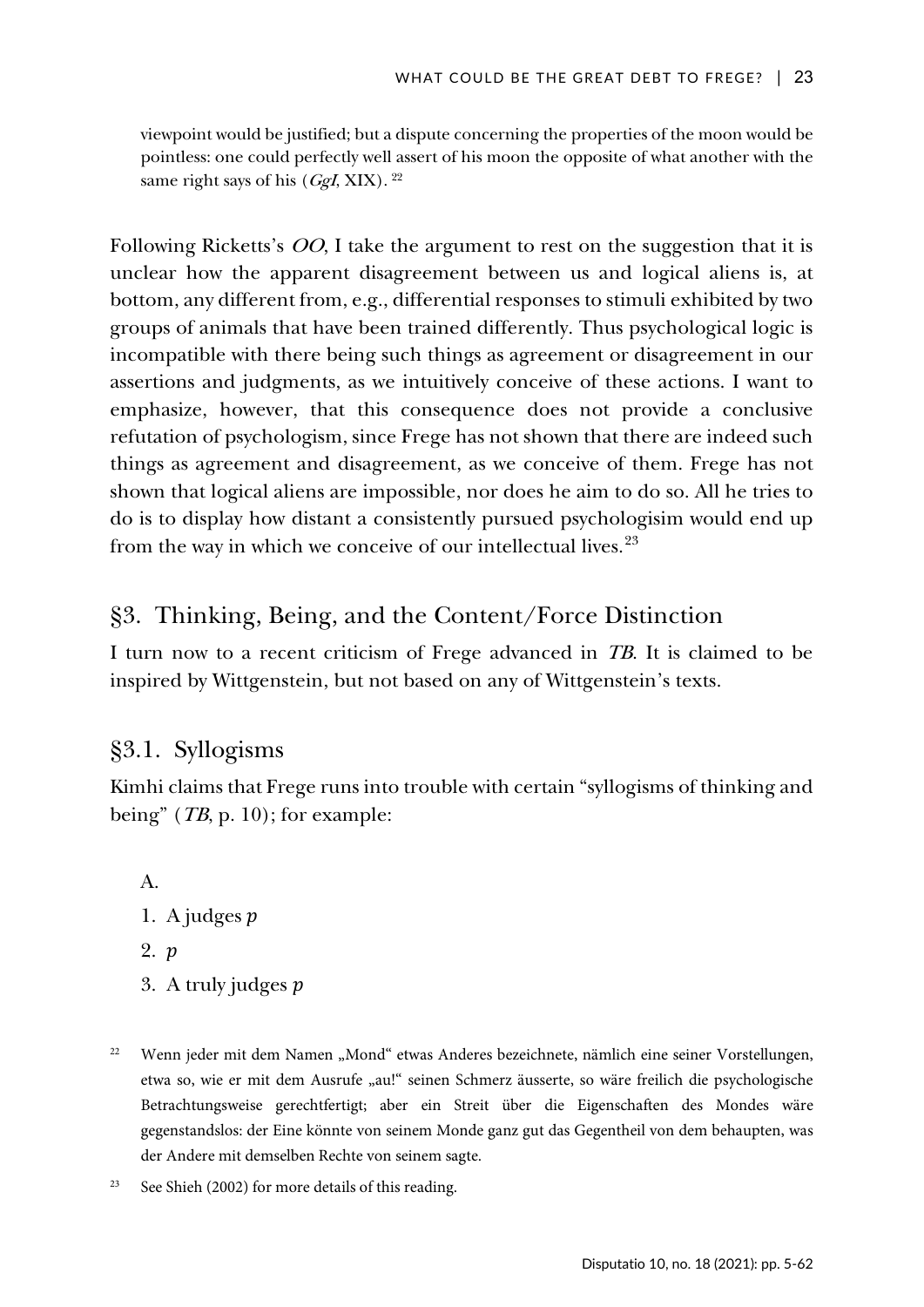B.

- 1. A judges  $p$
- 2. not– $p$
- 3. A falsely judges

C.

- 1. A judges not– $p$
- 2. not– $p$
- 3. A truly judges not–

D.

- 1. A judges not– $p$
- 2. p
- 3. ∴ A falsely judges not– $p$  (TB, pp. 122–123).

Kimhi claims that the "philosophical task" is to show how these syllogisms may be "revealed together, in one glance, as valid and complete —that is, as requiring no extra premises" (TB, p. 122). Frege, it is said, cannot carry out this task, cannot "capture the logical unity of the above syllogisms," because

they all involve the occurrence of the same expression, " $p$ ", both inside and outside the context of indirect discourse. The former is an intensional context, and thus, according to Frege, one in which the expression occurs with a different signification. Hence, from a Fregean point of view, the premises of these syllogisms are logically unconnected. Yet to recognize these syllogisms as self–evident, one must recognize that the conclusion reveals the logical unity of the premises (TB, p. 123).

Kimhi's project in this is to provide an anti–Fregean account of the validity and completeness of these syllogisms, one which involves rejecting Frege's function/argument conception of "propositional complexity" as well as Frege's distinction between force and content or thought.

It is hard to see how exactly Kimhi's criticism is supposed to work, since there is a straightforward Fregean account of the validity of all of these "syllogisms". This account depends on answers to the question, what do "judges truly" and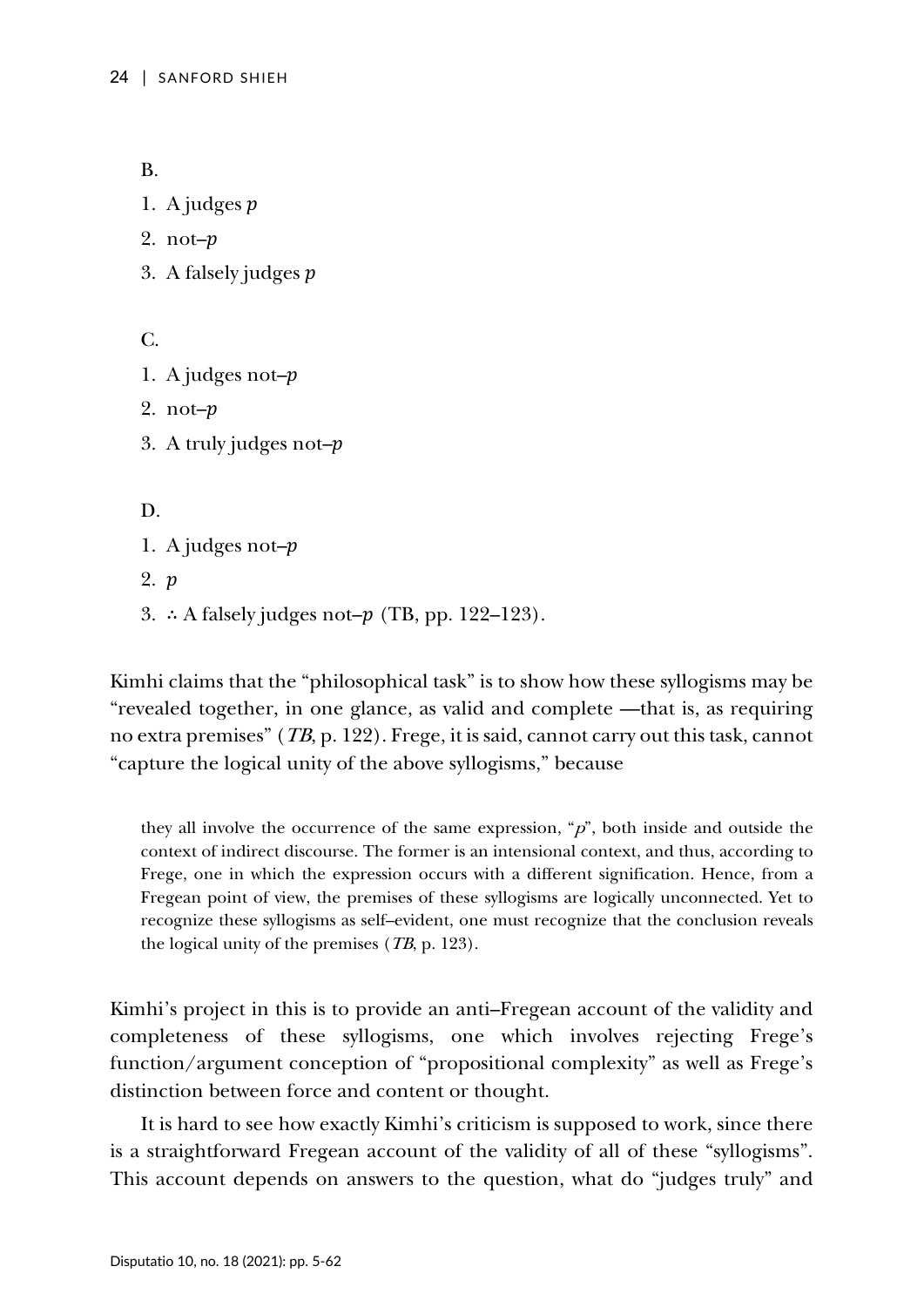"judges falsely" mean? An obvious Fregean answer is: A judges truly just in case the thought A acknowledges as true is true, and A judges falsely just in case the thought A acknowledges as true is false. Frege's theory of oblique (ungerade) contexts is that the sense expressed by (an assertoric statement)  $p$  when  $p$  occurs in

A judges <sup>p</sup>

is not the thought G expressed by  $p$  in syllogisms A and D, but a sense which presents  $G$ ; similarly in

A judges not– $p$ 

"not- $p$ " expresses a sense that denotes the thought  $G'$  expressed by the second premises of B and C. In a number of texts Frege appears to hold that  $G'$  is composed of  $G$  and a sense presenting the truth function denoted by "not", so that  $G'$  is true just in case G is false (As we will see below, in §5, there are other texts in which Frege appears to be committed to a different view). Let's suppose further that, for Frege a statement that ascribes a judging to a thinker is true just in case that thinker acknowledges as true the thought denoted by the complement clause of that statement.

Now we show that syllogism A is valid as follows. Suppose premise A1 is true, then the thinker who is the referent of "A" acknowledges  $G$  as true. Suppose A2 is true. Since A2 expresses  $G$ , this is the supposition that  $G$  is true. It follows that the conditions for A3 to be true are satisfied, as desired. The validity of syllogism C is demonstrated in a parallel way, with  $G'$  in place of  $G$ .

Now suppose that the premises of syllogism B are true. B1 is true just in case the referent of "A" acknowledges  $G$  as true. B2 is true just in case  $G'$  is true, just in case  $G$  is false. Hence the condition for the conclusion B3 to be true is satisfied, and B is valid, as desired. The validity of syllogism D is established by a parallel argument in which  $G$  and  $G'$  are substitued for one another.

Given the demonstrations just presented, Frege's theory may be seen to provide an unproblematic account of the logical connection between the premises of each syllogism: the referent of the complement clause in each ascription of judging that is the first premise is a thought that either is, or is the opposite of, the thought expressed by the second premise.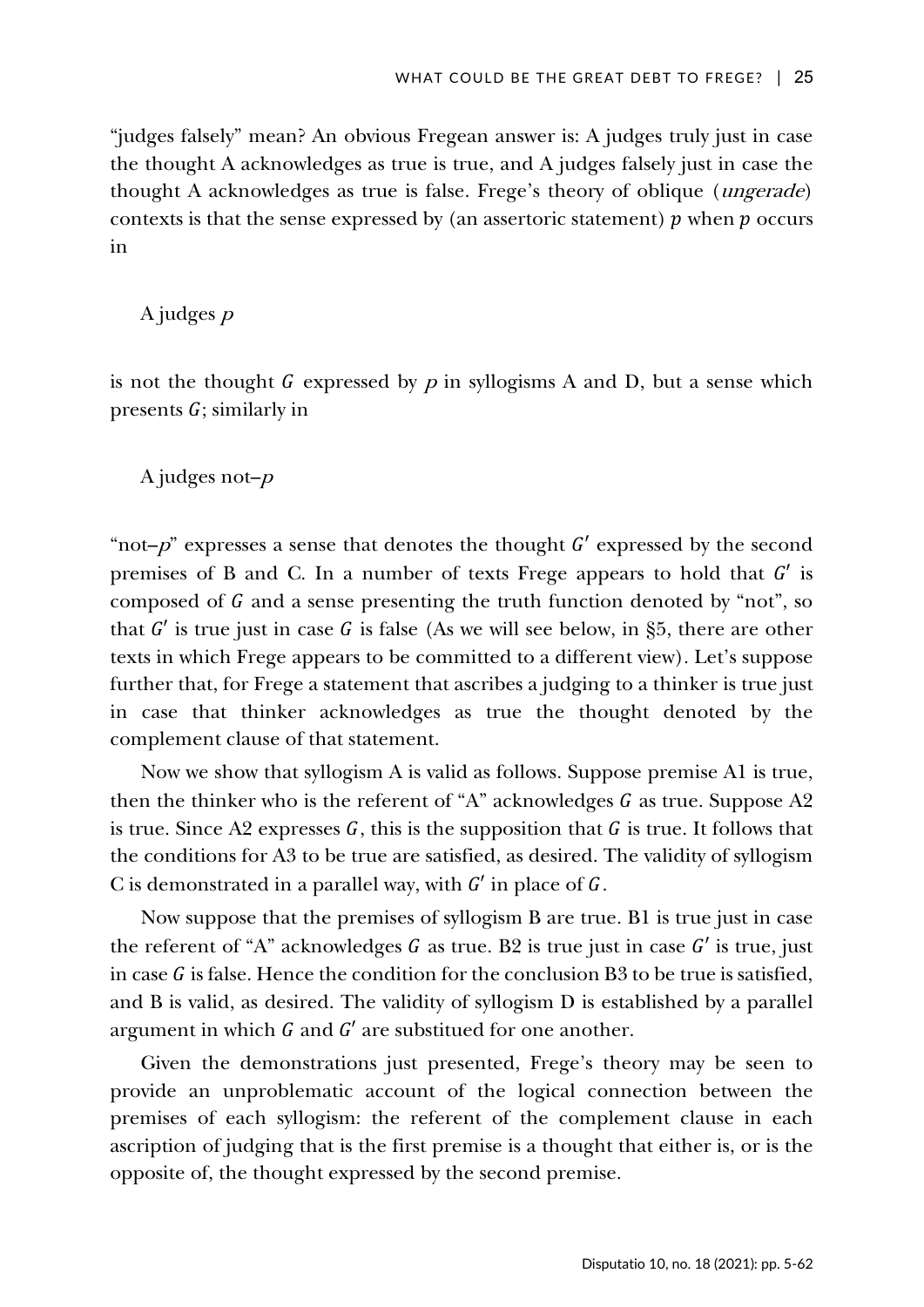#### 26 | SANFORD SHIEH

So far as I can see, the only thing Kimhi says that might be taken as addressing the foregoing Fregean account of A–D is in a footnote:

The Fregean's deflationary construal of the conclusions as conjunctions of the premises offers only the illusion of an account, since it assumes that the complex signified by " $p$ " in intensional contexts has the same truth–value as the assertion " $p$ " (TB, p. 123 n. 8).

This is no less difficult to understand than the claim that Frege cannot account for the validity of A–D. Perhaps Kimhi's objection is that the Fregean explanations of the A–D rely on an assumption in addition to the two premises of each of these "syllogisms," namely, "the complex signified by 'p' in intensional contexts has the same truth–value as the assertion 'p'," and so do not show the syllogisms to be "complete". But what, on the Fregean account, is "the complex signified by 'p' in intensional contexts"? Surely it is the denotation of the complement clause in "propositional attitude" ascriptions, in the case of A–D, ascriptions of judging. That denotation, according to the Fregean theory, is the thought expressed by an assertion 'p'. It would then be very surprising indeed if the complex and the assertion fail to have the same truth–value. That is to say, the identity in question is intrinsic to the Fregean account, not an additional ad hoc assumption that has to be added to the syllogisms.

Since Frege has no trouble with the "syllogisms of thinking and being," it's unclear what rationale there is for seeking an alternative to Frege's function/argument conception of propositional complexity, or for rejecting Frege's force/content distinction.

# §3.2. Display

Kimhi's rejection of Frege's force/content distinction is based on contesting an argument for that distinction formulated by Geach grounded on an observation: "a proposition may occur in discourse now asserted, now unasserted, and yet be recognizably the same proposition" (Geach 1965, p. 37). In particular, a statement  $p$  as it occurs in its negation "not– $p$ " does not assert that  $p$ , nor does it assert that  $p$  when it occurs as the antecedent of a conditional "if  $p$  then  $q$ ". From this observation, which Kimhi labels "Frege's observation," Geach infers, on Frege's behalf, that asserting force does not belong to the thought expressed by <sup>p</sup>, since, otherwise, it would have asserting force as it occurs as component senses of thoughts expressed negations and conditionals in which <sup>p</sup> occurs.

Against this inference Kimhi argues that there is a different way of accounting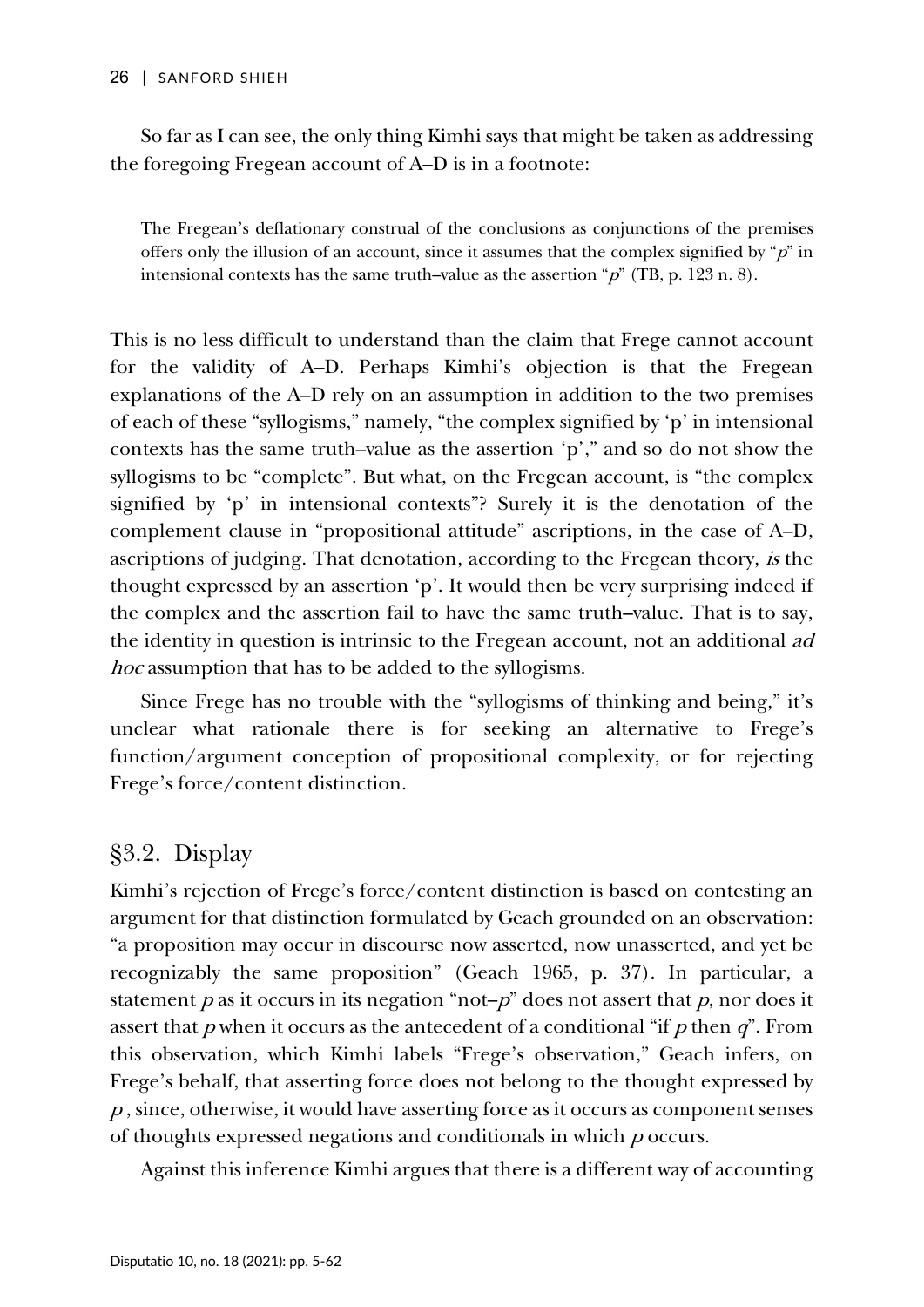for Frege's observation. Exactly how the account works is far from clear, but it appears to depend on a

distinction between a display and a self–identifying display ... . We say that a sample displays a repeatable. For example, Pantone #15–5519 displays turquoise. But not every sample has to be an instance of the repeatable. We can display swimming without actually swimming (e.g., by performing certain gestures on dry land). In this case the gestures display an act of a certain kind by means of its characteristic appearance without being an instance of the act. In contrast, a color sample is a self–identifying display, insofar as it is an instance of the very color it displays  $(TB \, p. 41)$ .

### This distinction in turn funds a

distinction between displaying an assertion and being an assertion. The display is of a repeatable: a concrete occurrence of a propositional sign is a display of a repeatable act. This display can be either an assertion (a self–identifying display) or a gesture (a mere display) (TB, p. 51).

The account of Frege's observation seems then to be this. An assertion is a self– identifying display of a propositional sign. If this propositional sign is a negation "not– $p$ " or a conditional "if p then q," then the component propositional sign p is a mere display of an assertion, not an assertion. In contrast, a "concrete occurrence of"  $p$  by itself would be an assertion. Thus, instead of accounting for Frege's observation as (Geach's) Frege does, by asserted and unasserted occurrences of a proposition, Kimhi accounts for it by occurrences of a proposition in which it is an assertion as against occurrences in which it merely displays an assertion.

It's not clear to me, however, that Kimhi's account is a rejection of the content/force distinction. As it occurs in "not- $p$ ,"  $p$  is supposed not to be an assertion, but to be a mere display of one. But isn't  $p$  still a proposition(al) symbol in that occurrence? Does it not follow that that merely assertion–displaying occurrence of <sup>p</sup> is a proposition that is not an assertion. Moreover, does Kimhi not insists that  $p$  in this occurrence is the very same proposition as  $p$  in an assertion–being occurrence? How could it be, then, that a proposition is inseparable from assertoric force?

Perhaps the idea is that a proposition somehow essentially involves assertoric force, but this assertoric force which is woven into the proposition's being is merely potential. In some occurrences it is actualized, in others not. But this position seems a mere verbal variation on a content/force distinction: content is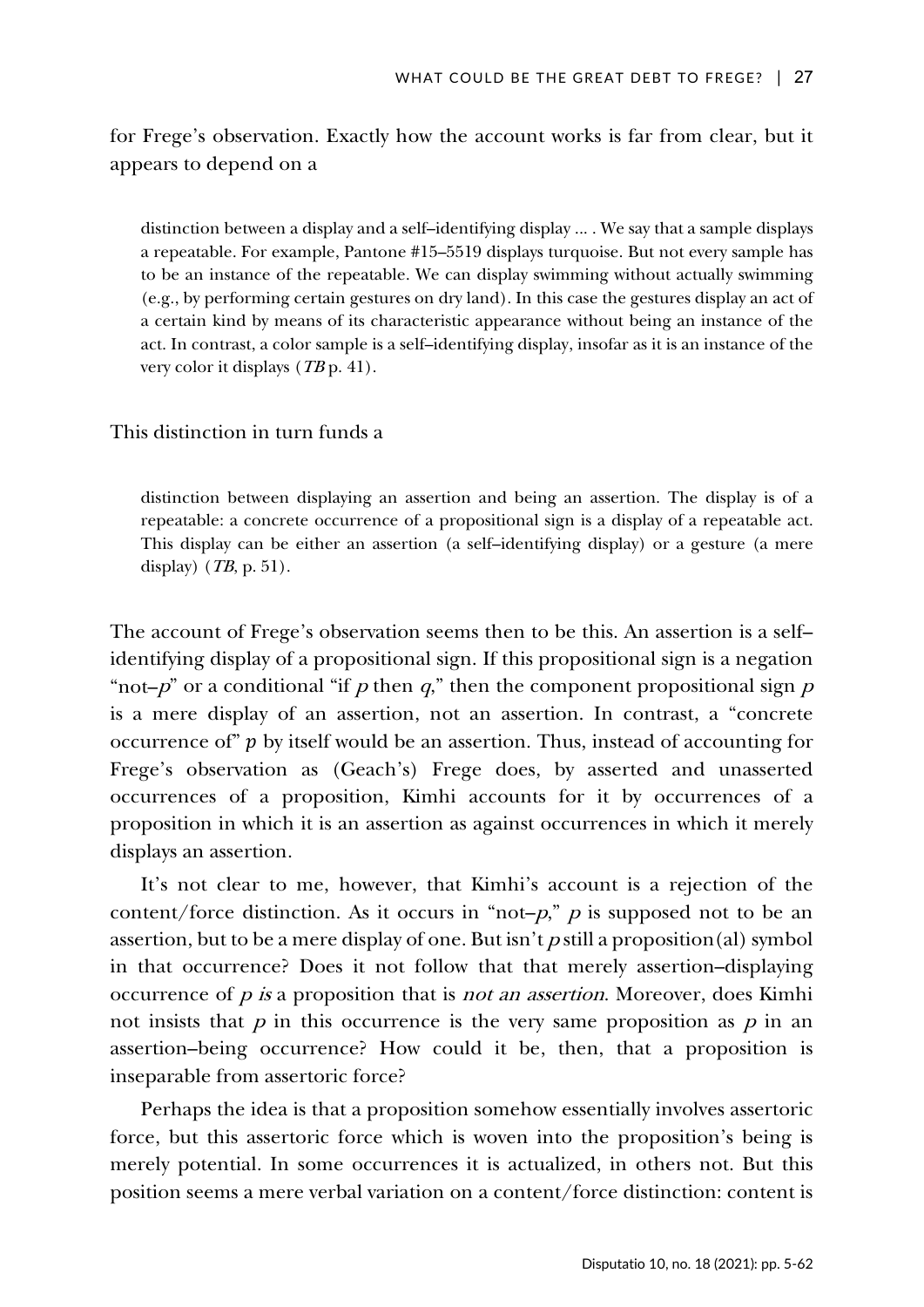proposition–cum–potential assertion, the distinct forces to which this content may be joined are the actualization and the mere displaying of that content.

Perhaps Kimhi takes himself to have rejected the content/force distinction because a proposition in merely assertion–displaying occurrences is not pure content, but has some other force than assertoric. That is, proposition never occurs without some force. But what force could it be? Something like suppositional or neutral force? If so, then it seems again little more than a verbal variant of Frege's (as opposed to Geach's) content/force distinction. I take the intuitive basis of Frege's content/force distinction to be expressed in this passage

[I]s it not a great result when the scientist after much hesitation and laborious researches can finally say "My conjecture is true"  $(T, p. 61)$ ?<sup>[24](#page-23-0)</sup>

The key here is the very thought grasped earlier in forming the conjecture is later acknowledged as true. One could, if one wishes, re–describe this as: previously the scientist grasped a thought with neutral force, now she judges the same thought with asserting force. I doubt Frege would find this reformulation objectionable. No more objectionable than: previously she was involved in a merely assertion–displaying occurrence of a proposition; now she was involved in a self-identifying occurrence of that same proposition.<sup>[25](#page-23-1)</sup>

# §3.3. Frege on Thought vs Force

The most fundamental reason for taking Frege to be impervious to Kimhi's criticisms is that Kimhi misunderstands Frege's conception of thought. As noted above, I take Frege to be committed to the recognitional conception of judgment.

- <span id="page-23-0"></span><sup>24</sup> ist es nicht ein großer Erfolg, wenn nach langem Schwanken und mühsamen Untersuchungen der Forscher schließlich sagen kann 'was ich vermutet habe, ist wahr'?
- <span id="page-23-1"></span><sup>25</sup> Kimhi's notion of merely assertion–displaying occurrences of propositions is akin in certain ways to Hanks (2007, 2015) who holds that although a proposition is essentially assertoric, that force can be "cancelled" in embedded contexts. Here the question is, of course, how a proposition whose assertoric force has been cancelled differs from a proposition with no force. Jean–Philippe Narboux's (2021) review of Kimhi brought to my attention another construal of Frege's observation akin to Kimhi's, in Anscombe (2015a). Anscombe's account involves a "basic notion of assertedness, *assertedness in a context* —which may be the proposition itself, in which context it is always an assertion— and an absolute notion of assertion ... to be defined in terms of assertion in, and completeness of, a context" (ibid., p. 169). But then does it not follow that a proposition *p* which is asserted in a complete context which is *p* may not be asserted in another complete context, and so, according to the theory, not asserted?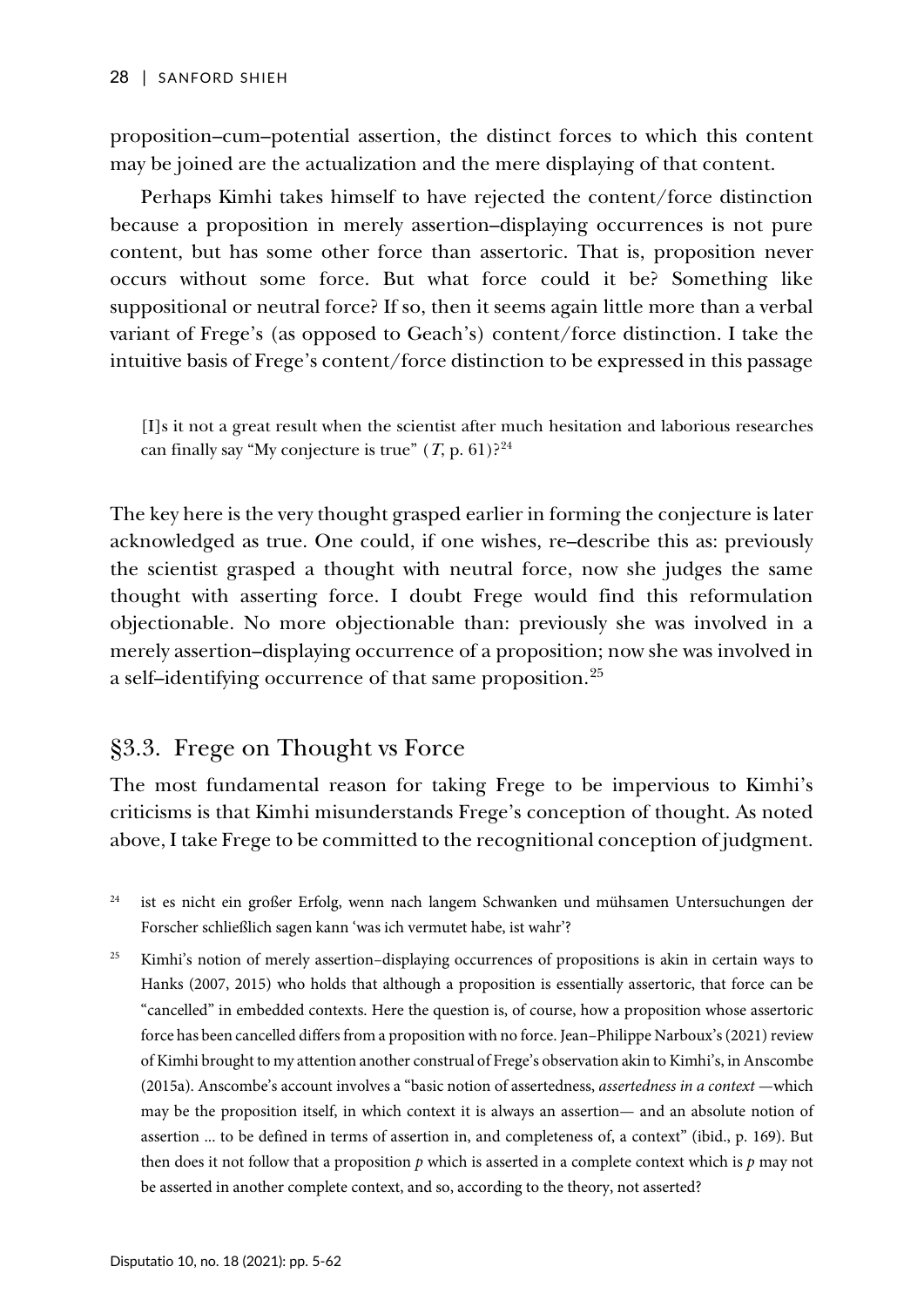Talk of taking the step to a truth–value has to be cashed out in the more fundamental term of recognizing what is the case in the realm of reference, and sense plays an ineliminable role in this, because this "what is the case" concerns what is presented by the senses that make up the thought judged. Moreover, for Frege there is no conception of thought that isn't something that puts a thinker in a position to make a judgment. In Wittgensteinian terms, a thought for Frege essentially presents how things are in the world, though of course Frege himself would be suspicious of the invocation of essence here.

The thought/force distinction is not optional for Frege, for two reasons. The first I have already mentioned. First, Frege conceives of scientific advance (which for him includes mathematical advance) as often precipitated by conjecturing something to be the case, such that the advance is describable as, e.g., "I see now that my conjecture is true". Second, judging may be recognizing that what a thought represents is *not* the case, and in such cases of judging the scientist may express her recognition as "I see now that my conjecture is false". A Fregean thought, like a Wittgensteinian proposition, says how things are in the realm of reference (Wittgenstein: reality); but, in judging, a thinker who has grasped a thought or understood a proposition may come to recognize that things are not as the proposition or thought represent them to be. How a thought represents things to be is independent of the agreement or disagreement of that representation with reality, and it's on that independence that Frege insists in drawing the distinction between thought and force.

### §4. Thoughts as Senses of Names of Truth–Values

A strand of Wittgenstein's criticism of Frege appears very early, in the "Notes on Logic" dictated in the fall of 1913:

Frege said "propositions are names"; Russell said "propositions correspond to complexes". Both are false; and especially false is the statement "propositions are names of complexes". (Wittgenstein 1913, hereafter  $NL$ , 1-4; 97)<sup>[26](#page-24-0)</sup>,<sup>27</sup>

Frege's conception, as we saw in §1 above, is that assertoric sentences express thoughts, refer to one of the two truth–values, and belong to the same logical

- <span id="page-24-0"></span>References to "Notes on Logic" are given in the form "x-y", where "x" is "S" if the citation is to the "Summary," and is the numeral "n" if the citation is to the n<sup>th</sup> Manuscript, followed by a semi-colon and page number(s) in *NB*.
- <span id="page-24-1"></span><sup>27</sup> Contrast May (2018, p. 114) who suggests that Wittgenstein takes propositions to refer to facts.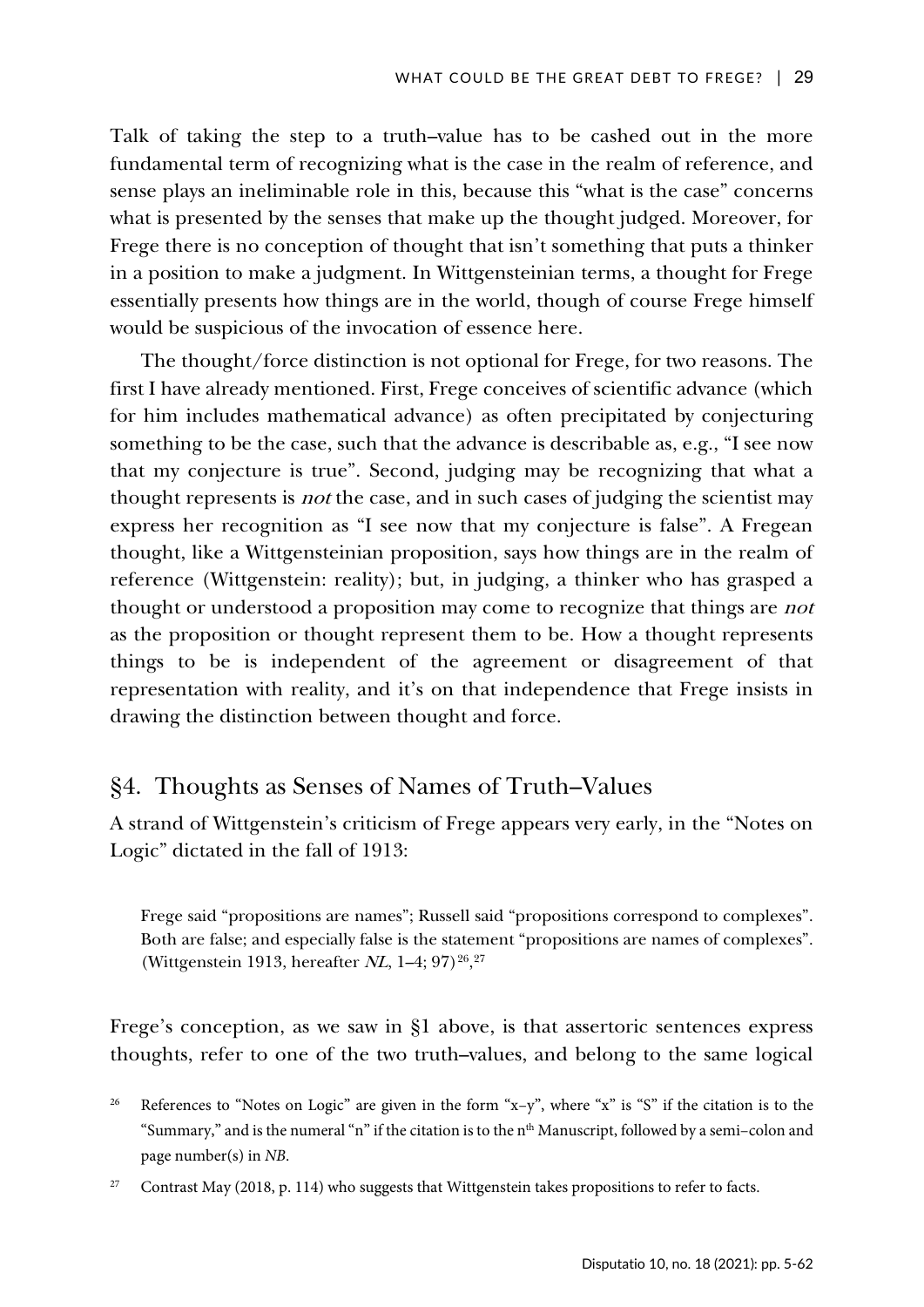category as proper names. Many readers of the Tractatus take this passage from NL to be based on problems that Wittgenstein discerns in the consequence of Frege's conception that thoughts are senses that present an object that is a truth– value. In this section I discuss five accounts of what these problems are, and show that none of the five, as they stand, constitutes an objection that should trouble Frege.

# §4.1. Functions whose Values are Truth–Values alongside other **Objects**

The first Wittgensteinian criticism of Frege I will discuss is based on Peter Sullivan's "The Sense of 'A Name of a Truth-Value'" (1994). If the truth–values are objects, then nothing bars definitions of functions such as

| the True,                             | if x = 1 mod 3       |
|---------------------------------------|----------------------|
| the False,                            | if x = 2 mod 3       |
| $x^x$                                 | if x = 0 mod 3       |
| $\dot{\epsilon}(\epsilon = \epsilon)$ | if x is not a number |

Does  $f(235 + 3917)$  express a thought? It looks as if we have to do a calculation first, to figure out if this expression refers to a truth–value, before we can know if it expresses a thought.

But the issue for functions such as *f* arises because it's not a concept; it doesn't map all objects to only one of two truth–values. So, suppose we changed the last two clauses of f to:

<sup>f</sup>(x) the True, if x = 1 mod 3 the False, if x = 2 mod 3 the False if x = 0 mod 3 the False if x is not a number

Then  $f(235 + 3917)$  is merely a different way of expressing the thought that 235  $+3917=1$  mod 3.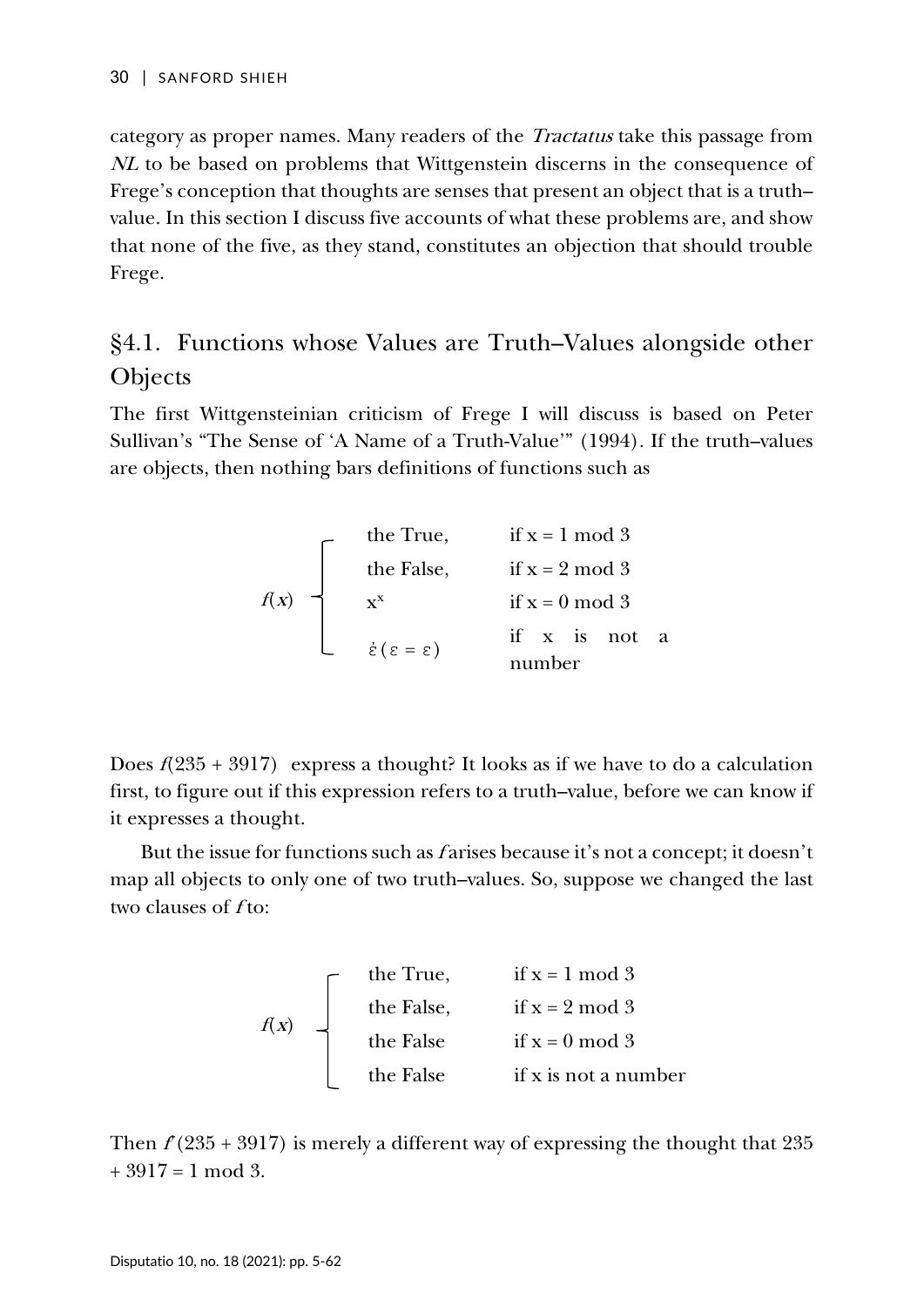On my interpretation, Frege takes concepts to be, or to be representable by, truth–valued functions not merely because the predicative nature of concepts may be captured by characteristic functions, in which case *any* two objects would do. The reason for taking the values of these characteristic functions to be the truth–values is that the falling of an object under a concept is what is represented by thoughts expressed by logically simple predications. Thus the recognition of an object falling under a concept is nothing other than the judgment that it does so, i.e., of the acknowledgment of that thought as true, and of taking the step from that thought to the True. A parallel point holds of the failure of an object to fall under a concept: recognition of that underlies stepping to the False. Thus, taking concepts to be (represented by) truth–valued functions reflects not merely the predicative nature of concepts but also the role concepts play in judgment.

### §4.2. A Black Spot

The next two accounts take the problem Wittgenstein discerns as the point of one of the weirder Tractatus remarks about truth and falsity. This occurs already in "Notes on Logic," and so is one of Wittgenstein's earliest ideas about logic that made it into the Tractatus:

### 4.063

A picture to explain the concept of truth: black spot on white paper; the form of the spot can be described by stating for each point of the surface whether it is white or black. The fact that a point is black corresponds to a positive fact, that a point is white (not black) to a negative fact. If I designate a point of the surface (a Fregean truth–value), then this corresponds to the supposition that is put up for judgement, etc. etc.

To be able to say that a point is black or white, however, I must first know when a point is called black and when white; to be able to say that " $p$ " is true (or false), I must have determined under what circumstances I call " $p$ " true, and I thereby determine the sense of the proposition.

The point at which the analogy breaks down is now this: we can indicate a point on the paper without even knowing what white and black are; but nothing at all corresponds to a proposition without sense, since it does not designate a thing (truth–value) whose properties are called, say, "false" or "true"; the verb of a proposition is not "is true" or "is false" —as Frege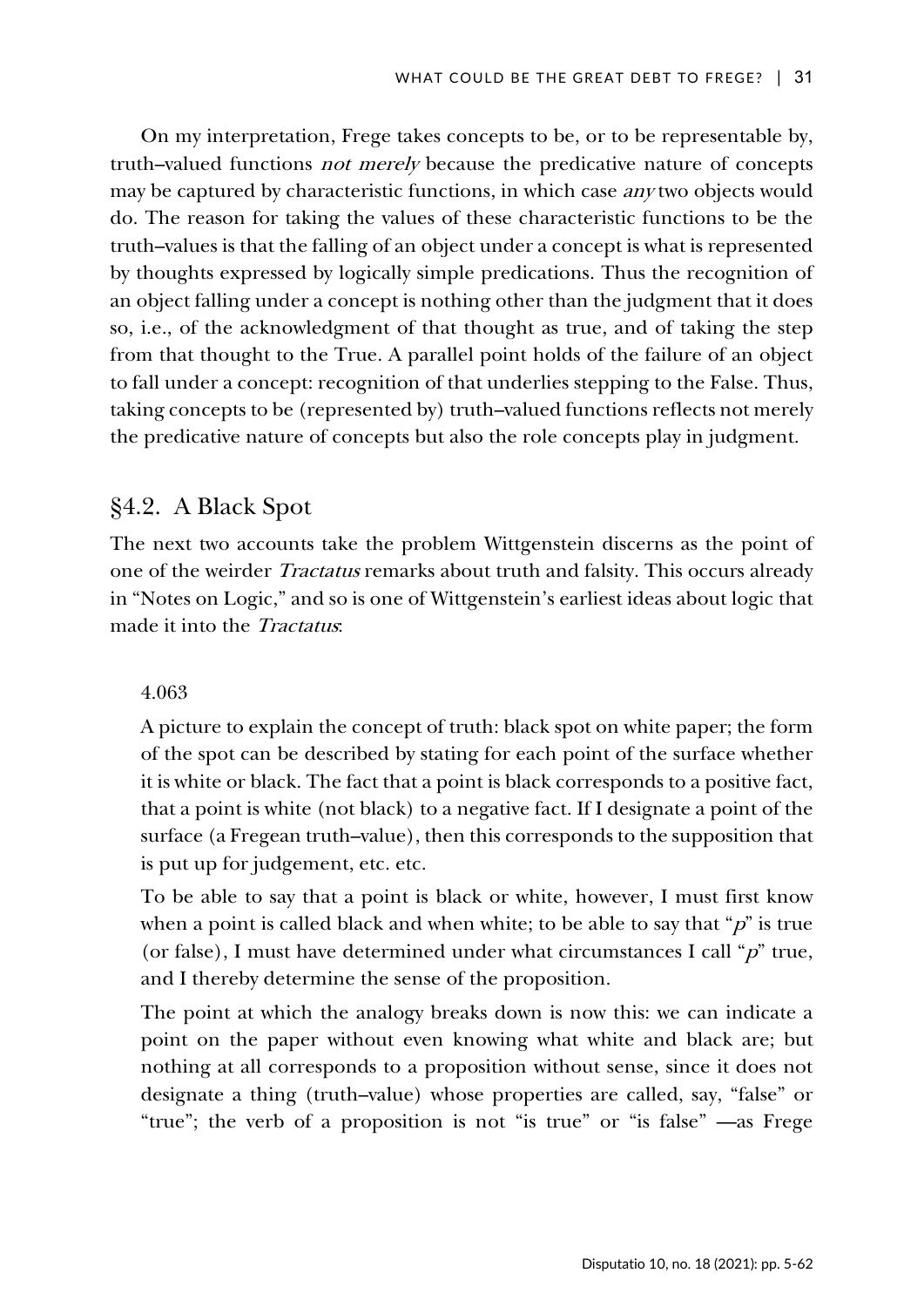supposed— but that which is "true" must already contain the verb. $28$ 

Proops's "The Early Wittgenstein on Logical Assertion" (1997) provides a clear account of the analogy and its breakdown. To begin with, a Fregean thought is what Wittgenstein calls the sense of proposition. On the side of the spot, "we can single out a point without knowing what black and white are, for we can make use of the coordinates of the plane" (Proops 1997, p. 131). There are two parts to this claim about the spot, with two analogous counterparty claims about thoughts and truth–values. First, a point may be identified by its coordinates. The analogous claim is that a truth–value is referred to by means of a thought. Second, the coordinates identification of a point is entirely independent of the colour of that point. The analogous claim is that the reference to a truth–value by a thought is entirely independent of the concepts of truth and falsity. Proops reads Wittgenstein as claiming that the analogy breaks down at the second claim. The identification of a truth–value as the reference of a thought would take the form of a definite description: the truth–value of such–and–such a thought. This requires provision of a specification of that thought, which is the specification of the sense of a proposition. But, by 4.024, the sense of a proposition is the condition for it to be true. Hence the specification of a thought involves the concept of truth, and the second part of the analogy fails.

What exactly is the criticism, though? Assuming that the criticism is meant to have bite against Frege, it appears to have to be this. Frege accepts that the thought expressed by an assertoric sentence is its truth–conditions. But his conception of thoughts as referring to the truth–value objects debars him from

<span id="page-27-0"></span><sup>28</sup> Ein Bild zur Erklärung des Wahrheitsbegriffes: Schwarzer Fleck auf weißem Papier; die Form des Fleckes kann man beschreiben, indem man für jeden Punkt der Fläche angibt, ob er weiß oder schwarz ist. Der Tatsache, daß ein Punkt schwarz ist, entspricht eine positive —, der, daß ein Punkt weiß (nicht schwarz) ist, eine negative Tatsache. Bezeichne ich einen Punkt der Fläche (einen Frege'schen Wahrheitswert), so entspricht dies der Annahme, die zur Beurteilung aufgestellt wird, etc. etc.

Um aber sagen zu können, ein Punkt sei schwarz oder weiß, muß ich vorerst wissen, wann man einen Punkt schwarz und wann man ihn weiß nennt; um sagen zu können: »*p*« ist wahr (oder falsch), muß ich bestimmt haben, unter welchen Umständen ich »*p*« wahr nenne, und damit bestimme ich den Sinn des Satzes.

Der Punkt an dem das Gleichnis hinkt ist nun der: Wir können auf einen Punkt des Papiers zeigen, auch ohne zu wissen, was weiß und schwarz ist; einem Satz ohne Sinn aber entspricht gar nichts, denn er bezeichnet kein Ding (Wahrheitswert) dessen Eigenschaften etwa »falsch« oder »wahr« heißen; das Verbum eines Satzes ist nicht »ist wahr« oder »ist falsch« —wie Frege glaubte—, sondern das, was »wahr« ist muß das Verbum schon enthalten.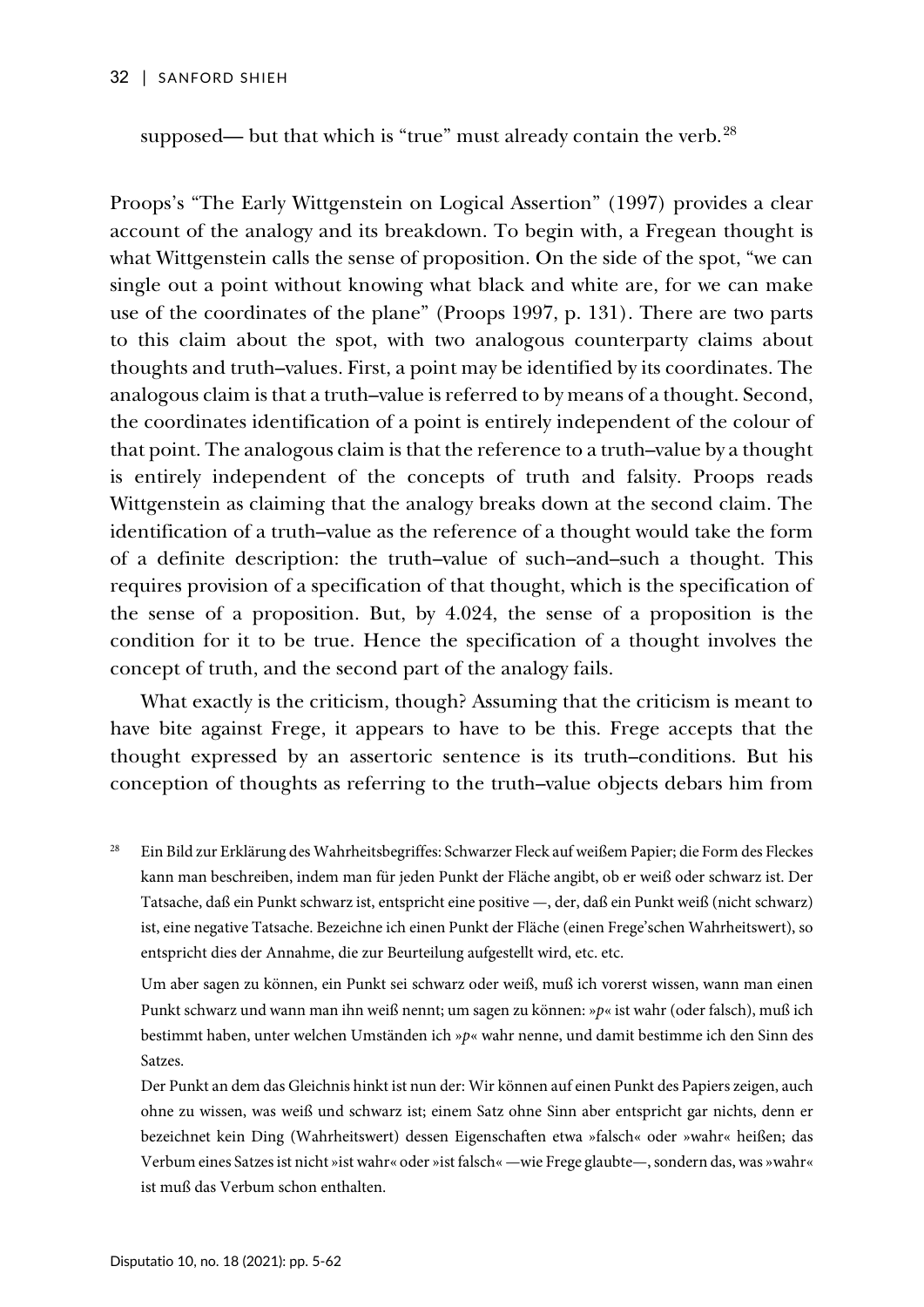taking thoughts to be truth–conditions.

Narboux's "Négation et totalité dans le Tractatus de Wittgenstein" (2009) advances a slightly different account of the failure of the analogy. Understanding a proposition requires knowing its truth–conditions. But, either in addition to or as an elaboration of the notion of truth–conditions, Narboux invokes the ideas of a proposition being "posed–as–true," and of how reality is to be compared with that proposition:

it is not possible to understand a proposition that would not be posed–as–true ... . Now, according to Frege's conception, not only is it possible to understand a thought without knowing whether it is true or false, but it is also possible to understand it without knowing how reality is to be compared to it, that is to say, without knowing what its possible truth and falsity consist in. Above all, according to Frege's conception, a thought could present a situation ("the circumstance that  $p$ "), thus symbolizing, without already being posed–as– true. (2009, p. 174). [29](#page-28-0)

Again, for this to constitute an internal critique of Frege, it seems to have to comprise two claims. First, Frege is committed to taking assertoric sentences or the thoughts they express to be "posed–as–true," and to taking grasp of thought to require knowing how reality is to be compared with it. Second, Frege's conception of thought precludes that thought as being "posed–as–true".

That Frege holds thoughts to be or to involve truth–conditions is well–attested by Grundgesetze §32:

not only a reference but also a sense belongs to all names correctly formed from our signs. Every such name of a truth-value expresses a sense, a thought. For owing to our stipulations, it is determined under which conditions it refers to the True. The sense of this name, the *thought*, is: that these conditions are fulfilled (*GgI*,  $p$ . 50; emphases Frege's).<sup>[30](#page-28-1)</sup>

- <span id="page-28-0"></span><sup>29</sup> il n'est pas possible ... de comprendre une proposition qui ne serait pas posée-comme-vraie ... . Or, d'après la conception de Frege, non seulement il est possible de comprendre une pensée sans savoir si elle est vraie ou fausse, mais encore il est possible de la comprendre sans savoir comment la réalité doit lui être comparée, c'est–à–dire sans savoir en quoi consistent sa vérité et sa fausseté éventuelles. Surtout, à suivre la conception de Frege, une pensée pourrait présenter une situation (« la circonstance que p »), donc symboliser, sans être encore posée–comme–vraie.
- <span id="page-28-1"></span><sup>30</sup> nicht nur eine Bedeutung, sondern auch ein Sinn kommt allen rechtmässig aus unsern Zeichen gebildeten Namen zu. Jeder solche Name eines Wahrheitswerthes drückt einen Sinn, einen Gedanken aus. Durch unsere Festsetzungen ist nämlich bestimmt, unter welchen Bedingungen er das Wahre bedeute. Der Sinn dieses Namens, der Gedanke ist der, dass diese Bedingungen erfüllt sind.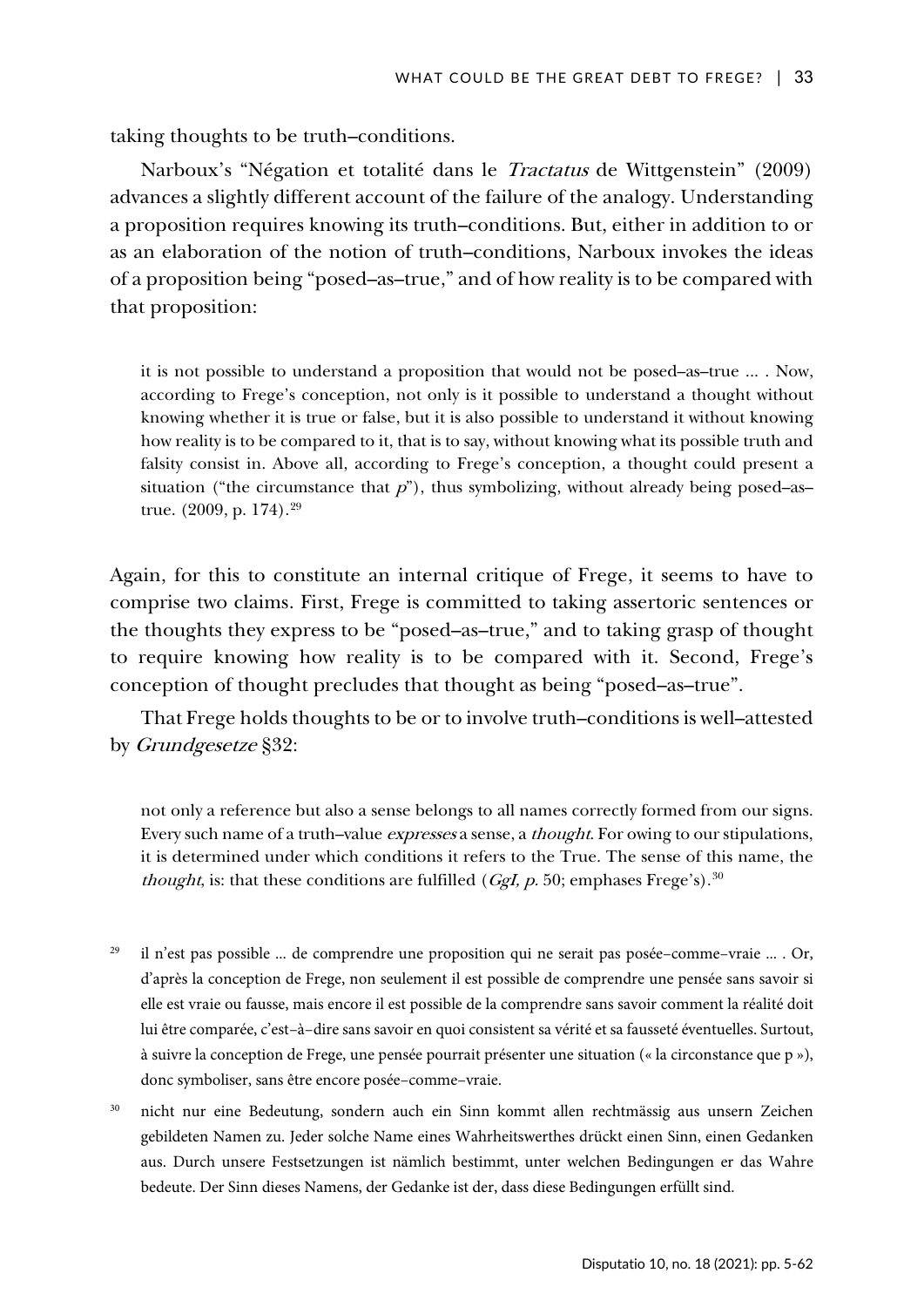Frege states here that his stipulations governing the signs of the *Grundgesetze* Begriffsschrift fixes the conditions under which a Begriffsschrift name of a truth– value refers to the True, i.e., the conditions under which that name expresses a true thought. Most importantly, Frege characterizes that thought as that the truth–conditions are fulfilled. The fulfillment of these conditions clearly implies that the thought *is true*. But, these conditions do not involve that thought. I mean that if a Begriffsschrift name  $N$  of a truth–value expresses the thought T that the condition  $C$  for  $N$  to be true are fulfilled,  $C$  is not that  $T$  is true, nor does  $C$  have any sub–condition that  $T$  is true. One might rephrase these last points as: no thought states of itself that it is true, but every thought is that a certain condition is fulfilled, a condition in which the truth of that thought consists.

It thus seems *prima facie* reasonable to take it that on Frege's *Grundgesetze* §32 conception, every thought is, in Narboux terminology, "posed–as–true". This also means that, in grasping such a thought, one would then know what would have to be the case in reality for the thought to be true —the conditions would have to be fulfilled, and what would have to be the case in reality for the thought to be false— the failure of the conditions to be fulfilled. It seems reasonable to rephrase this as: by grasping a thought one knows how it is to be compared to reality.

The question, then, for the readings of Proops and Narboux is this. Why should we think that Frege is also committed to characterizations of thought that are in tension with his view of thoughts as truth–conditions, and as posed–as–true so that grasp of a thought furnishes knowledge of how it is to be compared to reality?

# § 4.3 Reversibility and Duality

Something like an answer to this question may be found in Diamond's "Truth before Tarski" (2002). She ascribes to Wittgenstein a criterion that has to be satisfied by any expression that functions logically as a proposition that expresses thought. The bases of the criterion are in 4.0621

... However, it is important that the signs "p" and "∼p" can say the same. For it shows that nothing in reality corresponds to the sign "∼".

...

The propositions " $p$ " and "∼ $p$ " have opposite sense, but one and the same reality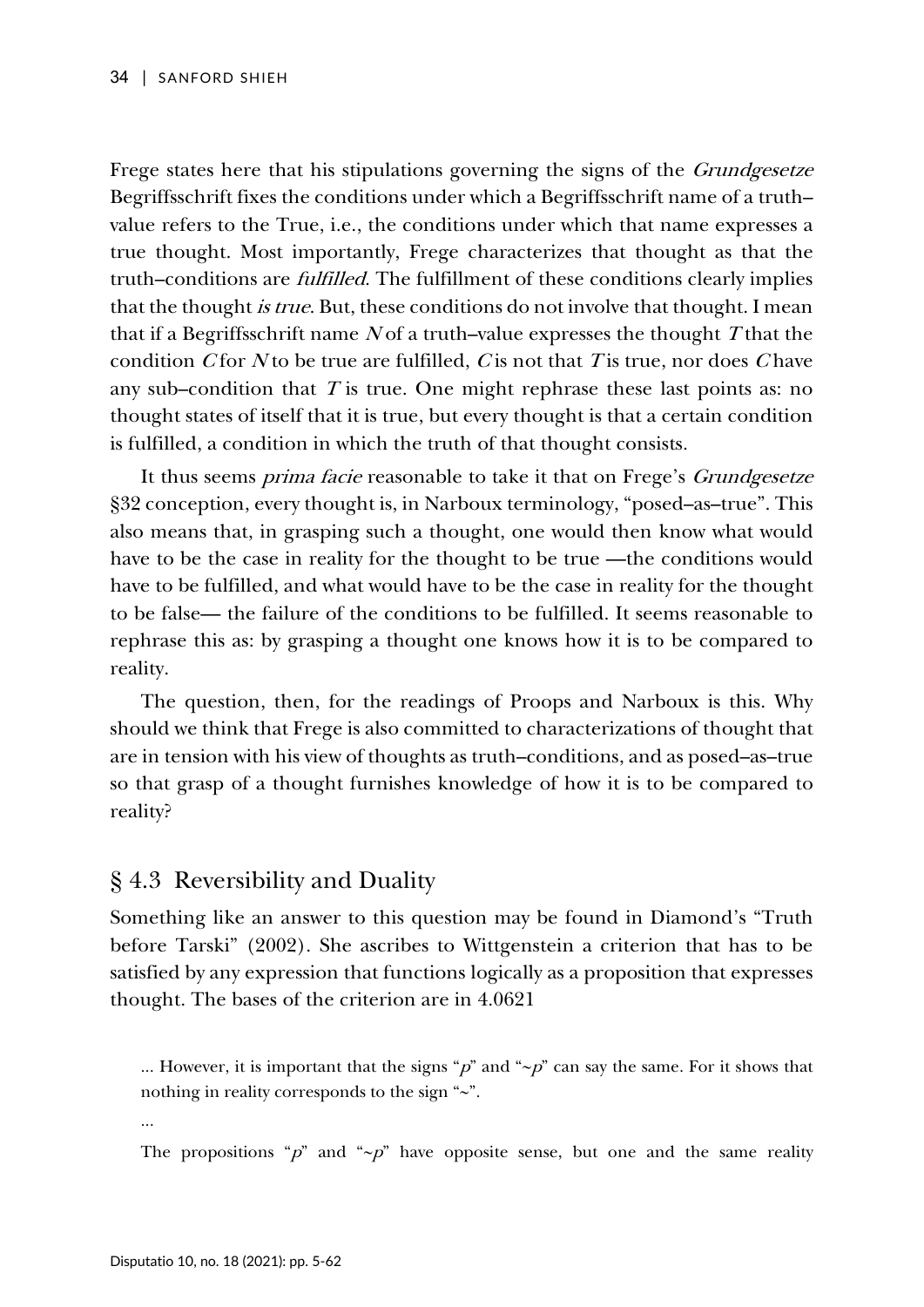corresponds to them.[31](#page-30-0) 

and in Geach (1982)'s attempt to make more precise how it is that "p" and "∼p" have the opposite sense and yet can say the same, in terms of a logic of duality. For "p" and "∼p" to have opposite senses is for a sentence p in a given language L and its negation in L to be "contradictory opposites" of one another. " $p$ " and "∼ $p$ " can say the same because, for every language L there exists a dual language L<sub>D</sub>, with the same vocabulary and syntax, such that each sentence of  $L<sub>D</sub>$  "equiform" with a sentence of L says the contradictory opposite of that sentence of L. In terms of this logic of duality one may formulate the logical distinction between propositions and names. To begin with, Geach provides as a compositional translation from sentences of L to their duals in  $L<sub>D</sub>$  that *preserves what is said*. In such a translation, sentences of L are mapped to their negations, negations to the sub–sentence negated, conjunctions to disjunctions, etc. But proper names and function names are mapped to themselves; names are self–dual. The logical criterion of being a proposition expressing a thought is thus non–self–duality.

The problem for Frege then is that he takes assertoric sentences that express thoughts to have a function–argument structure. In particular, simple predications, such as "Theaetetus flies" are taken to have the logical structure of complex functional names such as "the present Queen of England", which is the completion of a function name, "the present Queen of  $\xi$ ", with the proper name "England". Since both proper and function names are self–dual, it follows that assertoric sentences as Frege conceives of them are also self–dual, and so fail the logical criterion of expressing a thought.

In order to account for the remark that "the verb of a proposition is not 'is true' or 'is false'—as Frege supposed," Diamond claims that the "main verb ... in simple predications ... will be dual to its negation," and so, for Wittgenstein,

A verb is a verb, logically speaking, only if it is not self–dual, and no sentence is a sentence, logically speaking, unless it has a verb that is genuinely a verb in this sense (2002, p. 264).

Diamond then sees Wittgenstein as taking the horizontal sign of the

<span id="page-30-0"></span><sup>31</sup> Daß aber die Zeichen "*p*" and "∼*p*" das gleiche sagen können, ist wichtig. Denn es zeigt, daß dem Zeichen "~" in der Wirklichkeit nichts entspricht.

Die Sätze "*p*" and "∼*p*" haben entgegengesetzten Sinn, aber es entspricht ihnen eine und dieselbe Wirklichkeit.

<sup>...</sup> .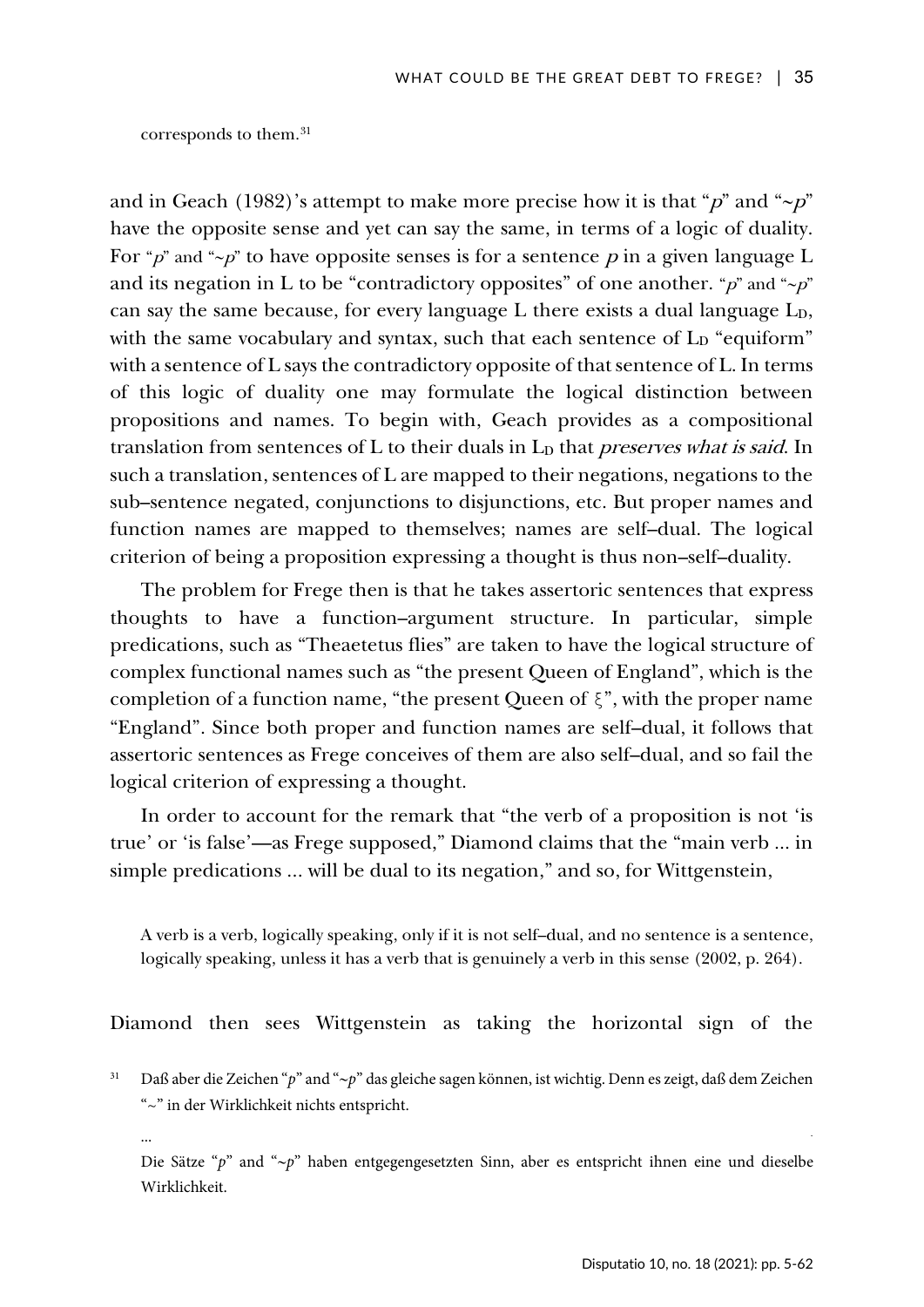Grundgesetze to function logically as a verb, since the horizontal may be understood as expressing " 'is one and the same as the True' or something like that, in asserted propositions", so Frege "allows for an opposite verb 'is not the True' (or 'is the False', as Wittgenstein has it) in asserted propositions" (ibid., pp. 264–265). Since, as we saw, Wittgenstein thinks that assertoric sentences on Frege's conception lack verbs, Wittgenstein takes Frege to use the horizontal together with the negation stroke in an attempt to restore the expression of thoughts at least to the sentences of Begriffsschrift.

As it stands, this line of argument presents an internal criticism of Frege only if Frege is committed to non–self–duality as a necessary condition of expression of thoughts. Diamond in fact appears to be ambivalent on whether Frege is so committed, and thus whether Wittgenstein's argument would be compelling for Frege. I'll now show that, even on the assumption that Frege is committed to non–self–duality as a criterion of thought expression, he would not be moved by this argument.

The key is to focus on the nature and role of the two primitive logical objects the True and the False. Concepts are (represented by) truth–valued functions. As discussed in §1, this means that talk of a concept mapping an object to the True supervenes on that object falling under that concept.

Now let's look again at Grundgesetze §32: Frege claims that, given his stipulations, each well-formed name of the Begriffsschrift is determined under which conditions it refers to the True. The sense of this name, the *thought*, is: that these conditions are fulfilled. It is determined, for instance, that the name "Fa" refers to the True just in case the value of the function denoted by "F*ξ* " for the argument denoted by " $a$ " is the True. The thought expressed by " $Fa$ " then is that these conditions are fulfilled, i.e., that the value of the function denoted by " $F\xi$ " for the argument denoted by "a" is the True. But this condition supervenes on the condition that the object denoted by "a" falls under the concept denoted by "F*ξ* ". This condition is what, fundamentally, is expressed by "Fa"; it is the thought expressed by "Fa". Could "Fa" express the "contradictory opposite" of this thought? Prima facie the answer is yes, by a simple "reversal" of the stipulation for "Fa" to refer to the True: it does so just in case the value of the function denoted by "F*ξ* " for the argument denoted by "a" is the False. This condition supervenes on the condition that the object denoted by "a" does not fall under the concept denoted by "F*ξ* ". Thus, even if it's not clear whether, for Frege, which if any component of the name " $Fa$ " counts as a "verb," there is a *prima facie* case that the logic of duality may be made to apply to "Fa".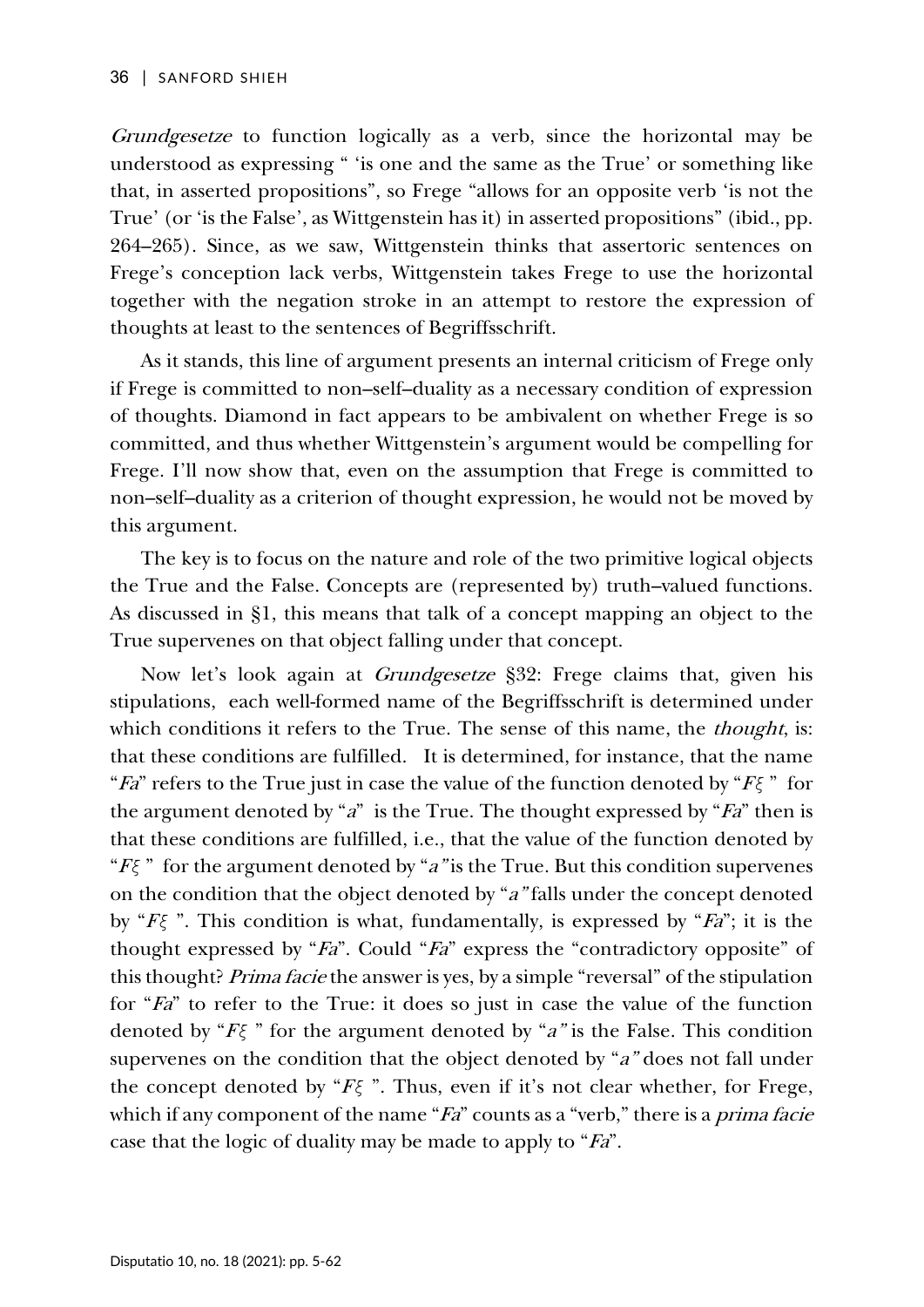# §4.4. Opposition of Thoughts as Opposition of Objects

In "Wittgenstein against Frege and Russell" (2002), Ricketts advances an account of a Wittgensteinian objection to Frege closely related to Diamond's. Ricketts sees Frege as holding a conception of "a sentence and its negation" as expressing "opposed contents or thoughts" (ibid., p. 244). Here's one example, from the likely very early unpublished manuscript "Logik":

Before we judge, we often question. ... We grasp the content of a truth before we acknowledge it as true, but not merely this but rather also the opposite; with the question we waver between opposites [Gegensätzen]. ... This opposition or contradiction [Gegensatz oder Widerstreit] is so understood that we automatically reject one side as false when we acknowledge the other as true, and conversely. The rejection of the one and the acknowledgment of the other are one and the same  $(L_{\mathrm{l}},\,\mathrm{pp}.\,\,7\text{--}8).^{32}$  $(L_{\mathrm{l}},\,\mathrm{pp}.\,\,7\text{--}8).^{32}$  $(L_{\mathrm{l}},\,\mathrm{pp}.\,\,7\text{--}8).^{32}$ 

This view of the "opposition" between a sentence and its negation is an acknowledgment of "sense in something like the way Wittgenstein understands this notion" (Ricketts 2002, p. 244). But once Frege comes to take sentences to be proper names of the truth–values, he moves "the opposition between a thought and its negation from the realm of Sinn to the realm of Bedeutung" (ibid., pp. 244–245). Taking sentences to be proper names of truth–values means that assertions of Begriffsschrift sentences are conceived as "putting forward" the objects designated by different names as identical to the True. In particular, assertions of a sentence and its negation are the putting forward of two objects as the True. Given Frege's stipulation of the function expressed by the negation stroke in *Grundgesetze* §6, if  $\Delta$  is a name of the True, then " $\tau \Delta$ " names the False, and if  $\Delta$  names the False, then " $\tau \Delta$ " names the True, and Frege describes the negation–stroke " $\tau \xi$ " as "a [function] sign by means of which every truth–value is transformed into its *opposite*" IGgI §§ 6, 10; emphasis mine).<sup>[33](#page-32-1)</sup> That is to say, Frege characterizes the True and the False as "opposite" truth–values.

The problem, for Ricketts's Wittgenstein, is that although there is a sense in which objects "can oppose each other, as when one chair faces another" (Ricketts

<span id="page-32-0"></span><sup>32</sup> Ehe wir urteilen, fragen wir oft. .... Wir erfassen den Inhalt der Wahrheit, ehe wir ihn als wahr anerkennen, aber nicht bloss diesen, sondern auch den entgegengesetzten; denn bei der Frage schwanken wir zwischen Gegensätzen. .... Dieser Gegensatz oder Widerstreit ist so zu verstehen, dass wir das eine Glied von selbst als falsch verwerfen, wenn wir das andere als wahr anerkennen und umgekehrt. Die Verwerfung des einen und die Anerkennung des anderen sind dasselbe (*NS*, 8).

<span id="page-32-1"></span>ein [Functionsz]eichen ... durch welches jeder Wahrheitswerth in den entgegengesetzten verwandelt wird.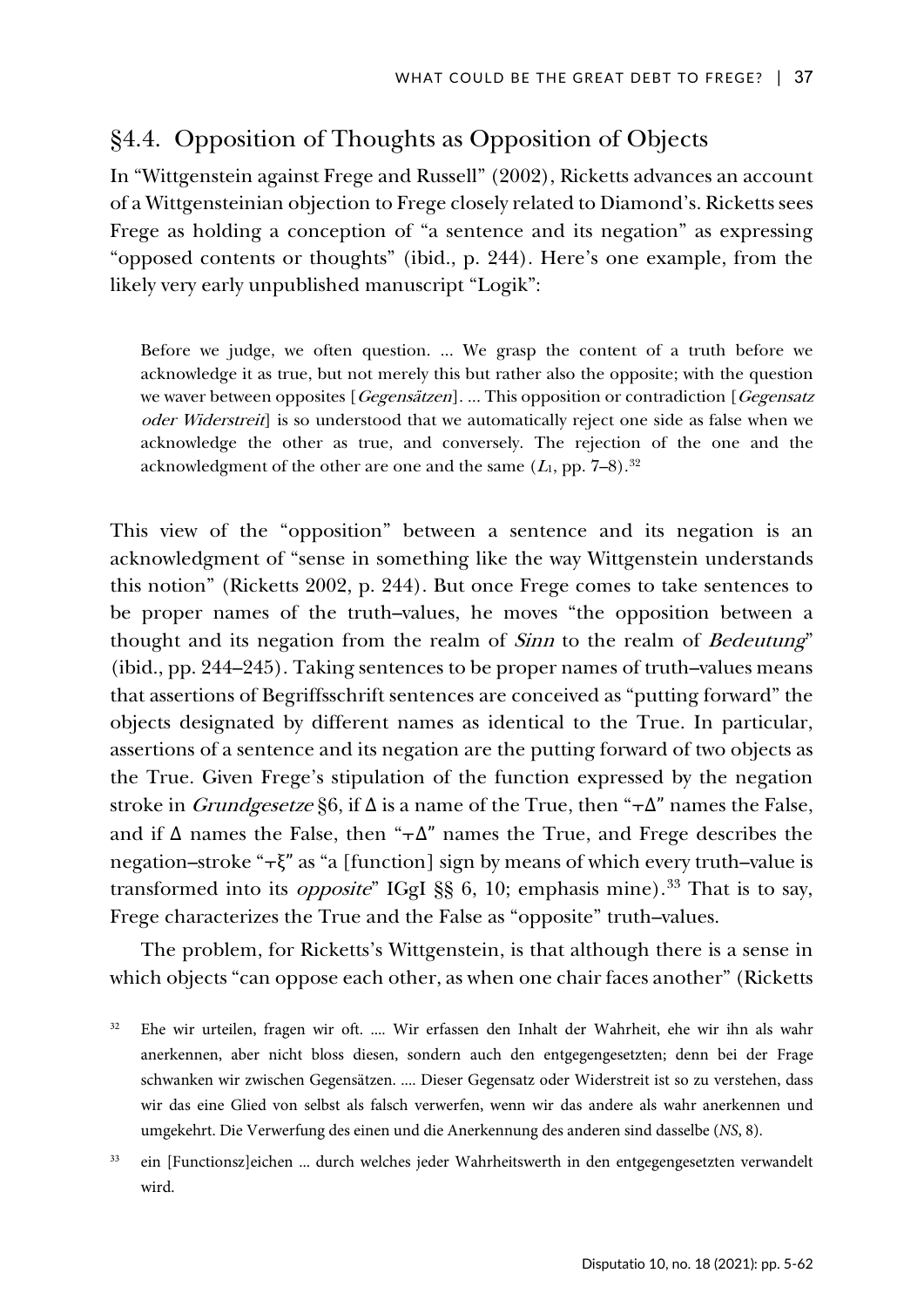2002, p. 244), it is not in this sense that a sentence and its negation express opposite thoughts. What it is for a thought to oppose its negation is for that thought to disagree with or to contradict its negation (idem).

The force of this criticism evidently depends on what it is for a thought to disagree or contradict another thought. I now sketch an account of how Frege's conception of a thought and its negation as denoting opposed truth–values does in fact rest on the disagreement or contradiction between those thoughts, on one interpretation of disagreement or contradiction.

The account begins from the account of Frege's conception of truth and falsity of §1. A thought's denoting the True supervenes on the obtaining of what that thought represents as being the case in the realm of reference. A thought's denoting the False supervenes on the failure to obtain of what that thought represents. On this account, what the "opposition" of the truth–values ultimately comes to, is an opposition between the obtaining of what is represented by a thought and non–obtaining of what a thought represents. In these terms, the "transformation" of the True into the False effected by attaching the negation– stroke to a sentence is at bottom a "transformation" of the obtaining of what a thought represents into its non–obtaining.

But now, one plausible way of characterizing how the negation of a statement S contradicts or disagrees with S is that the negation says that what S says is the case is not in fact the case, does not in fact obtain. But then, it is unclear that Frege's talk of opposed truth–values fails to capture the contradiction or disagreement between a thought and its negation.

The foregoing is no more than a *prima facie* case for Frege's being able to meet the Wittgensteinian criticism elaborated by Ricketts. In fact, as we will see in §5 next, the case begins to unravel when one considers what thought is expressed by a negated sentence and what that thought represents. The key insight leading to this unravelling is indicated by Ricketts's focus on Frege's conception of negation and opposite thoughts.

### §5. Negation, Opposite Thought, and Falsity

In this section I speculate on the deepest difference between Frege and early Wittgenstein.<sup>[34](#page-33-0)</sup>

The difference arises from what I see as tensions in Frege's thinking among his conceptions of judgment, of falsity and the "opposite" of a thought, and of

<span id="page-33-0"></span><sup>&</sup>lt;sup>34</sup> In many moments of these speculations I am very much indebted to Narboux (2009).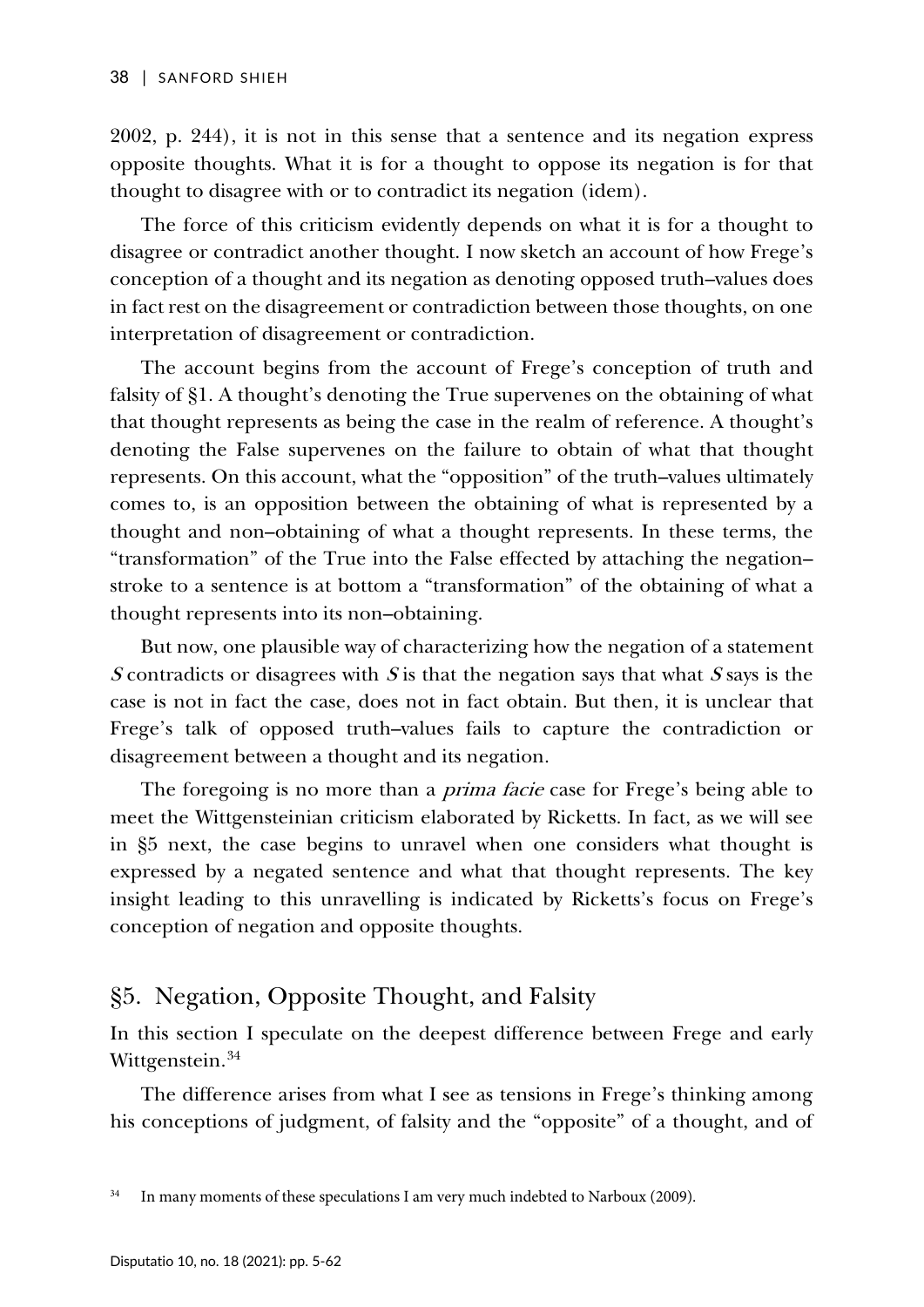negation as a truth–function.

Wittgenstein, I will suggest, saw a way to resolve these tensions on the basis of a primitive notion of possibility that undergirds the conception in the Tractatus of propositions as pictures and of the sense of propositions.

## §5.1. The Composition of Thoughts and Negation

There is a longstanding debate over whether Frege holds that thoughts are constituted from senses, as opposed to having components that result from analyses imposed on a fundamentally undivided whole.[35](#page-34-0) I do not take sides on this debate. But I suggest that Wittgenstein's understanding of Frege include ascribing to Frege the view that thoughts are constituted from senses. Here are two expressions of this view in Frege's writings. The first is from Grundgesetze §32, a work Wittgenstein most likely had read:

the simple or complex names of which the name of a truth–value consists contribute to expressing the thought, and this contribution of the individual name is its sense. If a name is part of the name of a truth–value, then the *sense* of the former name is *part of the thought* [Sinn jenes Namens Theil des Gedankens ... ist] expressed by the latter  $(GgI, p. 51;$ emphasis Frege's).[36](#page-34-1) 

The second is from "Gedankengefüge," the last essay Frege published, and so not something Wittgenstein could have read before writing the *Tractatus*. It brings up three additional points about the composition of thoughts. First, as in Grundgesetze, Frege claims that parts of thoughts correspond to parts of sentences expressing those thoughts:

[W]e [can] distinguish parts in the thought corresponding to the parts of a sentence, so that the structure of the sentence can serve as a picture of the structure of the thought

<span id="page-34-0"></span><sup>&</sup>lt;sup>35</sup> For the former view see Bell (1987); for the latter see Levine (2002); Dummett (1981, chapter 15) offers a reconciliation of both sides. For a fuller bibliography of all the sides to this controversy see Kemmerling (2011), who champions the analytic imposition interpretation.

<span id="page-34-1"></span><sup>36</sup> Die einfachen oder selbst schon zusammengesetzten Namen nun, aus denen der Name eines Wahrheitswerthes besteht, tragen dazu bei, den Gedanken auszudrücken, und dieser Beitrag des einzelnen ist sein Sinn. Wenn ein Name Theil des Namens eines Wahrheitswerthes ist, so ist der Sinn jenes Namens Theil des Gedankens, den dieser ausdrückt.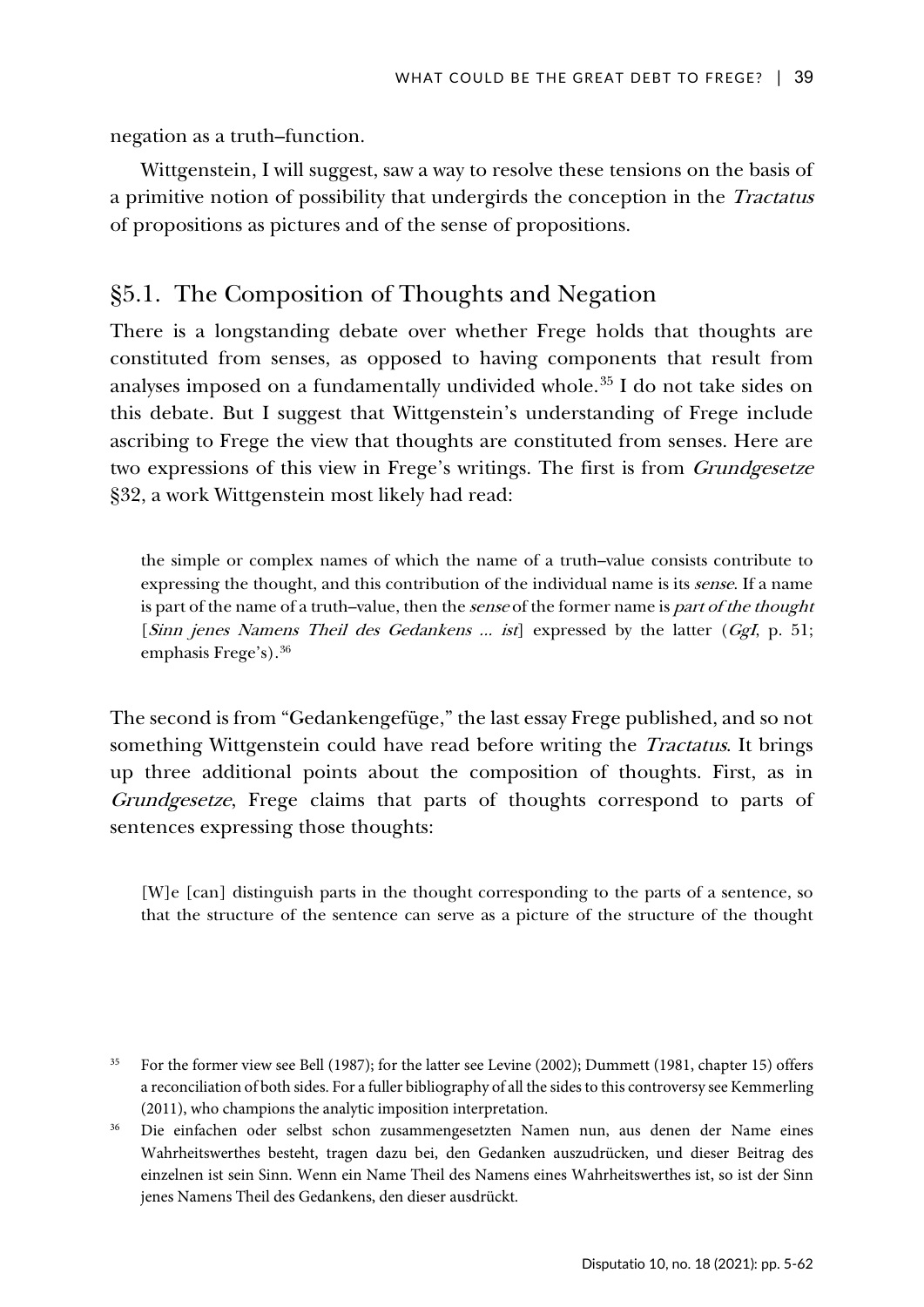#### 40 | SANFORD SHIEH

(Frege 1923, hereafter CT, p. 36). [37,](#page-35-0)[38](#page-35-1)

Second, Frege notes that "we really talk figuratively when we transfer the relation of whole and part to thoughts"  $(CT, p. 36)$ .<sup>[39](#page-35-2)</sup> Finally, Frege claims that a phrase of negation expresses a part of thoughts:

In my article "Negation" I considered the case where a thought seems to be composed of a part needing completion (the unsaturated part, as one may call it) which corresponds in language to the negating word, and a thought (  $CT$ , pp. 36–37). $^{\rm 40}$ 

Is there a non–figurative account of what it is for senses to be parts of a thought? I take such an account to be that a thought is composed of a set of senses just in case there is a rule–governed determination of the truth or falsity of that thought in terms of the referents presented by those senses. Sticking again to simple predications like "Theaetetus flies", the thought it expresses is constituted from the senses of the name "Theaetetus" and the sense of the predicate "ξ flies" because the statement is true just in case the object denoted by the sense of the name falls under the concept denoted by the sense of the predicate. Finally, it seems clear that here Frege takes a phrase of negation to express a sense that (a) is a component of thoughts expressed by use of these phrase and (b) it is an unsaturated component. The unsaturatedness of the sense of negation indicates that it is, and denotes a function. Presumably Frege has in mind the function stipulated in *Grundgesetze* §6, mapping each of the truth–values to the other, and all other objects to the True. The view that a phrase of negation expresses a sense that is part of the thoughts expressed by sentences in which that phrase occurs and denotes the negation truth–function I'll call the "orthodox" Fregean position on negation.

- <span id="page-35-1"></span><sup>38</sup> Frege seems to take the claim that parts of thoughts correspond to parts of sentences to explain how "[w]ith a few syllables, [language] expresses an incalculable number of thoughts" ("die Sprache ... mit wenigen Silben unübersehbar viele Gedanken ausdrückt") (*CT*, p. 36). The phenomenon to be explain is perhaps akin to what is sometimes called the productivity of language in contemporary linguistics (see Chomsky 1968).
- <span id="page-35-2"></span><sup>39</sup> sprechen wir eigentlich in einem Gleichnisse, wenn wir das Verhältnis von Ganzem und Teil auf den Gedanken übertragen.
- <span id="page-35-3"></span><sup>40</sup> In meinem Aufsatze "Die Verneinung" habe ich den Fall betrachtet, daß ein Gedanke zusammengesetzt erscheint aus einem ergänzungsbedürftigen oder, wie man auch sagen kann, ungesättigten Teile, dem sprachlich das Verneinungswort entspricht, und einem Gedanken.

<span id="page-35-0"></span><sup>37</sup> [W]ir in dem Gedanken [ ] Teile unterscheiden [können], denen Satzteile entsprächen, so daß der Aufbau des Satzes als Bild gelten könnte des Aufbaues des Gedankens.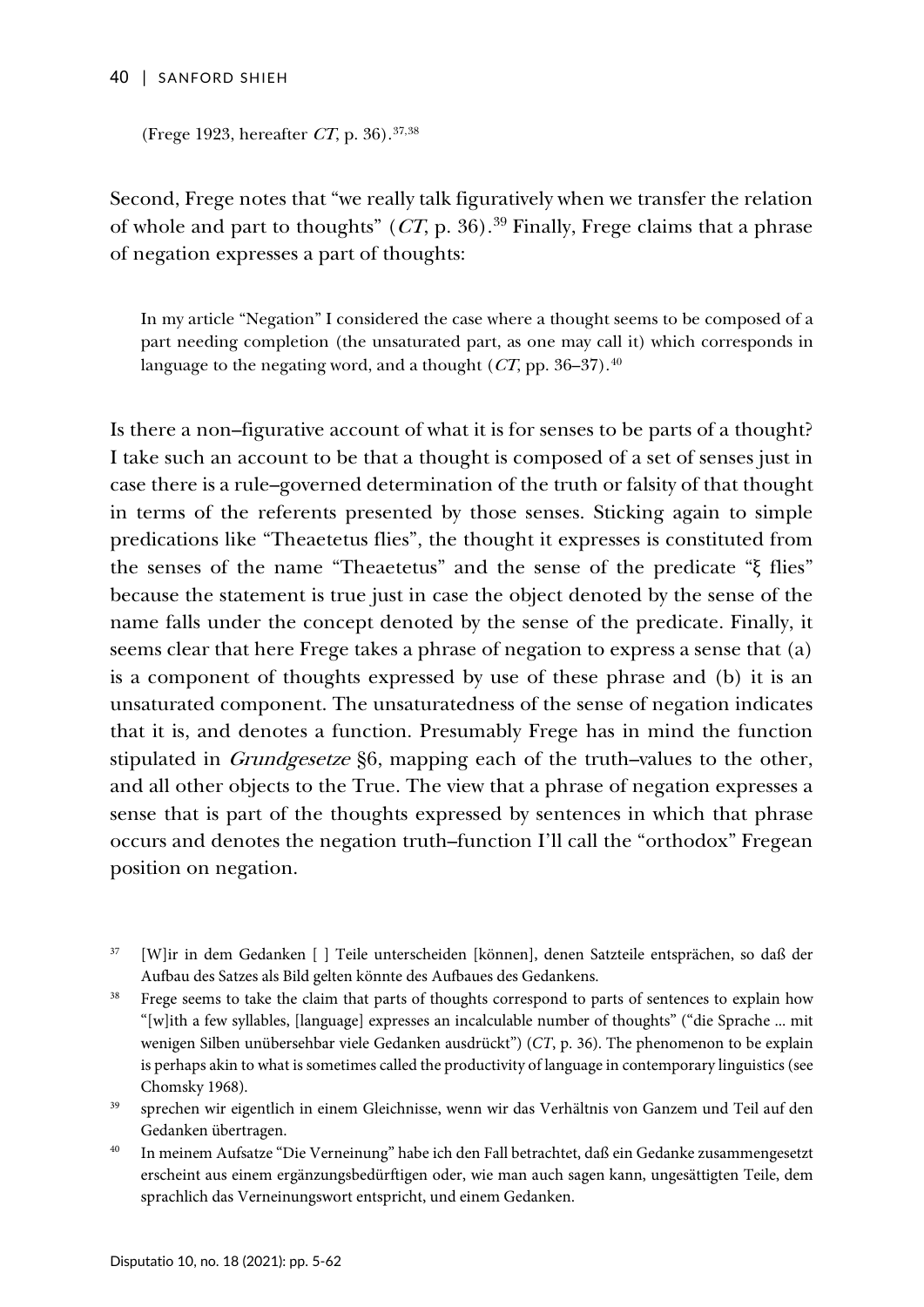# §5.2. Opposite Thoughts and the Function of Negation

Throughout his writings, Frege claims that to each thought there correspond an opposite thought. In §4 we saw an example, from the first "Logik" manuscript. The same claim appears in the last but one paper Frege published, "Die Verneinung":

[F]or every thought there is a contradictory {footnote: We could also say "an opposite".} thought; we declare a thought as false by acknowledging the truth of its contradictory (Frege 1918, hereafter Neg, p. 154). [41](#page-36-0)

What is an opposite thought? Evidently it has two features:

- When we ponder a (yes–no) question we grasp a thought without judging it, and at the same time we also grasp the opposite thought.
- Acknowledging a thought as true is the same as rejecting the opposite thought as false, rejecting that thought is the same act as acknowledging its opposite.

These features don't quite answer my question. What I would like to know is the composition of the opposite of a thought: suppose that a thought  $T$  is composed of such–and–such senses, of what senses is the opposite of  $T$ ,  $T'$ , composed?

It might seem that there's a fairly simple answer to this question, because there's evidence that Frege thinks that signs of negation are used to express opposite thoughts. For example, here's a compact presentation of Frege's argument that there is no need to adopt a sign to indicate rejection or denial in addition to an (assertion) sign which indicates assertion:

Each thought is set against an opposite, such that rejecting one of them coincides with acknowledging the other. Judging is the choice between opposite thoughts. The acknowledgment of one of them and the rejection of the other is one act. So there is no need of a special sign for the rejection of a thought, but rather only one for negation without

<span id="page-36-0"></span><sup>41</sup> Zu jedem Gedanken gehört demnach ein ihm widersprechender {Fußnote: Man könnte auch sagen »ein entgegengesetzter«.} Gedanke derart, daß ein Gedanke dadurch als falsch erklärt wird, daß der ihm widersprechende als wahr anerkannt wird.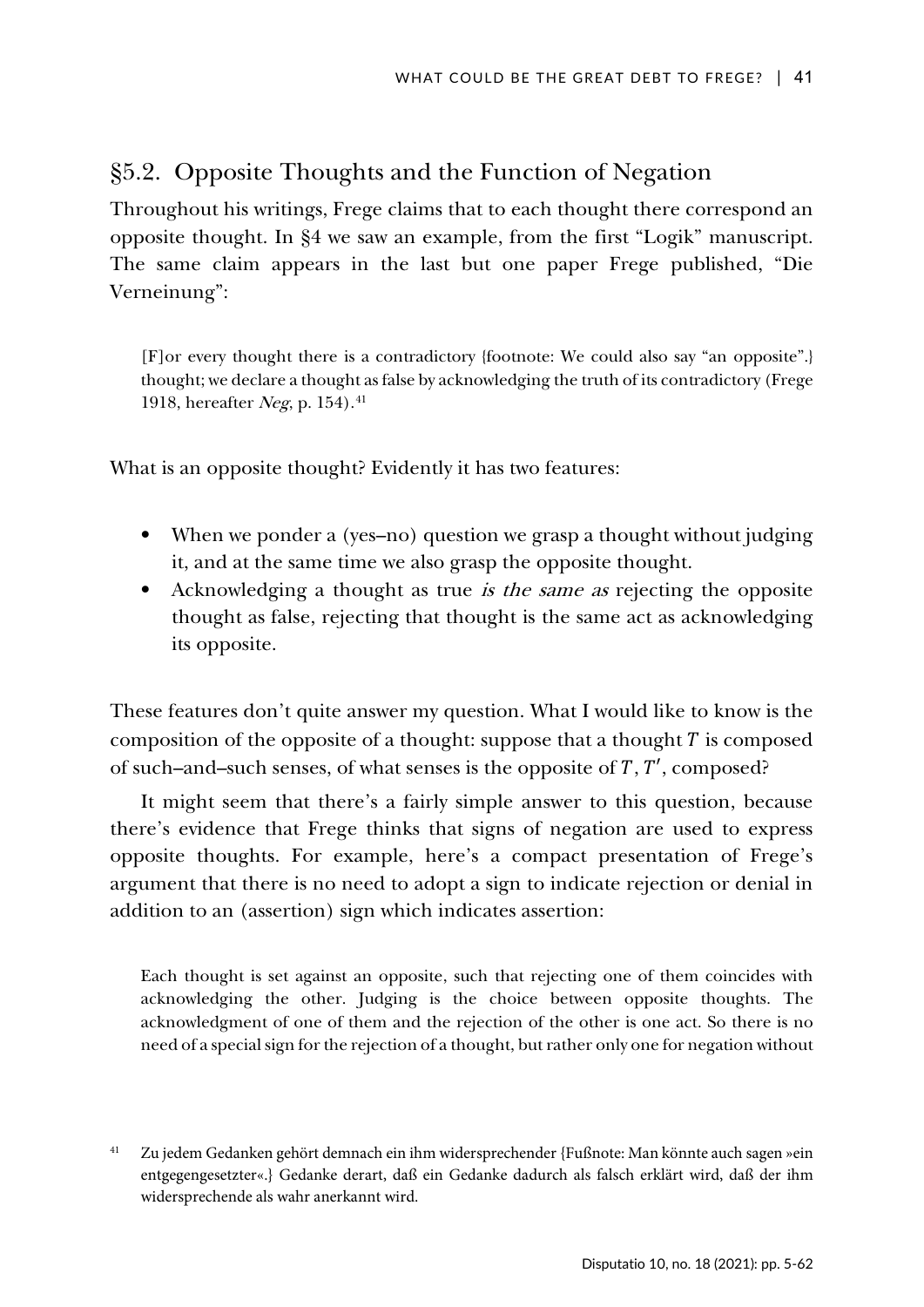#### 42 | SANFORD SHIEH

asserting force. (Frege 1979, hereafter  $PW$ , p. 198)<sup>[42](#page-37-0)</sup>

Here Frege does not claim that there is no act of rejecting thoughts distinct from acknowledging, i.e., judging them (Although in "Die Verneinung," he does argue against the need for positing rejection). Here Frege's reasoning is that, because rejecting a thought is one and the same act as judging the opposite thought, one could dispense with a sign for rejection, if there is a sign for expressing the opposite thought. And there is, it's the negation sign. So, given the orthodox Fregean view of negation, the components of  $T'$  are just those of  $T$  with the addition of the sense of a negation sign.

But Frege also gives us reason to doubt this account of the composition of opposite thoughts. Consider an argument Frege gives for double negation cancellation:

If the first thought is the opposite of the second, then the second is the opposite of the first. To declare false the thought that Peter did not come to Rome is to assert that Peter came to Rome. We could declare it false by inserting a second "not" and saying "Peter did (not) not come to Rome" or "It is not true that Peter did not come to Rome". And from this it follows that double negation cancels. The opposite of the opposite is the original  $(L_2, p)$ . 149; emphases mine). $43$ 

Frege's argument for double–negation cancellation here is not based on the claim that a doubly–negated sentence has the same truth–value as that sentence (though clearly what he says is consistent with that claim). The fundamental premise of his argument is rather that the opposite of the opposite of a thought is that very thought. Thus, if a sentence  $S$  expresses  $T$ , not– $S$  expresses  $T'$  and not–not–S expresses the opposite of  $T'$ , but that's just  $T$ . This is why double– negation cancels.

It's not clear that this view is consistent with the orthodox Fregean account of

<span id="page-37-0"></span><sup>42</sup> Jedem Gedanken steht ein entgegengesetzter gegenüber, sodass die Verwerfung des einen mit der Anerkennung des anderen zusammenfällt. Das Urteilen ist die Wahl zwischen entgegengesetzten Gedanken. Die Anerkennung des einen und die Verwerfung des andern ist eine Tat. Man braucht also für die Verwerfung kein besonderes Zeichen, sondern nur für die Verneinung ohne behauptende Kraft. (*NS*, p. 214).

<span id="page-37-1"></span><sup>43</sup> Wenn der erste Gedanke dem zweiten entgegengesetzt ist, so ist auch der zweite dem ersten entgegengesetzt. Indem man den Gedanken, dass Petrus nicht nach Rom kam, für falsch erklärt, behauptet man, dass Petrus nach Rom kam. Man könnte das für falsch erklären mit einem zweiten eingeschobenen "nicht" bewirken: "Petrus kam [nicht] nicht nach Rom" oder "Es ist nicht wahr, dass Petrus nicht nach Rom kam". Und es ergibt sich so, dass die doppelte Verneinung sich aufhebt. Das Entgegengesetzte des Entgegengesetzten ist das Ursprüngliche (*NS*, 161).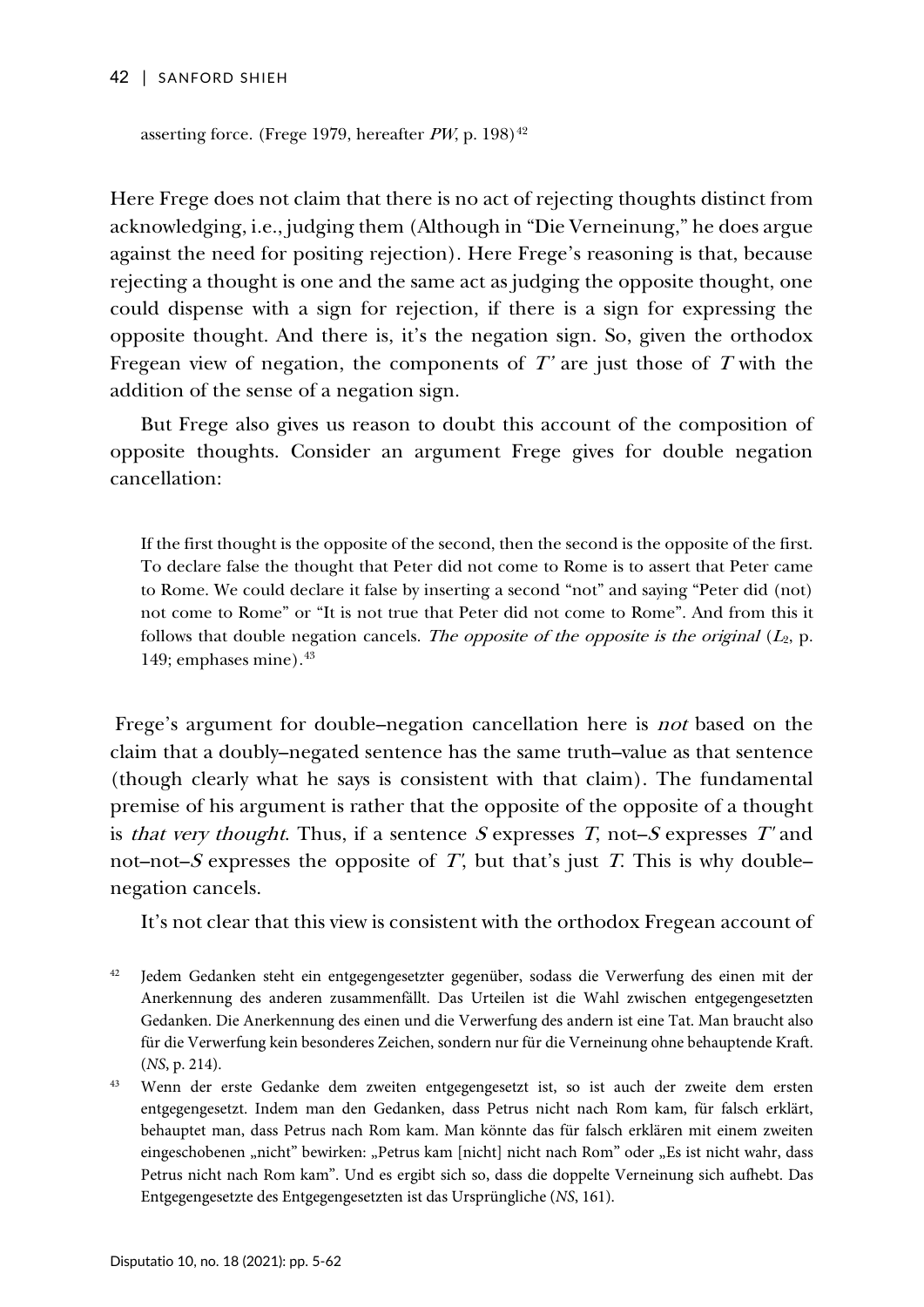negation. The negation sign, on this view, denotes a function, and so expresses a sense that presents this function. As we have seen, Frege takes the sense of the negation sign to be a component of the thoughts expressed by sentences in which it occurs. But then, prima facie, the thought expressed by the negation of a sentence would have to differ from that expressed by the sentence. How, then, could the thought expressed by the double negation of a sentence be the same as the thought expressed by that sentence? If the sense of "not" is an addition to T to yield its opposite  $T'$ , then surely to get to the thought expressed by not–not– S a second dose of the sense of "not" would have to be added to  $T'$ . How then could we get just plain old  $T$  as a result?

Now, of course, Frege holds that there are expressions whose sense do not make a contribution to the senses of expressions in which they occur. The truth predicate is such an expression. So maybe double–negation has the same kind of logically anomalous features as the truth predicate. But this idea, I now try to show, doesn't restore the "orthodox" Fregean account of negation but rather points towards the Tractatus.

What exactly Frege's views of the truth predicate are has been subject to much dispute; I will consider only a late note:<sup>44</sup>

So the word "true" seems to make the impossible possible: it allows what corresponds to the assertoric force to assume the form of a contribution to the thought. And although this attempt miscarries, or rather through the very fact that it miscarries, it indicates what is characteristic of logic. ... "[T]rue" only makes an abortive attempt to indicate the essence of logic, since what logic is really concerned with is not contained in the word "true" at all but in the asserting force with which a sentence is uttered ( $PW$ ,  $p$ . 252).<sup>[45](#page-38-1)</sup>

Suppose that double negation is like the truth predicate. What does this passage suggest about how double negation works? Frege claims that the predication of truth seems, *per impossibile*, to make asserting force a contribution to thought. But what is asserting force? Here's a suggestion. Asserting force is the way in

<span id="page-38-0"></span><sup>44</sup> See Ricketts (1986a) and Taschek (2008) for further discussion of this passage. In □*L*, chapter 3, I advance an account of Frege's view of the truth–predicate, as well as provide a partial survey of some extant positions. But I do not discuss this text. I believe the story I'll tell below is consistent with my □*L*, chapter 3 story.

<span id="page-38-1"></span><sup>45</sup> So scheint das Wort »wahr« das Unmögliche möglich zu machen, nämlich das, was der behauptenden Kraft entspricht, als Beitrag zum Gedanken erscheinen zu lassen. ... »[W]ahr« eigentlich nur einen missglückten Versuch macht, auf die Logik hinzuweisen, indem das, worauf es eigentlich dabei ankommt, gar nicht in dem Worte »wahr« liegt, sondern in der behauptenden Kraft, mit der der Satz ausgesprochen wird (*NS*, p. 272).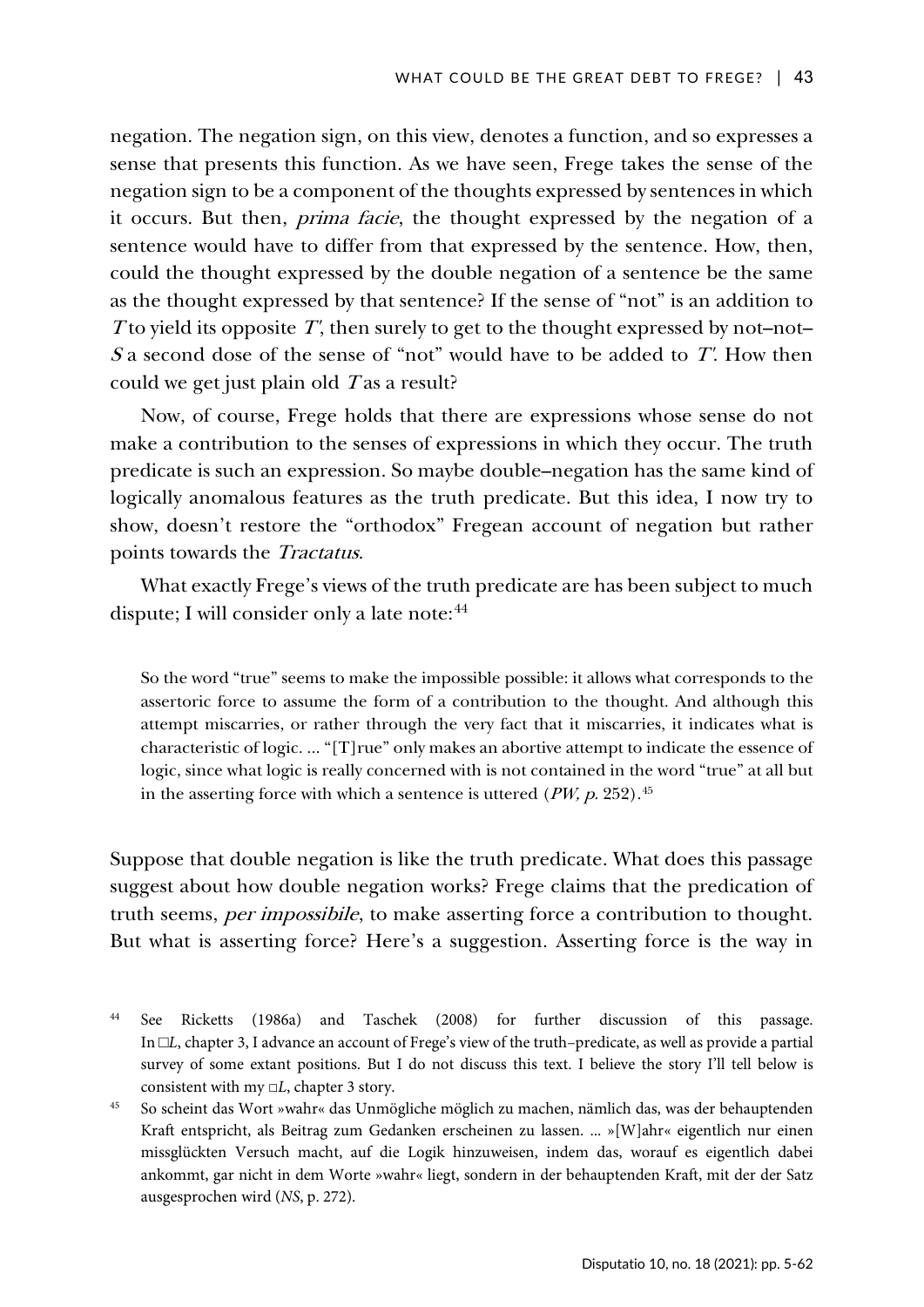which the uttering of a sentence effects an assertion, i.e., expresses a judgment.

Here then is an analogous claim about double negation. Doubly negating a sentence seems, *per impossibile*, to make the way in which a certain judgment is expressed into a contribution to the thought expressed. What judgment? Obviously that which the sentence itself, uttered with asserting force, would express. That is to say, double negation merely provides a way of expressing a judgment that could also be expressed using the unnegated sentence, it does not affect the thought judged.

We can explain how this alternative method of expression works in terms of Frege's view of the opposition of thoughts and its connection to their acknowledgment and rejection. On this view, the negation sign *does* affect the thought expressed by its occurrence, but its effect on a sentence is to express the opposite thought, and, most importantly, the judgment of this opposite thought is the rejection of the original thought.

I take this to suggest that there are two equivalent ways of conceiving what negation expresses:

- 1. "changing" the thought to be judged to the opposite thought.
- 2. "switching" what one is doing with that thought, from acknowledging to rejecting, or vice versa.

There are then two ways of explaining why double negation cancels:

- 1. The opposite of the opposite of a thought is that thought itself.
- 2. Since acknowledging and rejecting are the only cognitive acts, "switching" twice results in the original act.

But now, what is "changing" a thought to its opposite? Construing this "change" as adding the sense of negation to it is in some tension with Frege's views of opposite thoughts. In particular, it's not clear how, on this model of "changing" to an opposite thought, the opposite of the opposite of a thought could be that thought itself.

So, a Fregean who wants to hold on to this last doctrine of Frege's on opposite thoughts would seem to have some difficulties accounting for the composition of opposite thoughts. Such a Fregean might come to hypothesize that conceiving of negation as "changing" to the opposite thought is best taken to be metaphorical.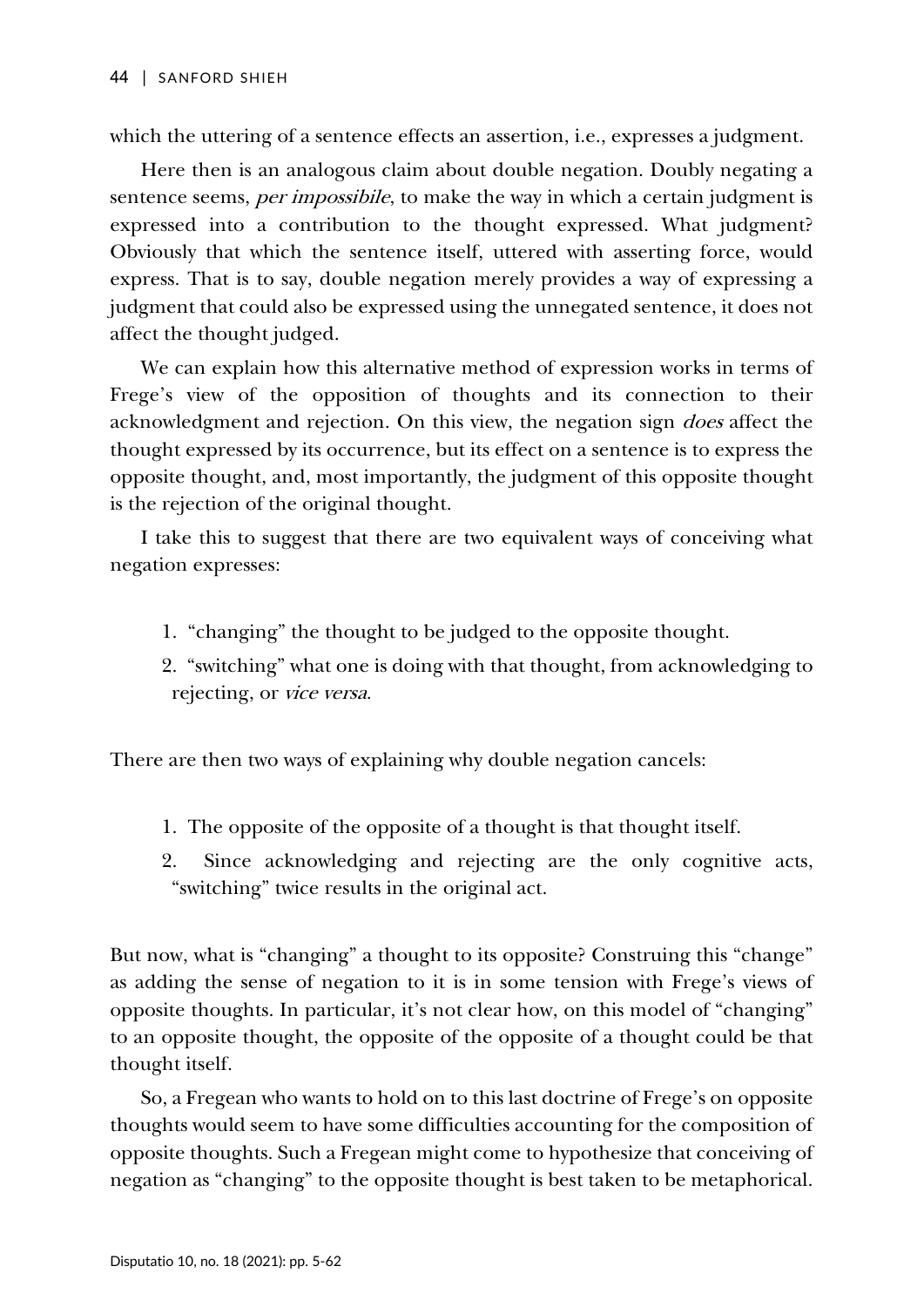Its "cash value" is the second way of conceiving of negation: "switching" from acknowledging to rejecting, or vice versa.

It's not clear, however, that this view is fully satisfactory, from a Fregean perspective. The reason lies in an insight buried in Frege's idea that rejecting a thought as false is acknowledging the opposite thought as true. Let's consider this idea in light of Frege's conception of judgment as recognition of what is the case in the realm of reference. In §1 I characterized rejecting a thought as false or taking the step from that thought to the False as, at bottom, recognizing that what that thought represents fails to obtain. But such a failure to obtain is *also* what is the case concerning the referents of parts of that thought. If, for example, the thought is what is expressed by a simple predication " $Fa$ ", then rejecting that thought as false is recognizing what is the case concerning the referents of "a" and of "ξisF", namely, the object that is the referent of "a" does not fall under the concept that is the referent of "ξ is  $F$ ". This recognition, then, is a judgment, and what is recognized is what is represented by some thought, specifically the opposite of the thought rejected as false.

So the idea of negation as a switch from acknowledgment to rejection or vice versa of a single thought doesn't capture fully the role that opposite thoughts play in Frege's conception of judgment.[46](#page-40-0)

But then it seems we are back at the problem of the composition of opposite thoughts for Frege. Our last reflections brings out another aspect of the problem. How could the *failure to obtain* of what is represented by one thought be precisely the obtaining of what another thought represents?

We can elaborate the difficulty for Frege in two closely connected ways.

At one level, Frege's conception of the truth–value determination of a thought is functional. Let's set aside complication arising from truth–functional and quantificational complexity, and consider again a simple predication "Fa", expressing a thought  $G$ . The truth or falsity of  $G$  is the value of the function that is the referent of "ξ is F" for argument that is the referent of "a". If what G represents doesn't obtain, then the value is the False. No function has more than one value for a single argument. Now, if the thought opposite to  $G$ ,  $G'$  is composed of the same senses that compose  $G$ , then the truth–value of  $G'$  is also the False. In that case what  $G'$  represents also fails to obtain, contrary to what

<span id="page-40-0"></span>Dummett makes a related point as follows: "there is no such thing as a game in which the object is to try to lose. Rather than say that two people are playing chess, but that they have both agreed to try to lose, we shall say that they are trying to win, but that what they are playing is not chess but a variant of it" (1973, p. 320). For further discussion see Narboux (2009); I do not see, however, that this line of argument is in *Neg*, as Narboux claims.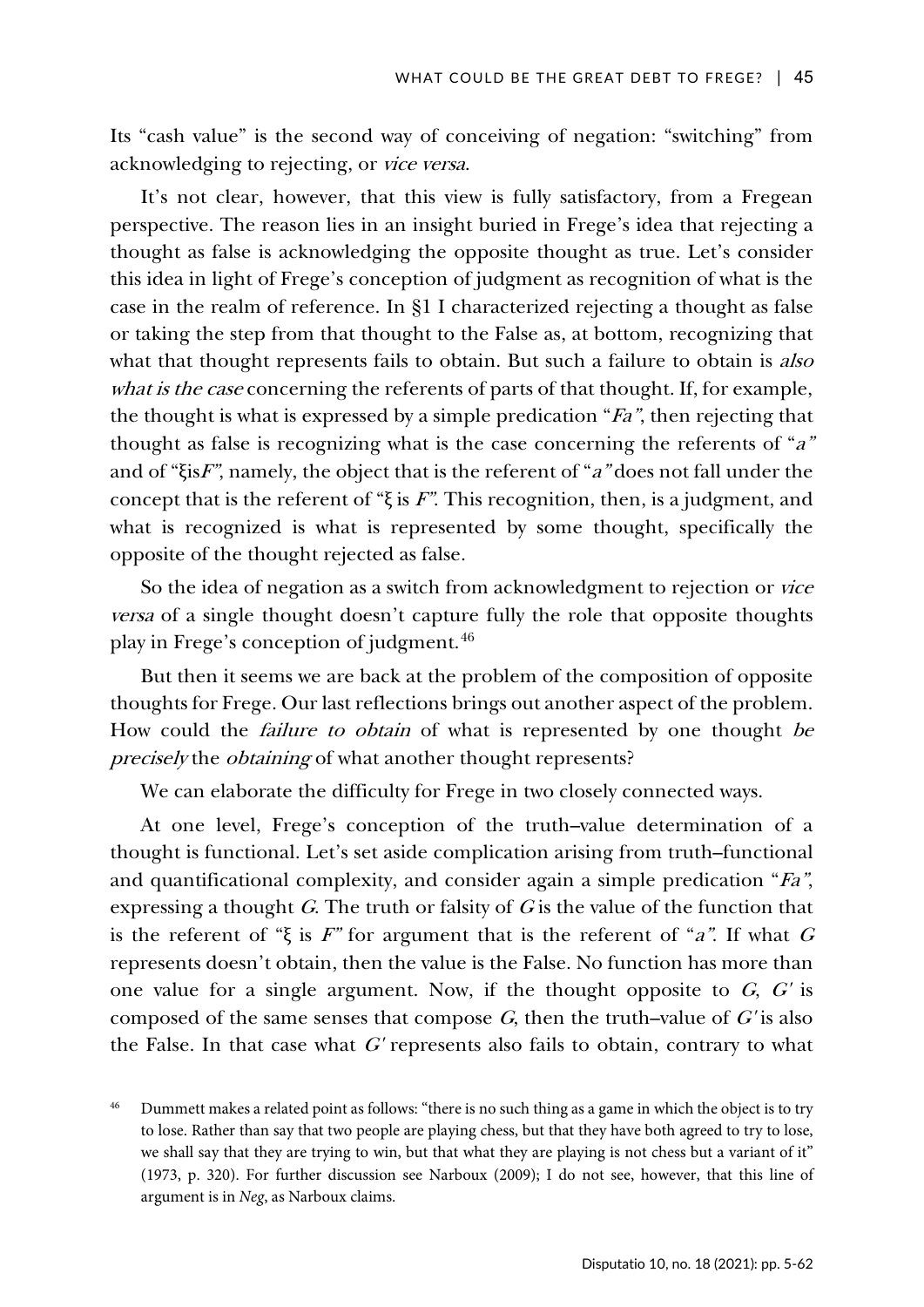Frege's notion of opposite thought requires of  $G'$ . It follows that  $G'$  must be composed of different senses than composes  $G$ . But it's not clear that  $G'$  can be composed of different senses. Recognizing the non-obtaining of what  $G$ represents is recognizing that the referent of "a" does not fall under the referent of "ξ is F", and this failing of the referent of "a" to fall under the referent of "ξ is  $F''$  is that which is the case concerning these very same referents that  $G'$  is supposed to represent. Thus the senses that compose  $G'$  would have to present the very same referents as are presented by the senses that compose <sup>G</sup>.

Now let's reconsider the situation from a more fundamental level than the modelling of concepts by truth–valued functions. At that level,  $G$  is true or false depending on whether the object that is the referent of "a" falls or does not fall under the concept that is the referent of " $\xi$  is F". What it is for what G represents not to obtain is for the referent of 'a' not to fall under the the referent of "ξ is  $F$ ". Now, if  $G'$  is composed of the same senses as compose  $G$ , then  $G'$  would also be true or false depending on whether the referent of "a" falls or does not fall under the referent of "ξ is F". It follows that if what G represents does not obtain, then neither does what G' represents, again contrary to G's being opposite to G. So, again,  $G'$  must be composed of different senses than composes  $G$ . But it also appears that  $G$  and  $G'$  cannot be composed of different senses, by the same line of argument presented in the last paragraph. If they are composed of different senses, then it's unclear how the recognition of the non-obtaining of what  $G$ represents concerning the referents of its component senses can be, at the same time, recognition of what is the case concerning these very referents.

The upshot of these reflections is this. Frege operates with a model of what a thought represents that is the falling of an object under a concept. The obtaining of what is represented then is that object falling under the concept. The difficulty just rehearsed shows that, in order to be consistent with his insight that rejecting as false is the very same thing as acknowledging the opposite as true, this model has to be given up. An object's *not* falling under a concept has to be on equal footing with that object's falling under that concept as what a thought can represent as holding in the realm of reference. And these two are also on equal footing as what may be the case in the realm of reference. Truth remains univocal, as what is represented being the case. But the thoughts that are mutually opposite representations differ neither in their component senses, nor, therefore, in the referents that the thought may be taken to be about.

This difficulty for Frege, I suggest, posed a task for Wittgenstein: how to conceive of thought so that thoughts that do not differ in the referents of their component senses could nevertheless be mutual opposites, in conformity with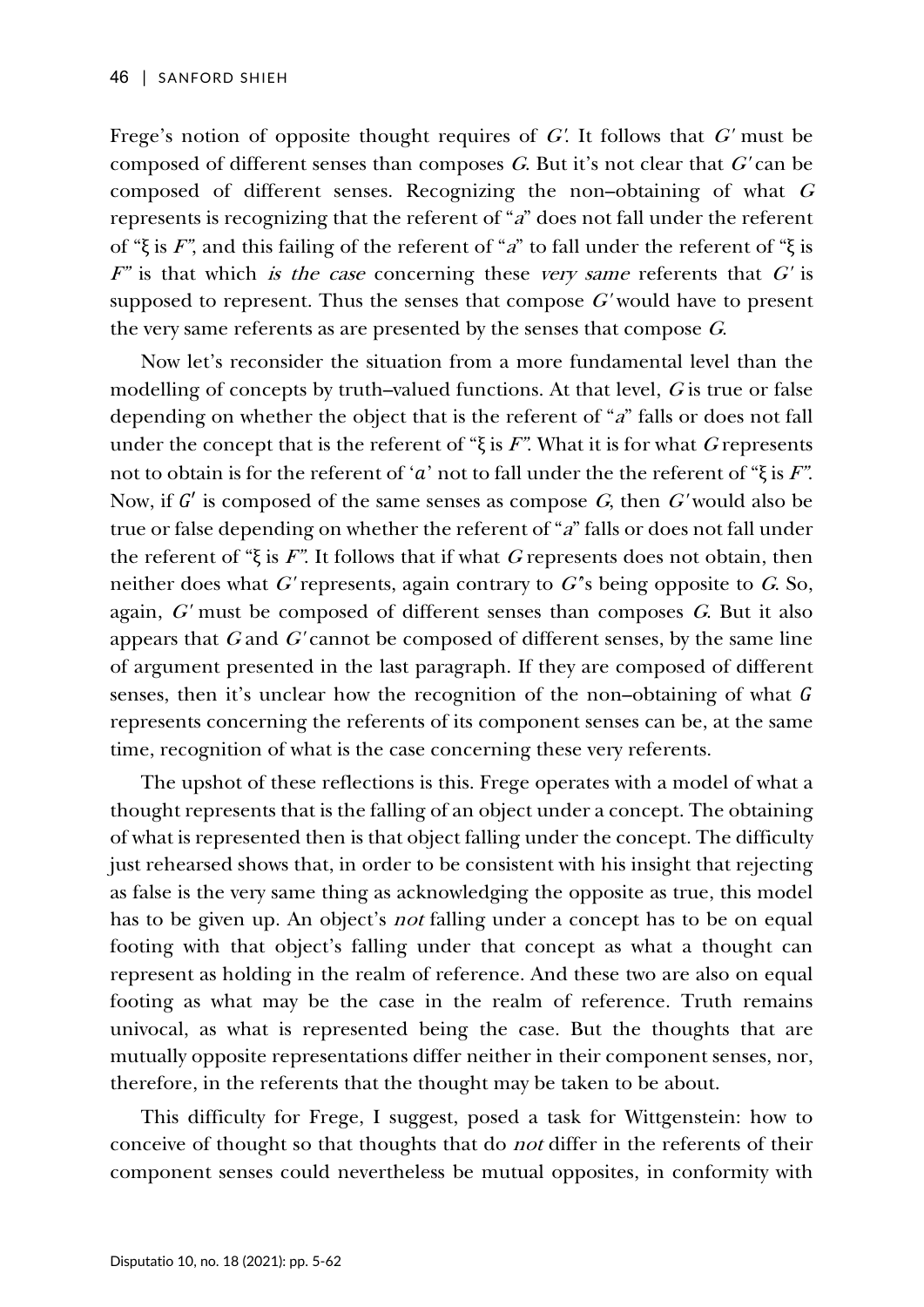the Fregean insight that the failure to obtain of what a thought represents is something that is the case, and is the obtaining of the opposite thought.

# §5.3. A Path to the Tractatus

Wittgenstein completes the task in the *Tractatus*. In this sub-section, I briefly sketch the philosophical path that leads to that completion, consisting of the Tractarian conception of proposition.<sup>[47](#page-42-0)</sup>

The path begins with Wittgenstein's criticisms of Russell's multiple–relation theories of judgment and understanding, theories in which Russell abandoned the view he held together with Moore that judgment or belief, together with understanding, consist of a subject standing in a cognitive relation to a proposition, a complex entity composed of entities in the world.

The "Notes on Logic" include a theory of proposition and judgment intended to escape the criticisms Wittgenstein directed at Russell's multiple–relation theories. Wittgenstein reinstates propositions as elements of judgment. Propositions are *facts* that represent facts in the world. (Not the whole truth, as we'll see.) A fact is an *aspect* of a collection or a composite. Facts have *forms*, something that they have in common with other facts.

For example, consider the English sentence:

$$
Desdemona loves Othello
$$
\n
$$
(1)
$$

The sentence is not itself a proposition. Rather, a proposition involves some one among many facts about the sequence of Latin alphabet letters and blank spaces that is (1). One such fact is:

The word "Desdemona" occurs to the left of the word "loves", and the word "Othello" occurs to the right of "loves" (2)

This fact consists of two syntactical entities, the words "Desdemona" and "Othello", standing in a complex spatial relation, which we may roughly indicate, in Fregean fashion, as

<span id="page-42-0"></span>I give fuller accounts in Shieh (forthcoming[a],[b]).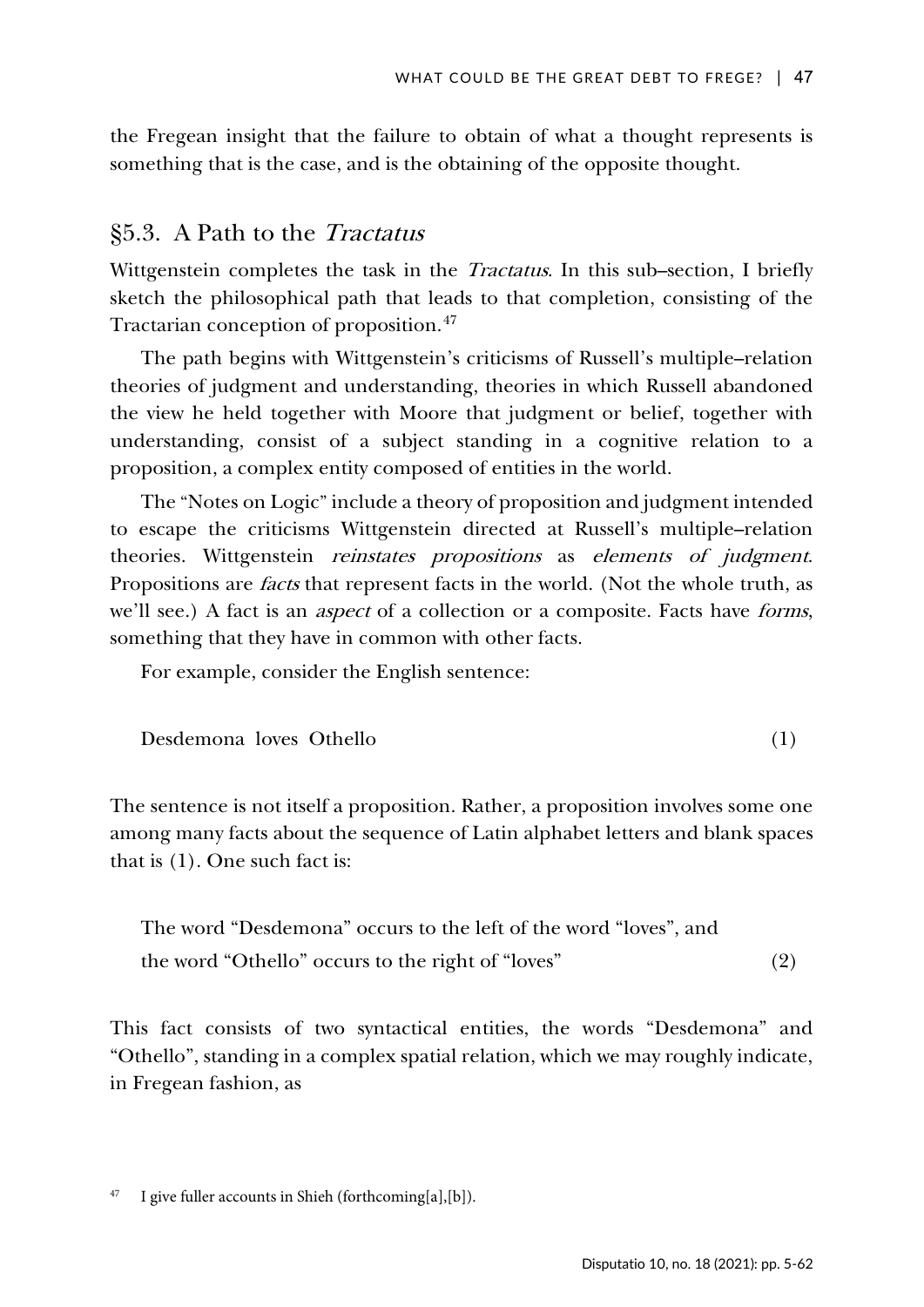ξ occurs to the left of the word "loves", and ζ occurs to the right of "loves"

The form of this fact is

Some entity stands in some relation to another entity

Wittgenstein indicates this form with

xRy

This form is something fact (2) about sentence (1) shares with indefinitely many other facts, for instance, taking, as Russell does, Othello to be history rather than fiction, the fact consisting of two people, Desdemona and Othello, standing in the relation we indicate as

ξ loves ζ

Fact (2) can be used to represent, or, in Wittgenstein's terminology in NL, symbolize, any fact with this form. The symbolization requires *conventionally* adopted or stipulated (NL, "convention," S–15; 94 n 2, 3–14; 102; for stipulation see "laying down",  $4-8$ ; 104) *rules* which fix

- What entities words 'Desdemona and 'Othello' stand for, the "meanings" of these words (NL, 2–17; 99, 3–15; 102, 4–8; 104).
- What fact about these meanings are "of like sense" with the syntactic fact  $(2)$ , i.e., what fact about these meanings makes fact  $(2)$  true  $(N<sub>L</sub>, 4-8;$ 104).
- What fact about these meanings are "of opposite sense" with fact  $(2)$ , i.e., makes fact (2) false (NL, 4-8; 104).

For example, one could stipulate

- "Desdemona" stands for Aristotle
- "Othello" stands for Plato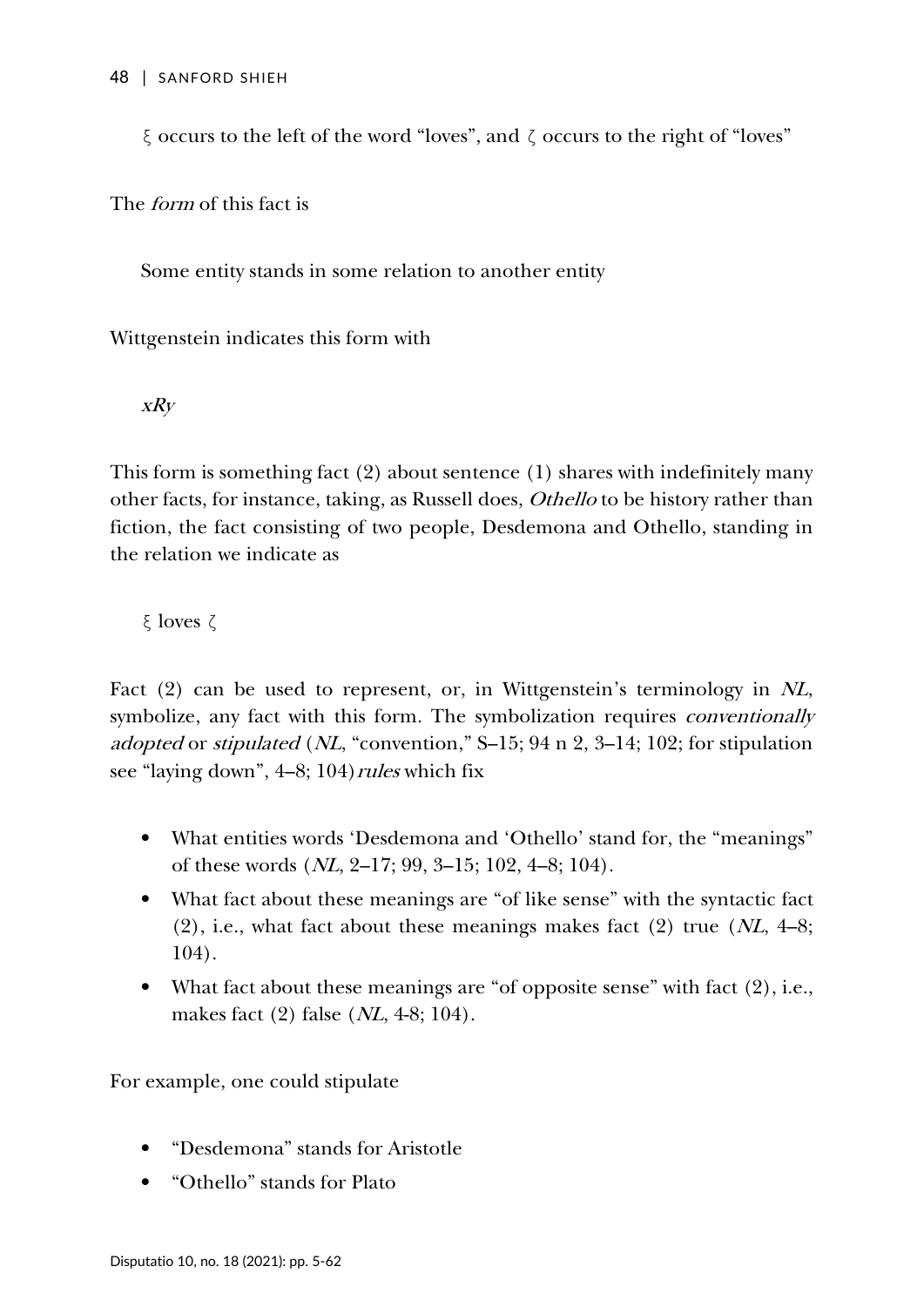- The fact that Aristotle is younger than Plato makes (2) true
- The fact that Aristotle is not younger than Plato makes (2) false.

Call these stipulations  $(*)$ . These *rules* specify *how* a propositional fact is compared with facts, or as Wittgenstein puts it, "A proposition is a standard to which facts behave" (NL, S-18; 95; see also 4-8; 104). Propositions are *not only* facts, they are facts together with rules of comparison. The proposition that consists of fact (2) together with stipulations (\*) we'll call  $p$ .

Note that what is stipulated to make (2) false is the fact that Aristotle is not younger than Plato. This is an instance of what Wittgenstein calls a "negative fact" NL, 1–7,8; 97, 3–1; 99). Negative facts are also involved in Wittgenstein's account of negation in NL. This account foreshadows 4.0621(1) and (3):

[I]t is important that we *can* mean the same by " $q$ " as by "not– $q$ ", for it shows that neither to the symbol "not" nor to the manner of its combination with " $q$ " does a characteristic of the denotation of "q" correspond  $(NL 1-9; 97)$ .

If one interchanged the positive fact stipulated to make fact (2) true with the negative fact stipulated to make (2) false, the result is a different set of stipulation for  $(2)$ , call them  $(*')$ . The proposition that consists of fact  $(2)$  together with stipulations  $(*')$  is the negation of  $p$ .

The *NL* theory is coherent provided that the notion of negative fact is. From the first of Wittgenstein's wartime notebooks we see that he had by late 1914 come to realize that he did not have a coherent account of negative fact, and thus also no coherent accounts of falsity and of negation. This is what Wittgenstein called the "truth–problem (Wahrheits–Problem)" (NB, 24 Sept 1914).

Together with a standard set of stipulated rules, a fact about the sentence

Catiline denounced Cicero (3)

is false if the negative fact that Lucius Sergius Catalina did not denounce Marcus Tullius Cicero obtains in the world. But, if (3) is *false*, it *does not* describe any aspect of the world. Doesn't this mean that there is no fact that corresponds to (3)?

Could we hold that a negative fact is just the absence of a fact? Then it is the absence of any fact that corresponds to (3) that makes it false? Well, then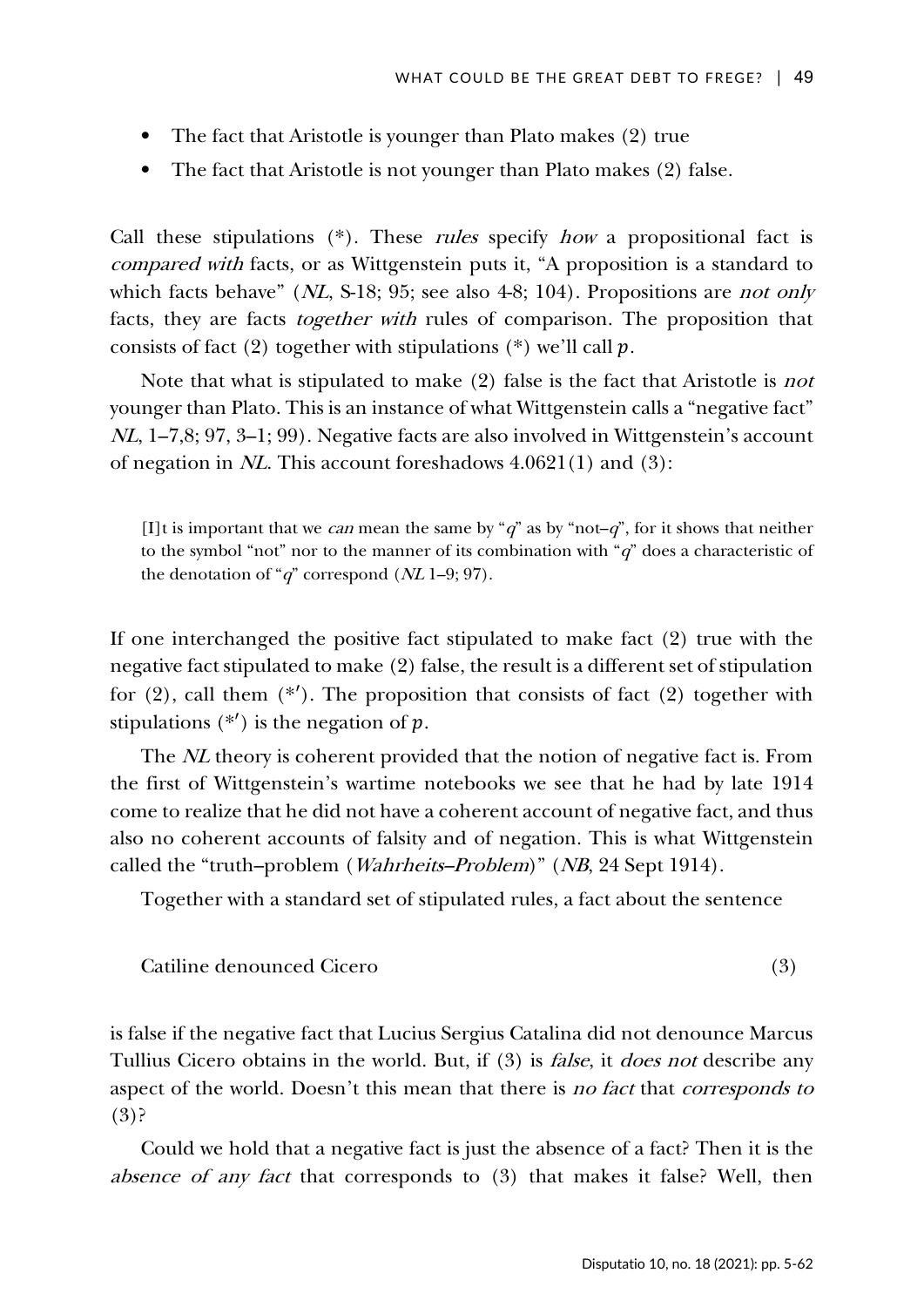wouldn't it *also* be the absence of any fact corresponding to

Iago loves Cassio

that makes this propositional fact false? The absence of a fact is not a feature of the world, not something obtaining in the world. Then it's not clear how

- 1. the absence of any fact corresponding to "Catiline denounced Cicero"
- 2. the absence of any fact corresponding to "Iago loves Cassio"

are different. But it seems these absences have to be different, because

- absence 1 doesn't make "Iago loves Cassio" false,
- absence 2 doesn't make "Catiline denounced Cicero" false.

Wittgenstein's truth–problem is a version of an ancient problem of falsity as posed, e.g., by Plato: how is it possible to "say, speak, or think that which is not ... correctly ... ?" (*Sophista*, 238c).<sup>[48](#page-45-0)</sup>

I will here mention only one moment of Wittgenstein's struggles with the Truth–Problem, NB entries on the 30 and 31 of October, 1914. He starts on the  $30<sup>th</sup>$  with

Could we say: In "∼ $\phi(x)$ " " $\phi(x)$ " presents [*stellt vor*] how things are *not* [*wie es sich* nicht verhält]?

Even in a picture we could represent [*darstellen*] a negative fact by representing what is not the case.

If, however, we admit these methods of representation [*Darstellungsmethoden*], then what is really characteristic of the relation of *representing*?

....

There are different ways of giving a representation [Darstellungsweisen], even by means of a picture, and what represents is not merely the sign or picture but also the method of representation [Methode der Darstellung]. What is common to all representation is that

<span id="page-45-0"></span><sup>48</sup> See Narboux (2009) for an illuminating discussion of the relations between Plato's discussion of not– being and falsity in Plato: *Sophista* and Wittgenstein's concerns leading to the *Tractatus*.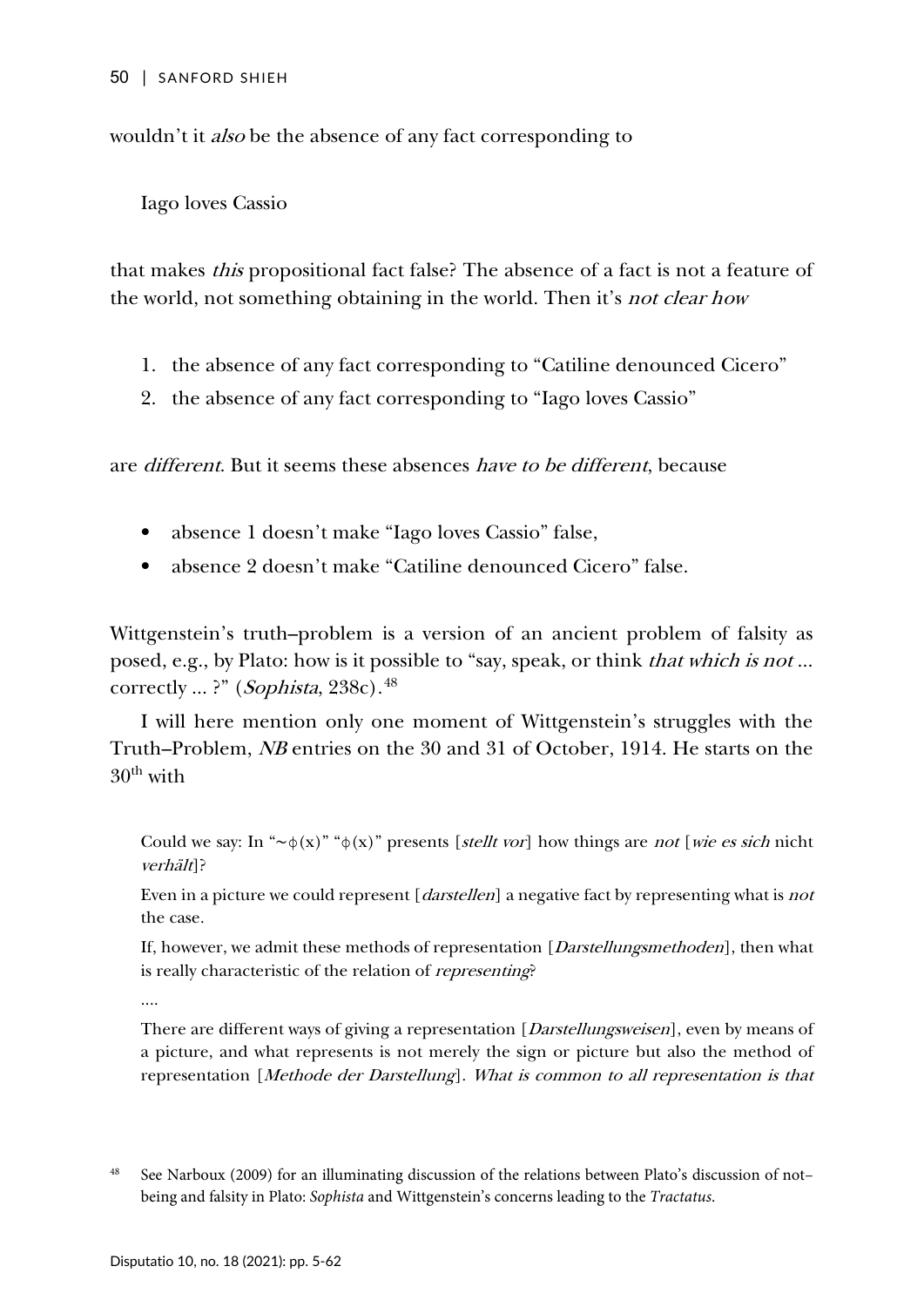they can be right or wrong, true or false (NB, p. 21)<sup>49</sup>

Here representing what is the case and representing what is not the case are distinct methods or ways of representing "Darstellungsweisen" or "Darstellungsmethoden". The conception is that we have a picture, say

$$
\mathcal{K} \times \mathcal{K} \qquad \qquad (*)
$$

and we use that picture to represent in two ways: (a) to represent, e.g., two people fencing, or (b) to represent these two people not fencing. The picture (or sign) by itself does not yet represent; only by adjoining a way of representing (as is the case or as is not the case) is there a representation, is there something that can be true or false.

On the 31<sup>st</sup> Wittgenstein adds

The way of representing [Darstellungsweise] determines how reality has to be compared with the picture  $(NB, 22).$ <sup>[50](#page-46-1)</sup>

It may be that this is an echo of how forms symbolize in NL. If a picture represents in the "is the case" way, then a positive fact is of like sense with it, and the negative fact matched with that positive fact is of opposite sense with it. If that represents in the "is not the case" way, then the negative fact is of like sense, the matched positive fact of opposite sense.

Now, recall from our earlier discussion Frege's idea that the opposite of an opposite thought is that thought itself. I said that a Fregean philosopher who wants to hold on to this idea would have reason to be suspicious of the orthodox

<span id="page-46-0"></span>Könnte man sagen: in "∼ $\phi(x)$ " stellt " $\phi(x)$ " vor, wie es sich nicht verhält?

Wenn wir aber diese Darstellungsmethoden einräumen, was ist dann eigentlich charakteristisch für die Beziehung des Darstellens?

...

Es gibt eben verschiedene Darstellungsweisen, auch durch das Bild, und das Darstellende ist nicht nur das Zeichen oder Bild, sondern auch die Methode der Darstellung. Aller Darstellung ist gemeinsam, daß sie stimmen oder nicht stimmen, wahr oder falsch sein kann.

<span id="page-46-1"></span><sup>50</sup> Die Darstellungsweise bestimmt, wie die Wirklichkeit mit dem Bild verglichen werden muß.

Man könnte auch auf einem Bild eine negative Tatsache darstellen, indem man darstellt, was nicht der Fall ist.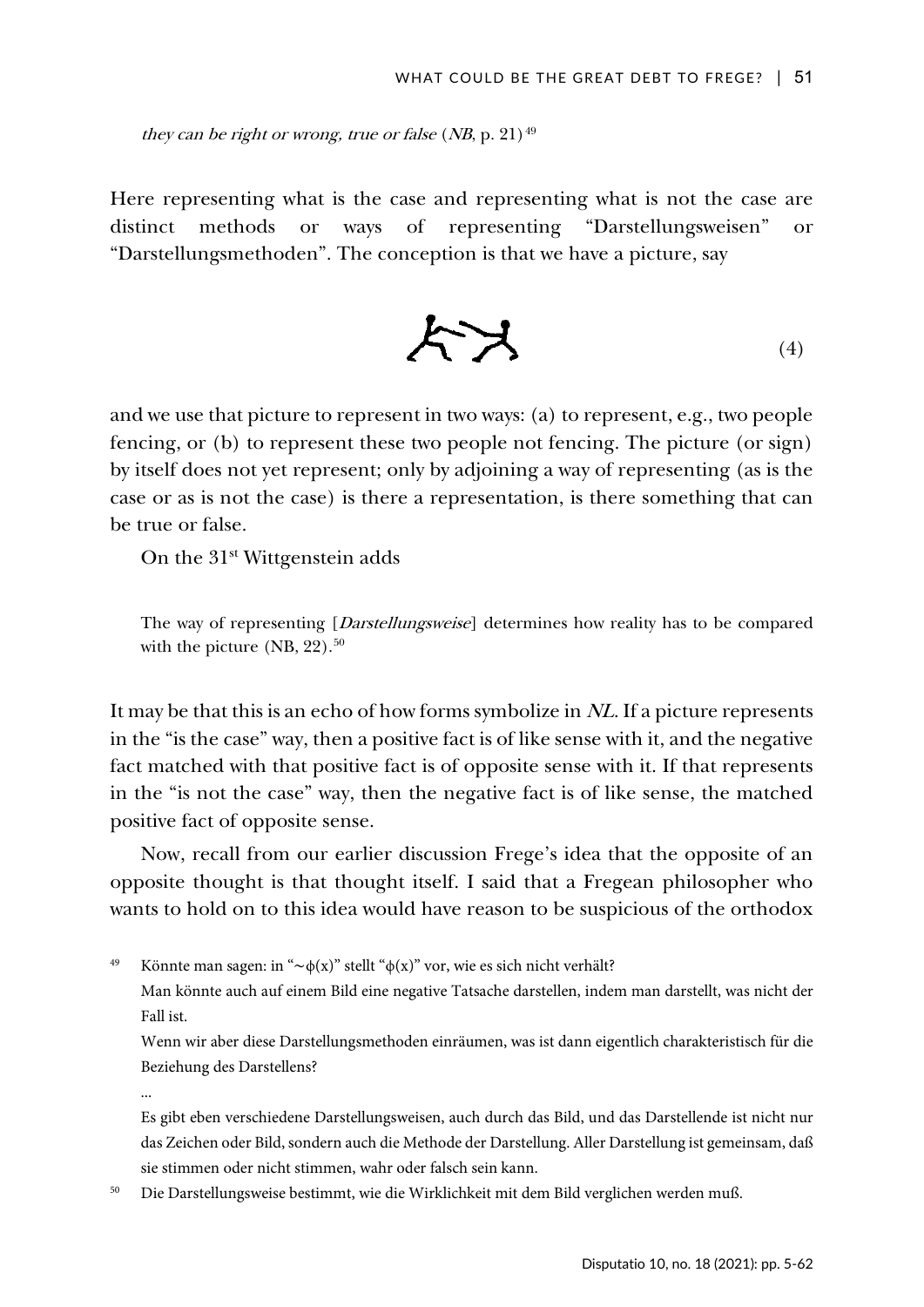Fregean view of negation. Such a Fregean might come to conceive of negation, not as "changing" to the opposite thought, but as "switching" from acknowledging to rejecting, or *vice versa*, of a single thought. Wittgenstein at the end of October 1914 was that Fregean, taking negation to work by "switching" between acknowledging that reality is how a thought represents it as being, and rejecting that thought as representing how reality is.

But, "Darstellungsweise" disappears from both *Proto–Tractatus* (Wittgenstein 1971) and *Tractatus*.<sup>[51](#page-47-0)</sup> Why?

I propose that the reason is the Fregean insight that the failure to obtain of what a thought represents is something that is the case, and is the obtaining of the opposite thought. I see this Fregean insight in

4.062

Can't we make ourselves understood with false propositions as we have done up to now with true ones? So long as we know that they are meant to be false. No! For a proposition is true if things are as we say they are by using it [wahr ist ein Satz, wenn es sich so verhält, wie wir es durch ihn sagen]; and if we mean  $\sim p$  by "p", and things are as we mean it, then "p" in the new conception is true and not false.<sup>[52](#page-47-1)</sup>

To use a proposition is to say how things are, *wie es sich verhält*, which is, in the terms of my reading of Frege, what is the case. And saying how things are is one: there are no affirmative or negative ways of saying how things are, as Wittgenstein thought in NB. These former "affirmative or negative ways," in the Tractarian conception become, as it were, folded into the "how things are" that a proposition is used to say.

This Fregean insight is necessary but not sufficient for Wittgenstein to reach the Tractatus from NB. In late 1914 Wittgenstein was still struggling to substantiate his claim in NB that "we can mean the same by 'q' as by 'not–q'" (NL, 1–9; 97), in face of the loss of confidence in negative facts occasioned by the Truth–Problem. How did he do it? How did he get from this remark in NL to 4.062, with only a change in sentence letter? I want to note that the Truth–

<span id="page-47-0"></span><sup>51</sup> I am grateful to Josh Eisenthal and Tom Ricketts for bringing this disappearance to my attention, thereby leading me to realize that Wittgenstein, by the *Tractatus*, was no longer the Fregean of the previous paragraph, possibly because Frege showed him he should not be.

<span id="page-47-1"></span><sup>52</sup> Kann man sich nicht mit falschen Sätzen, wie bisher mit wahren, verständigen? Solange man nur weiß, daß sie falsch gemeint sind. Nein! Denn, wahr ist ein Satz, wenn es sich so verhält, wie wir es durch ihn sagen; und wenn wir mit »*p*« ~*p* meinen, und es sich so verhält, wie wir es meinen, so ist »*p*« in der neuen Auffassung wahr und nicht falsch.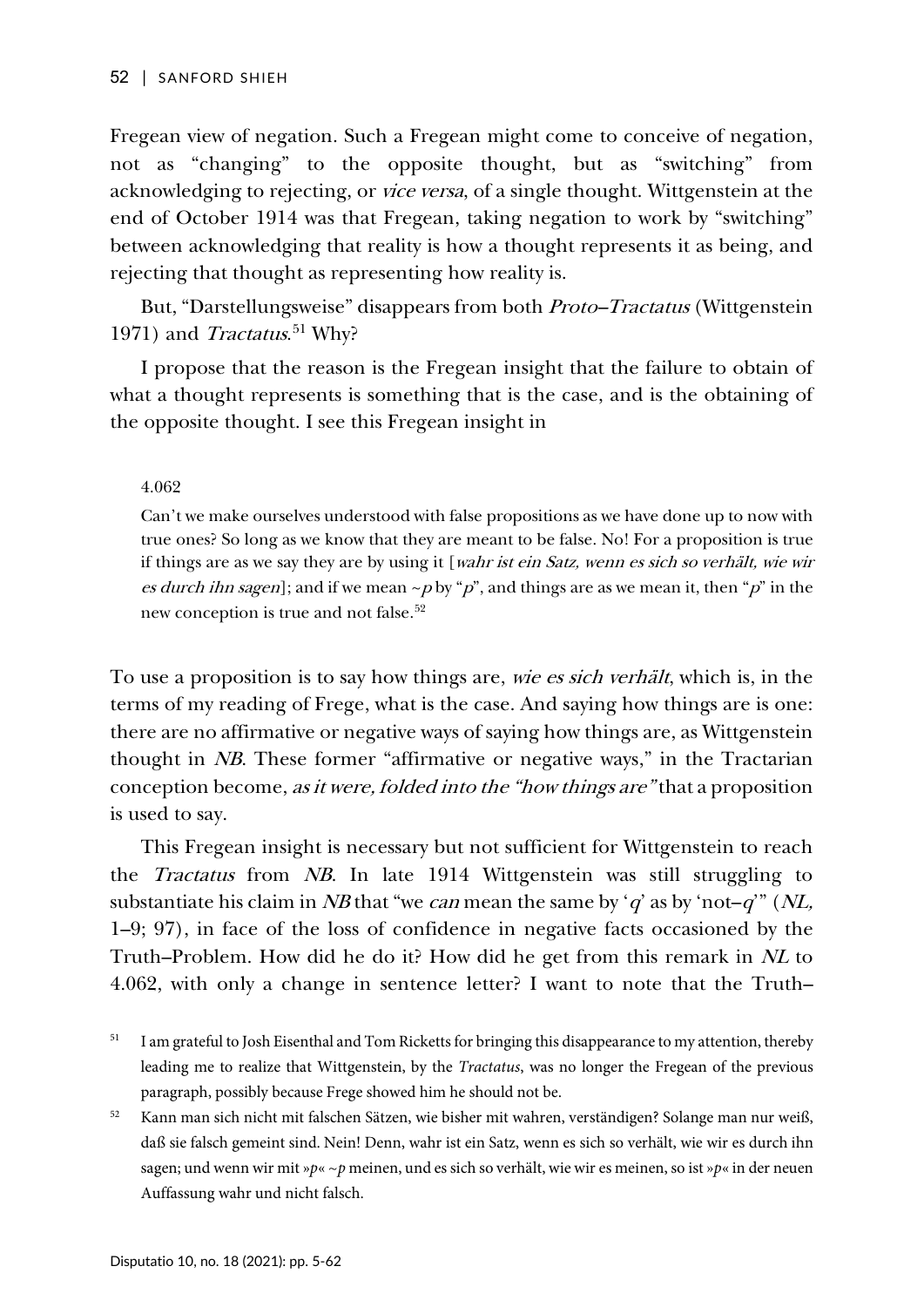Problem is not far from the dilemma we left Frege with: how could opposite thoughts be opposite to one another, and yet differ neither in their component senses, nor, therefore, in the referents that the thoughts may be taken to be about? This is just about the question how a single picture, (4), can be used to say that how thing are is *not* two people fencing, *or* to say that how things are *is* those two people fencing? When Wittgenstein had negative facts at his disposal, he could answer: by switching the positive and negative facts in the truth– and falsity–making stipulations for (4). But now negative facts are gone, or at least in peril.

What Wittgenstein needed to solve the Truth–Problem he might have glimpsed only at the eleventh hour. Two remarks absent from Proto–Tractatus, together with an addition to a remark of Proto–Tractatus, are among the last items to make it into the Tractatus:

2.033

Form is the *possibility of structure*. (Emphasis mine)<sup>53</sup>

2.15

That the elements of the picture stand to one another in a determinate way [*bestimmter* Art und Weise] presents [stellt vor] things as so standing to one another.

This connection of the elements of a picture is called its structure, and the possibility of this structure its form of depiction [Form der Abbildung].<sup>54</sup>

2.151

The form of depiction is the possibility that the things stand to one another as do the elements of the picture.<sup>55</sup>

The coming into being of the *Tractatus* involved the adoption of a distinction between structure and form. The significance of this distinction is, among other things, a transformation of the meaning of a number of formulations from NL and NB:

- <span id="page-48-0"></span><sup>53</sup> Die Form ist die Möglichkeit der Struktur.
- <span id="page-48-1"></span><sup>54</sup> 2.15(1) is *Proto–Tractatus* 2.151: »Daß sich die Elemente des Bildes in bestimmter Art und Weise zu einander verhalten stellt vor, daß sich die Sachen so zu einander verhalten«. 2.15(2) incorporates the structure/form distinction absent from *Proto–Tractatus* 2.15101: »Dieser Zusammenhang der Elemente des Bildes heißt [Bildes heiße seine Struktur und ihre Möglichkeit] seine Form der Abbildung«. 2.15(2) additions in square brackets.
- <span id="page-48-2"></span><sup>55</sup> Die Form der Abbildung ist die Möglichkeit, daß sich die Dinge so zu einander verhalten, wie die Elemente des Bildes.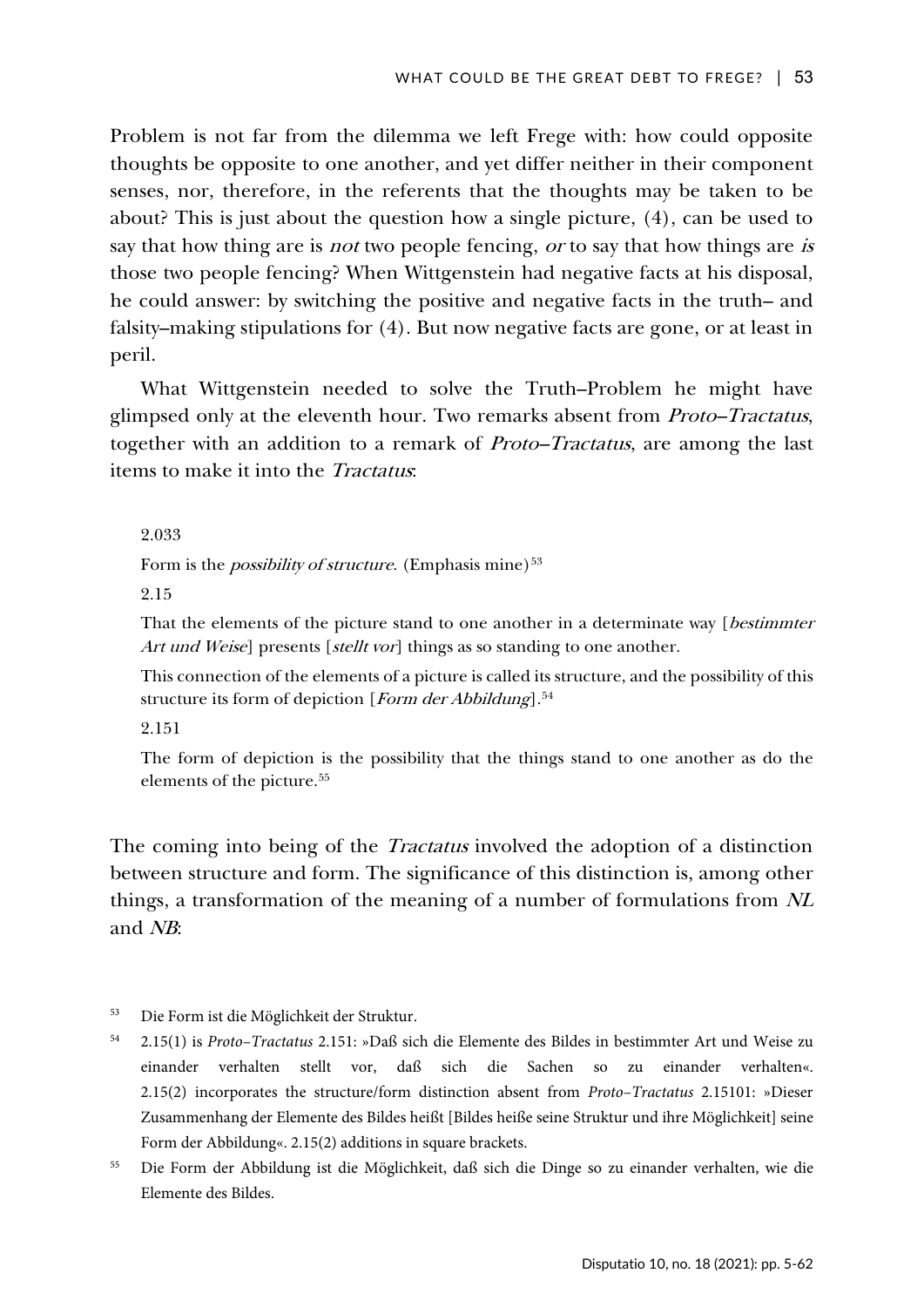- Propositions are *facts*.
- Propositions are *pictures* of facts.
- A proposition pictures a fact by having a *form* that the fact also has.
- The truth and falsity of propositions result from a comparison of propositional facts with what they picture, namely, facts in the world.

In the Tractatus, the meanings of these formulations are inflected with modality, in virtue of the notion of form's incorporation of a primitive conception of possibility.

A key effect of this transformation is the notion of state–of–things (Sachverhalt):

### 2.031

In a state–of–things (*Sachverhalt*) objects stand to one another in a determinate way.

#### 2.032

The way in which objects hang together in a state–of–things is the *structure* of the state–of–things.<sup>[56](#page-49-0)</sup>

In view of 2.033, we see that a *state–of–things* is the *realization* or the *obtaining* of a possibility. A state–of–things "obtains" (besteht) just in case a possibility of things standing to one another in a determinate way is realized. One could put it in a slightly different way: a fact that may be a picture is an embodiment of a possibility, suggesting that pictorial possibility is like an expression of a face.<sup>[57](#page-49-1)</sup>

Picturing in the *Tractatus* is fundamentally modal. A picture is a fact in virtue of its elements standing to each other in a determinate way. This *obtaining state* of pictorial elements is a realization of a possibility for those pictorial elements. It is a realization of a form.

Suppose that the *possibility* of structure *realized by a picturing fact* is also a possibility for the things correlated with pictorial elements to be connected in a

<span id="page-49-1"></span><sup>57</sup> So that discernment of pictorial possibility is like "our recognition of facial expressions" (Diamond 1968, p. 243).

<span id="page-49-0"></span><sup>56</sup> 2.031 Im Sachverhalt verhalten sich die Gegenstände in bestimmter Art und Weise zueinander. 2.032 Die Art und Weise, wie die Gegenstände im Sachverhalt zusammenhängen, ist die Struktur des Sachverhaltes.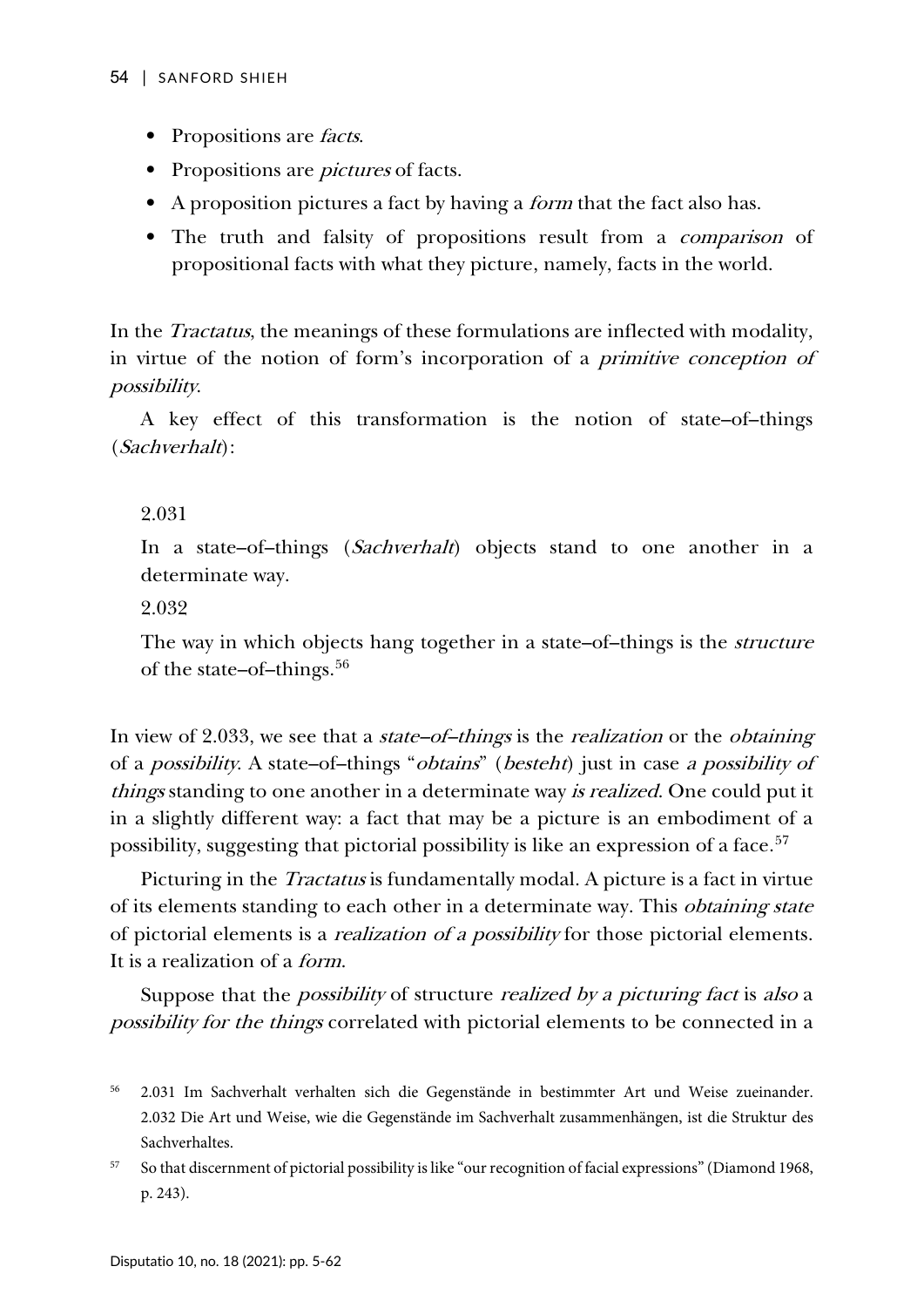state–of–things. Then the picturing fact can represent a possible obtaining of a state–of–things involving the objects correlated with the pictorial elements.

A propositional picture is true if the possibility it presents as obtaining is realized by the things whose representatives are the elements of the picture. The falsity of a proposition consists of the *non–realization by things* of the possibility presented by that proposition. Distinct unrealized possibilities individuate distinct falsehoods. The Truth–Problem is blocked by incorporating modality into the nature of propositions. This incorporation reinstates negative facts: they are unrealized possibilities.<sup>[58](#page-50-0)</sup>

Now we have also a resolution of Frege's dilemma over opposite thoughts. If mutually opposite thoughts differ neither in their component senses, nor in the referents they are about, how do they differ? From from his Tractarian modal perspective, Wittgenstein can now answer: the difference in mutually opposite thoughts consists in the difference between representing the realization and representing the non–realization of a possibility for their common referents.

On the story I'm now bringing to a close, what Wittgenstein could have inherited from Frege that constitutes the great debt he could have owed to Frege, is Frege's insight into the nature of the relation between opposite thoughts. That relation, which Wittgenstein would perhaps characterize as internal, ties the absence from reality of what would answer to a thought to a presence of what would answer to its opposite. Wittgenstein's repayment of that debt would then be to dispel the conundrum Frege's insight posed for Frege, through descrying modality at the centre of the nature of thought.

### ACKNOWLEDGEMENTS

I would like to thank Tyke Nunez for illuminating discussions on logical aliens. I thank my co–symposiasts, Josh Eisenthal, Sophia Arbeiter, and Mahmoud Jalloh for interesting exchanges at the 2021 SSHAP symposium Representation and Logic in Wittgenstein's Tractatus. Thanks to Charles Travis and Göran Sundholm for the questions they posed to me at that symposium and at the sympsium the 2021 SSHAP Frege on Definition, Truth, and Logic as Science. I thank Georg Schiemer for leading the organizing team of SSHAP 2021 to make these occasions possible, fruitful, and, above all, enjoyable. Without the

<span id="page-50-0"></span><sup>58</sup> The claim that possibility is central to propositional representation in the *Tractatus* is not news. See, for instance, Glock (2006), Zalabardo (2015). I differ from these commentators over some details of how possibility figures in Tractarian picturing, and, unlike them, I trace the philosophical motivation of the Tractarian modal conception of proposition to the Truth–Problem of *NB*.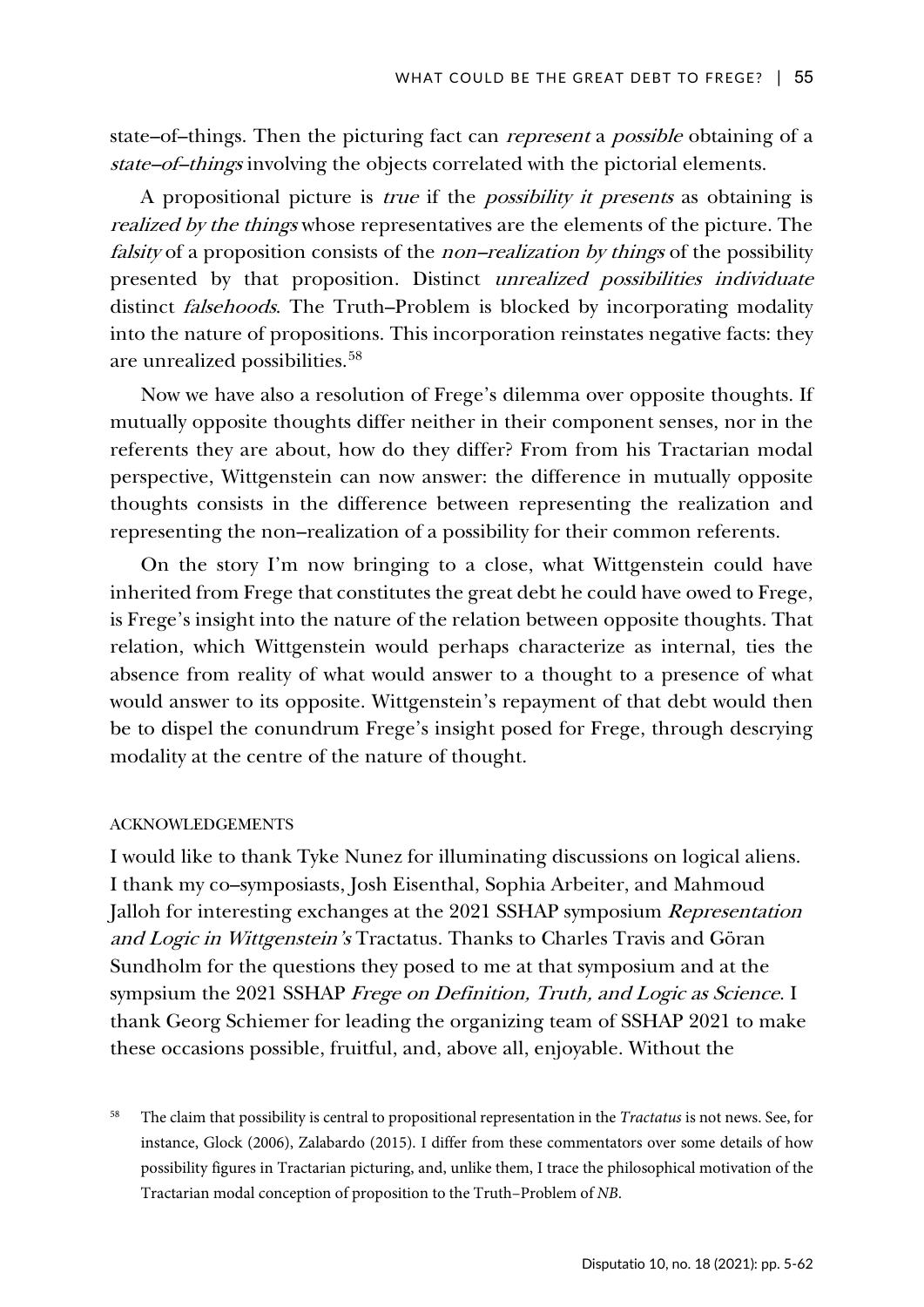questions, criticisms, encouragement, and writings of Warren Goldfarb and Tom Ricketts, I could not have begun make what progress I might have made in this essay towards understanding Frege and the Tractatus. Finally, as always, I am grateful to the longstanding philosophical companionship of Juliet Floyd, il miglior fabbro.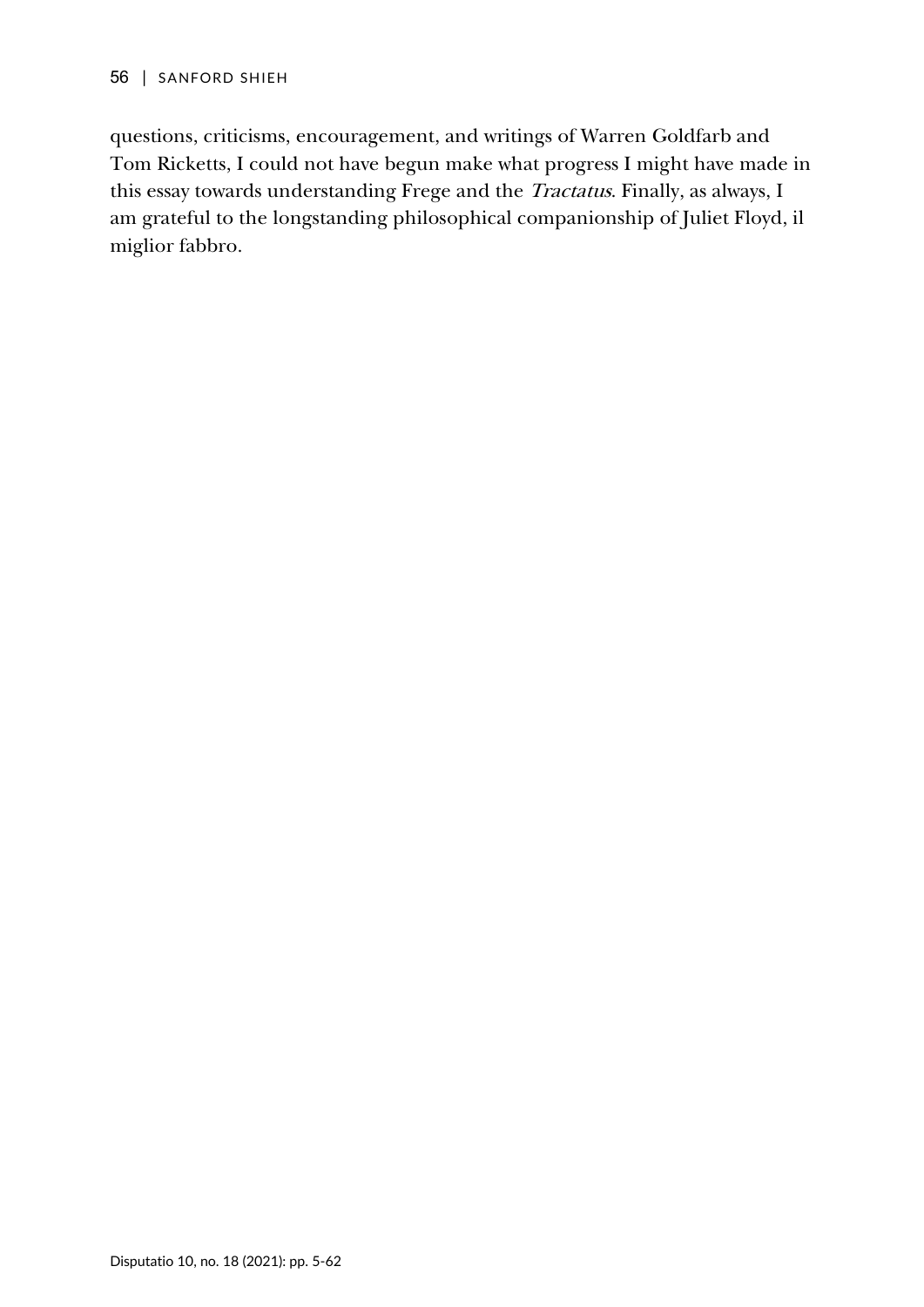REFERENCES

- ANSCOMBE, G. Elisabeth M. (1959). An Introduction to Wittgenstein's Tractatus. 1st ed. London: Hitchinson University Library.
- ANSCOMBE, G. Elisabeth M. (2015a). "Belief and Thought". In Anscombe (2015b), pp. 149–181.
- ANSCOMBE, G. Elisabeth M. (2015b). Logic, Truth, and Meaning. Ed. M Geach and L Gormally. St Andrews, UK: Imprint Academic.
- BELL, David (1987). "Thoughts". Notre Dame Journal of Formal Logic Vol. 28, no. 1 pp. 36–50.
- CHAUVIRÉ, Christiane, ed. (2009). Lire le Tractatus de Wittgenstein. Paris: Vrin.
- CHOMSKY, Noam (1968). Language and Mind. New York, NY: Harcourt Brace.
- COLIVA, Annalisa, P. Leonardi, S. Moruzzi, et al., eds. (2018). Eva Picardi on Language, Analysis and History. Cham, Switzerland: Palgrave Macmillan.
- CONANT, James F. (1991). "The Search for Logically Alien Thought. Descartes, Kant, Frege, and the Tractatus". In Miguens and Travis (2020), pp. 27–100.
- CONANT, James F. (2020). "Replies". In Miguens and Travis (2020), pp. 321–1026.
- DIAMOND, Cora (1968). "The Face of Necessity". In Diamond (1995), pp. 243–266.
- DIAMOND, Cora (1988). "Throwing away the Ladder". In Diamond (1995), pp. 179– 204.
- DIAMOND, Cora (1995). The Realistic Spirit. Wittgenstein, Philosophy, and the Mind. Cambridge, MA: MIT Press.
- DIAMOND, Cora (2002). "Truth before Tarski. After Sluga, after Ricketts, after Geach, after Goldfarb, Hylton, Floyd, and Van Heijenoort". In Reck (2002a), pp. 252–79.
- DIAMOND, Cora (2010). "Inheriting from Frege. The Work of Reception, as Wittgenstein did It". In Ricketts and Potter (2010).
- DUMMETT, Michael (1973). Frege: Philosophy of Language. London: Duckworth.
- DUMMETT, Michael (1981). The Interpretation of Frege's Philosophy. London: Duckworth.
- EBERT, Philip A. and M. Rossberg, eds. (2019). Essays on Frege's Basic Laws of Arithmetic. Oxford: Oxford University Press.
- FLOYD, Juliet (2001). "Number and ascriptions of number in the Tractatus". In Floyd and Shieh (2001), pp. 145–192.
- FLOYD, Juliet and S. Shieh, eds. (2001). Future Pasts. The Analytic Tradition in Twentieth-Century Philosophy. Oxford: Oxford University Press.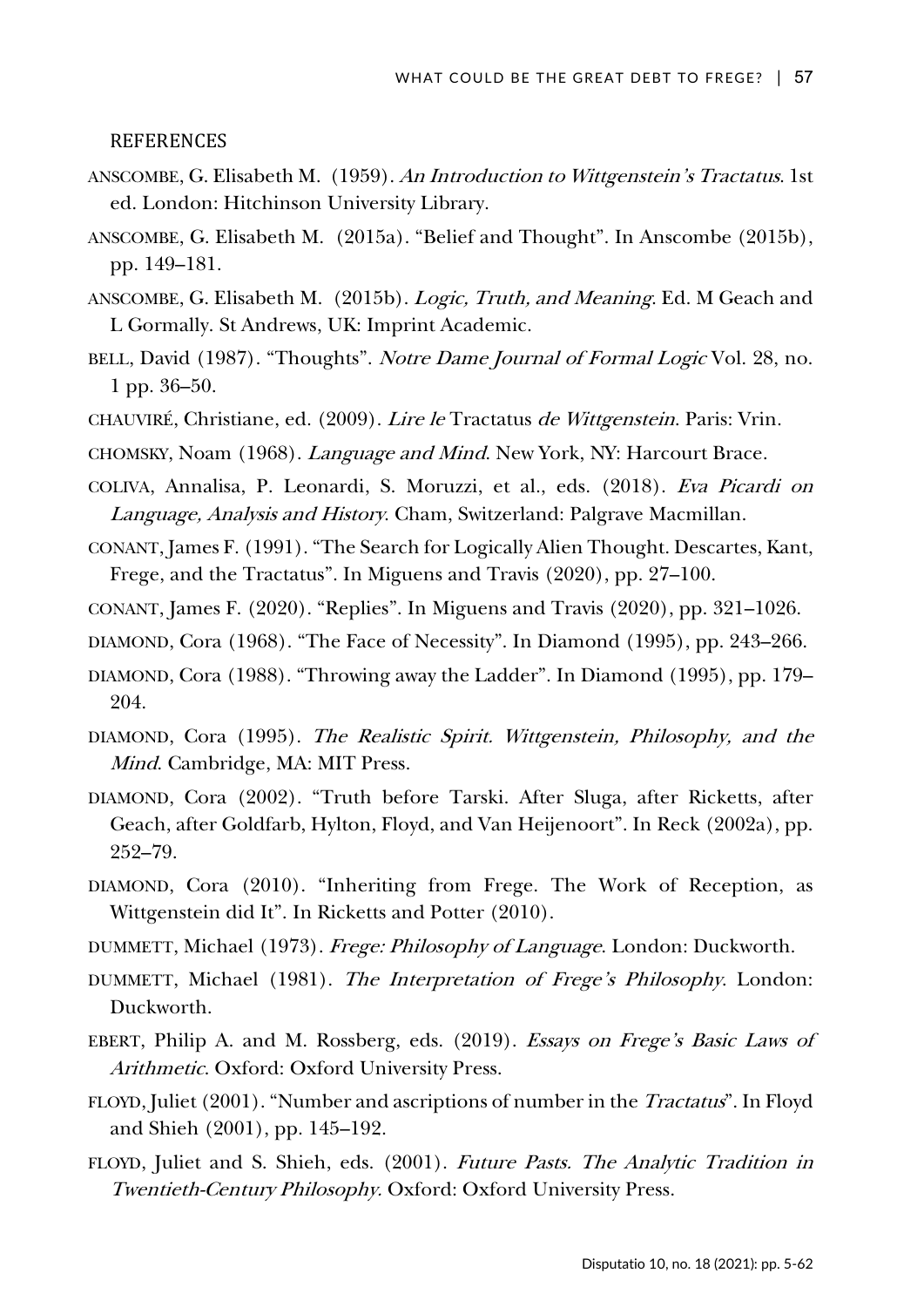- FREGE, Gottlob (1879–1891). "Logic". In Frege (1979), pp. 1–8.
- FREGE, Gottlob (1892). "Über Sinn und Bedeutung". Zeitschrift für Philosophie und philosophische Kritik 100, pp. 25–50.
- FREGE, Gottlob (1893). Grundgesetze der Arithmetik. Vol. I. Jena: H. Pohle.
- FREGE, Gottlob (1897). "Logic". In Frege (1979), pp. 126–151.
- FREGE, Gottlob (1906). "Über die Grundlagen der Geometrie, II". Jahresbericht der Deutschen Mathematiker-Vereinigung vol. 15, pp. 293–309, 377–403, 423–30.
- FREGE, Gottlob (1918–1919). "Logische Untersuchungen. Erster Teil: Der Gedanke". Beiträge zur Philosophie des deutschen Idealismus, vol. I, pp. 58–77.
- FREGE, Gottlob (1918). "Logische Untersuchungen. Zweiter Teil: Die Verneinung". Beiträge zur Philosophie des deutschen Idealismus, vol. I, pp. 143–157.
- FREGE, Gottlob (1923–1926). "Logische Untersuchungen. Dritter Teil: Gedankengefüge". Beiträge zur Philosophie des deutschen Idealismus, vol. III, pp. 36–51.
- FREGE, Gottlob (1969). Nachgelassene Schriften. Hamburg: Felix Meiner.
- FREGE, Gottlob (1979). Posthumous Writings. Ed. H. Hermes, F. Kambartel, and F. Kaulbach. Trans. P. Long and R. White. Chicago: University of Chicago Press.
- FREGE, Gottlob (1984). Collected Papers on Mathematics, Logic, and Philosophy. Ed. B. McGuinness. Trans. M. Black et al. Oxford: Blackwell.
- FREGE, Gottlob (2013). *Basic Laws of Arithmetic*. Trans. P. Ebert and M. Rossberg. Oxford: Oxford University Press.
- FREGE, Gottlob and L. Wittgenstein (2011). "Frege–Wittgenstein Correspondence". In Pellegrin (2011), pp. 75–107.
- GEACH, Peter T. (1965). "Assertion". In Geach (1972), pp. 254–255.
- GEACH, Peter T. (1972). Logic Matters. London: Blackwell.
- GEACH, Peter T. (1976). "Saying and Showing in Frege and Wittgenstein". Acta Philosophica Fennica, vol. 28, pp. 54–70.
- GEACH, Peter T. (1982). "Truth and God". Proceedings of the Aristotelian Society, Supplementary Volumes, pp. 83–115.
- GLOCK, Hans-Johann (2006). "Truth in the Tractatus". Synthese vol. 148 num. 2, pp. 345–368.
- GOLDFARB, Warren D. (2002). "Wittgenstein's Understanding of Frege. The Pre-Tractarian Evidence". In Reck (2002a), 185–200.
- HANKS, Peter W. (2007). "The Content–Force Distinction". Philosophical Studies 134.2, 141–164.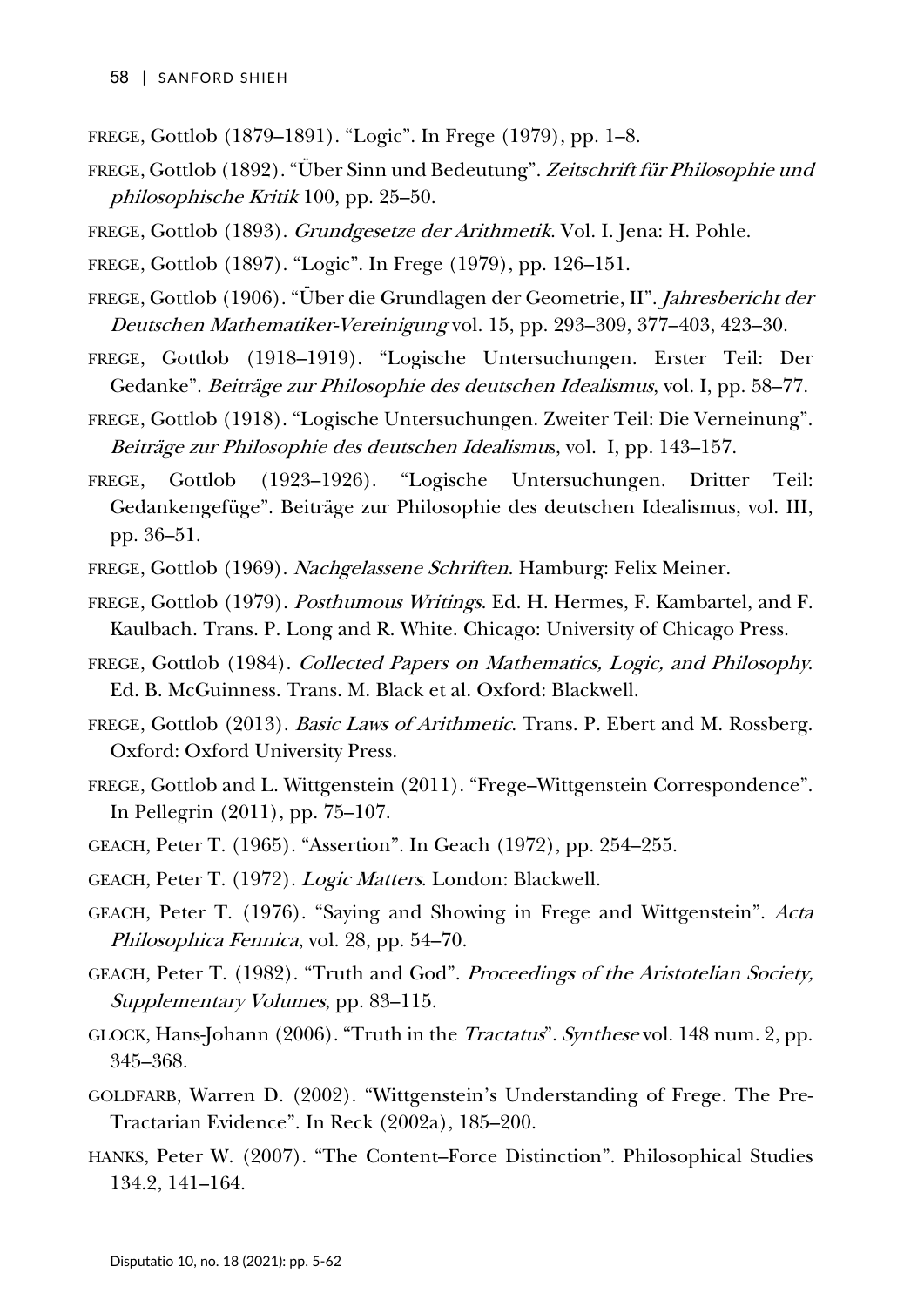- HANKS, Peter W. (2015). Propositional Content. New York, NY: Oxford University Press.
- KEMMERLING, Andreas (2011). "Thoughts without Parts: Frege's Doctrine". Grazer Philosophische Studien, vol. 82, pp. 165–188.
- KIMHI, Irad (2018). Thinking and Being. Cambridge, MA: Harvard University Press.
- LEVINE, James (1996). "Logic and Truth in Frege". Proceedings of the Aristotelian Society: Supplementary Volume Supp. 70, 141–175.
- LEVINE, James (2002). "Analysis and Decomposition in Frege and Russell". The Philosophical Quarterly, vol. 52, num. 207, pp. 195–216.
- MAY, Robert (2018). "Logic as Science". In Coliva, Leonardi, Moruzzi, et al. (2018), pp. 113–160.
- MEZZADRI, Daniele (2018). "Logic, Judgment, and Inference: What Frege Should Have Said about Illogical Thought". Journal of the History of Philosophy vol. 7 num. 4, pp. 727–746.
- MIGUENS, Sofia and C. Travis, eds. (2020). The Logical Alien. Conant and His Critics. Cambridge, MA: Harvard University Press.
- NARBOUX, Jean-Philippe (2009). "Négation et totalité dans le Tractatus de Wittgenstein". In Chauviré (2009), pp. 127–176.
- NARBOUX, Jean-Philippe (2021). "Review of Kimhi, Thinking and Being". Journal for the History of Analytical Philosophy vol. 9 num. 3, pp. 27–39.
- NUNEZ, Tyke (2019). "Logical Mistakes, Logical Aliens, and the Laws of Kant's Pure General Logic". Mind vol. 128 num. 512, pp. 1149–1180.
- PEDRIALI, Walter (2019). "When Logic Gives Out: Frege on Basic Logical Laws". In Ebert and Rossberg (2019), pp. 57–89.
- PELLEGRIN, Enzo de, ed. (2011). Interactive Wittgenstein. Essays in Memory of Georg Henrik von Wright. Dordrecht: Springer.
- PLATO (1985). Sophista. Ed. J Burnet. I vols. Platonis Opera. Oxford: Clarendon Press.
- POTTER, Michael D. (2009). Wittgenstein's Notes on Logic. Oxford: Oxford University Press.
- PROOPS, Ian (1997). "The Early Wittgenstein on Logical Assertion". Philosophical Topics vol. 25, num. 2, pp. 121–144.
- PROOPS, Ian (2002). "The Tractatus on Inference and Entailment". In Reck (2002a), pp. 283–307.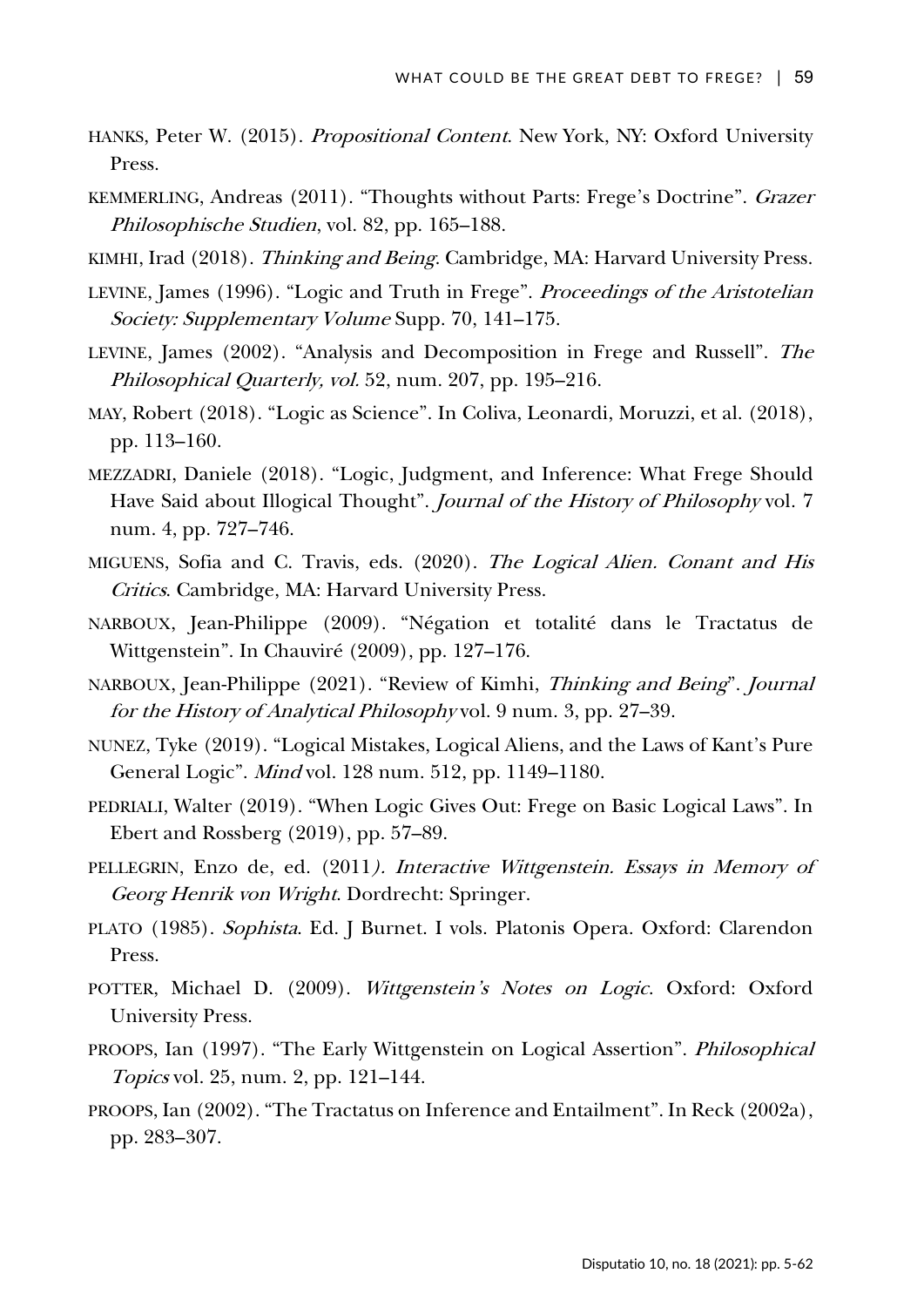- RECK, Erich H. ed. (2002a). From Frege to Wittgenstein: Perspectives on Early Analytic Philosophy. Oxford: Oxford University Press.
- RECK, Erich H. (2002b). "Wittgenstein's 'Great Debt' to Frege. Biographical Traces and Philosophical Themes". In Reck (2002a), pp. 3–38.
- RICKETTS, Thomas (1985). "Frege, the Tractatus, and the Logocentric Predicament". *Noûs*, vol. 19, pp. 3–15.
- RICKETTS, Thomas (1986a). "Generality, Meaning, and Sense in Frege". Pacific Philosophical Quarterly, vol. 67, pp. 172–195.
- RICKETTS, Thomas (1986b). "Objectivity and Objecthood. Frege's Metaphysics of Judgement". In L. Haaparanta and J. Hintikka, eds. Frege Synthesized. Dordrecht: Reidel, pp. 65–95.
- RICKETTS, Thomas (1996). "Pictures, Logic, and the Limits of Sense in Wittgenstein's Tractatus". In H. Sluga and D. G. Stern, eds. The Cambridge Companion to Wittgenstein. Cambridge: Cambridge University Press, pp. 59–99.
- RICKETTS, Thomas (2002). "Wittgenstein against Frege and Russell". In Reck (2002a).
- RICKETTS, Thomas and M. D. Potter, eds. (2010). The Cambridge Companion to Frege. Cambridge: Cambridge University Press.
- RUSSELL, Bertrand (1905). "Necessity and Possibility". In Russell (1994), pp. 507– 520.
- RUSSELL, Bertrand (1994). The Collected Papers of Bertrand Russell. Vol. 4: Foundations of Logic, 1903-05. Ed. A. Urquhart and A. C. Lewis. London; New York: Routledge.
- SHIEH, Sanford (2002). "On Interpreting Frege on Truth and Logic". In Reck (2002a), pp. 96–124.
- SHIEH, Sanford (2019). Modality and Logic in Early Analytic Philosophy. Vol. 1: Necessity Lost. Oxford: Oxford University Press.
- SHIEH, Sanford (forthcoming[a]). Modality and Logic in Early Analytic Philosophy. Vol. 2: Necessity Regained. Oxford: Oxford University Press.
- SHIEH, Sanford (forthcoming[b]). Wittgenstein and Russell. Elements of the Philosophy of Ludwig Wittgenstein. Cambridge: Cambridge University Press.
- SULLIVAN, Peter M. (1994). "The Sense of 'A Name of a Truth-Value'". The Philosophical Quarterly, vol. 44, num. 177, pp. 476–481.
- TASCHEK, William W. (2008). "Truth, Assertion, and the Horizontal. Frege on 'the Essence of Logic'". Mind, vol. 117, num. 466, pp. 375–401.
- WEINER, Joan (1990). Frege in Perspective. Ithaca, NY: Cornell University Press.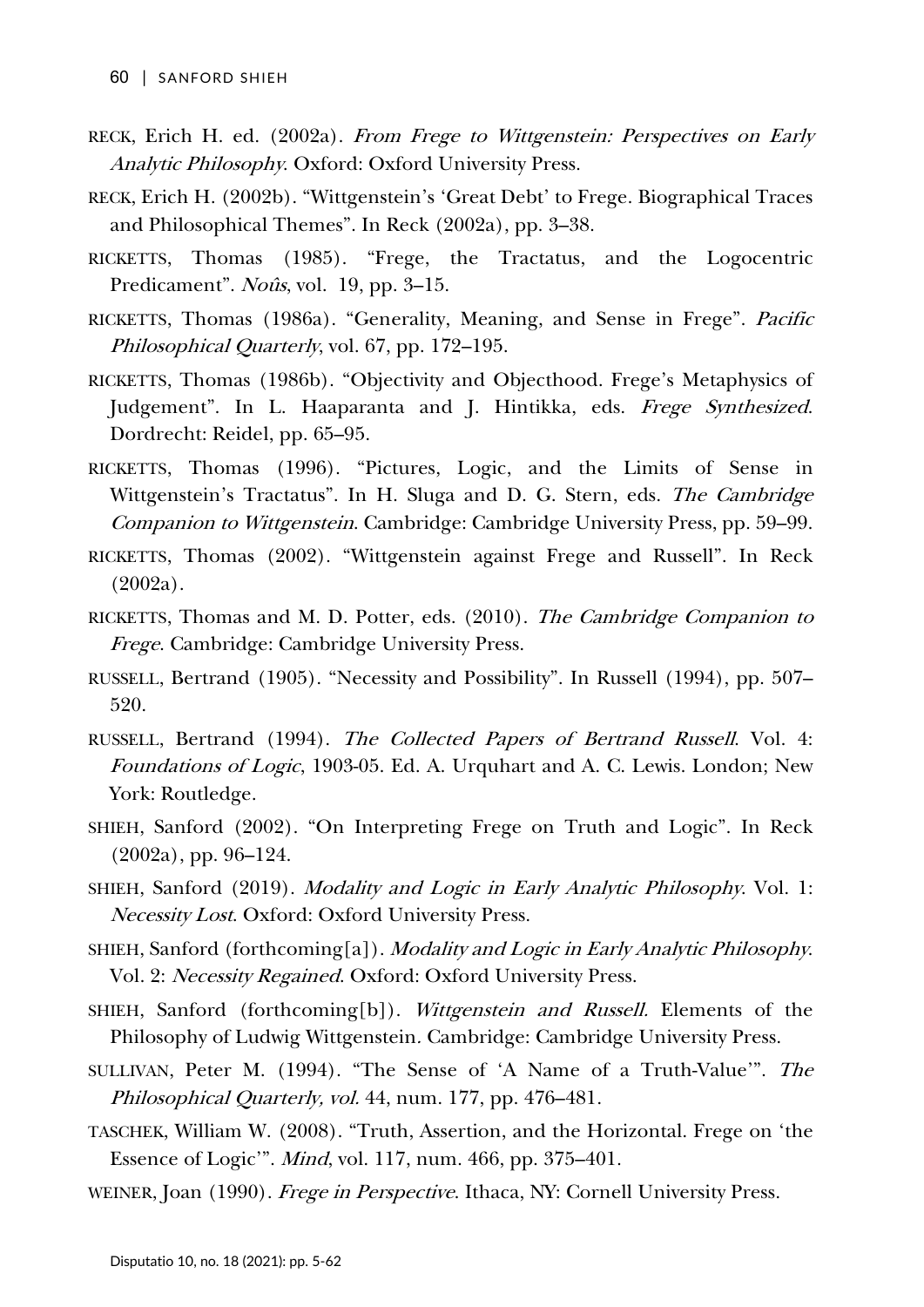- WISCHIN, Kurt (2017). "La justificación de las inferencias. Frege y el Tractatus 5.132". Disputatio, vol. 6, num. 7, pp. 385–421.
- WITTGENSTEIN, Ludwig (1913). "Notes on Logic". In Wittgenstein (1979), pp. 93– 107.
- WITTGENSTEIN, Ludwig (1921). "Logisch-philosophische Abhandlung". Annalen der Naturphilosophie, vol. 14, num. 3/4, pp. 185–262.
- WITTGENSTEIN, Ludwig (1922). Tractatus Logico-Philosophicus. Trans. C. K. Ogden. London: Kegan Paul, Trench, Trubner & Co.
- WITTGENSTEIN, Ludwig (1971). Proto-Tractatus. An Early Version of Tractatus Logico-Philosophicus. Ithaca, NY: Cornell University Press.
- WITTGENSTEIN, Ludwig (1979). Notebooks, 1914-1916. Ed. G. H. v. Wright and G. E. M. Anscombe. Trans. G. E. M. Anscombe. 2nd ed. Oxford: Basil Blackwell.
- ZALABARDO, José L. (2015). Representation and Reality in Wittgenstein's Tractatus. Oxford: Oxford University Press.



### **What could be the Great Debt to Frege? or Gottlobius ab paene omni naevo vindicatus**

In this paper I examine a number of interpretations of Wittgenstein's criticisms of Frege's conception of logic. One is based on Frege's rejection of psychologism and alleges that this rejection engenders a tension that is resolved in the *Tractatus*. Another is based on the claim that there are patterns of inference involving what are now known as propositional attitude ascriptions that Frege's conception of logic is allegedly not equipped to handle. Five others invoke difficulties supposed to arise from Frege's view of thoughts as senses of names of the two truth–values. I show that none of these interpretations present a compelling criticism of Frege. I then suggest that Wittgenstein inherited from Frege an insight underlying Frege's claim that every thought has an "opposite," such that to reject the thought as false is to affirm the opposite as true. Frege's insight, however, is in tension with Frege's conception of thoughts as representing the falling of objects under concepts and his conception of negation as (expressing) a truth–function. The resolution of this tension ini the *Tractatus* involves (a) its *Grundgedanke* that neither negation nor any other "logical constant" is a representative in our picturing of the world, and (b) a fundamentally modal conception of the picturing of propositions as requiring a primitive conception of possibility Keywords: Logical Laws **Inference · Propositional Attitudes · Negation · Normativity · Representation ·** Truth and Falsity

### **¿Cuál podría ser la gran deuda a Frege? o Gottlobius ab paene omni naevo vindicatus**

En este trabajo examino algunas interpretaciones de la crítica que Wittgenstein hace a la concepción de lógica de Frege. Una se basa en el rechazo de Frege del psicologismo y alega que este rechazo engendra una tensión